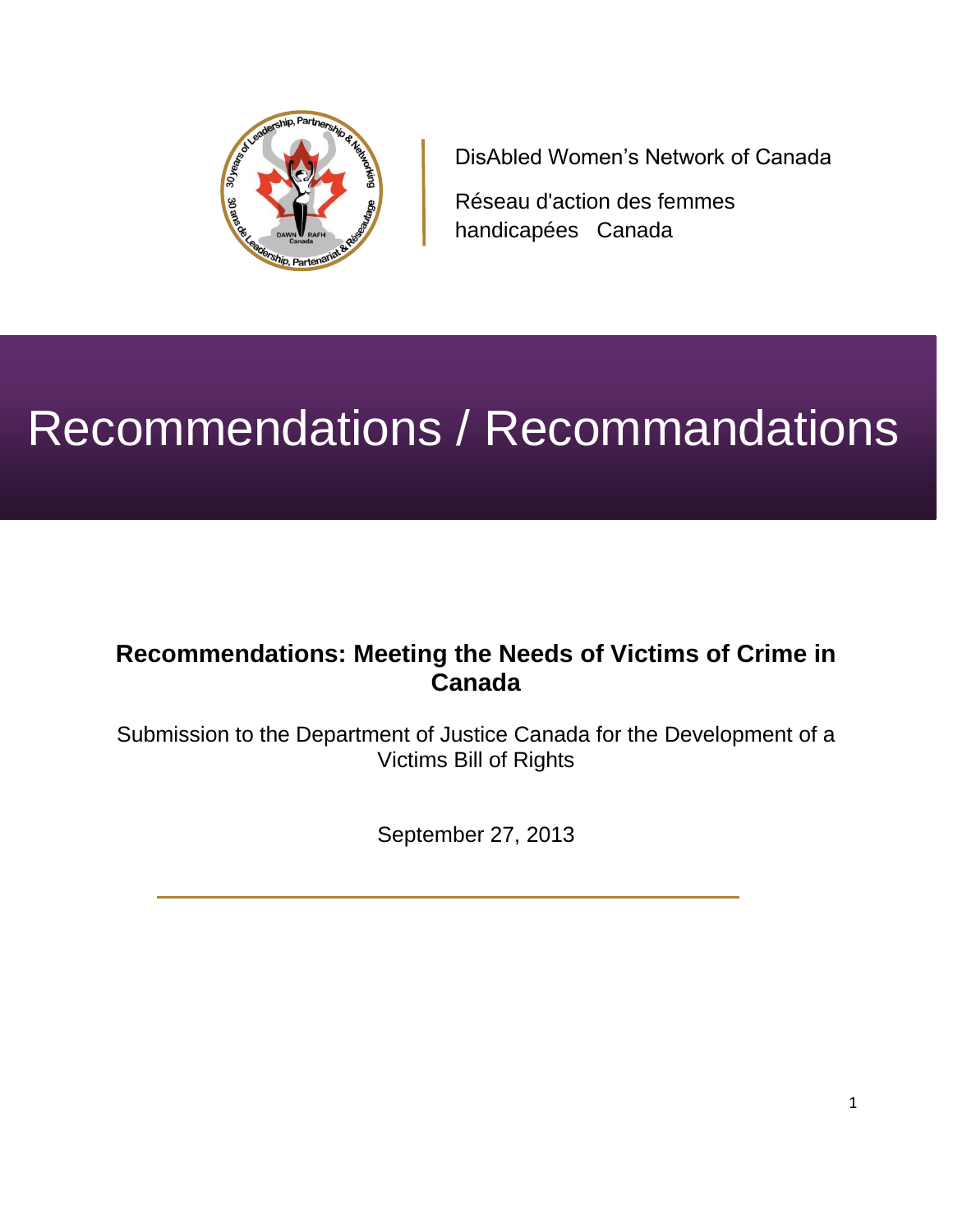# **(La version française suit)**

We have opted to use the framework put forward by the Office of the Federal Ombudsman for Victims of Crime (OFOVC) to provide the DisAbled Women's Network of Canada-Réseau d'Action des Femmes Handicapées Canada (DAWN-RAFH Canada) recommendations for inclusion in the Department of Justice Canada's development of a Victims Bill of Rights.

The following outlines DAWN-RAFH Canada's recommendations under the three categories of: Informing Victims, Considering and Protecting Victims, and Supporting Victims.

The recommendations are based on years of work done by disability activists/leaders who have been fighting to ensure greater protections of the rights of victims within the context of a human rights framework. This work places an emphasis on seeing the person first and not the disability. Thus the starting point is to recognize that in this context, the person with a disability is a victim first - who might need differential types of supports to ensure that their rights are protected yet has the same needs as all victims.

While DAWN-RAFH Canada's recommendations are a crucial and important step in the development of a Victims Bill of Rights, we know that there remains much more work to be done in ensuring that victims with disabilities and Deaf victims have equal and appropriate access to the justice system. DAWN-RAFH Canada and their partners, particularly the Canadian Association for Community Living (CACL), have been developing a comprehensive plan of action wherein information, resources and strategies can be developed and implemented that will equip both the justice system and people with disabilities to both prevent and better respond to the needs of victims with disabilities. People with disabilities and Deaf people face alarming rates of abuse and violence. The nature of abuse against people with disabilities and Deaf people differs from the non-disabled population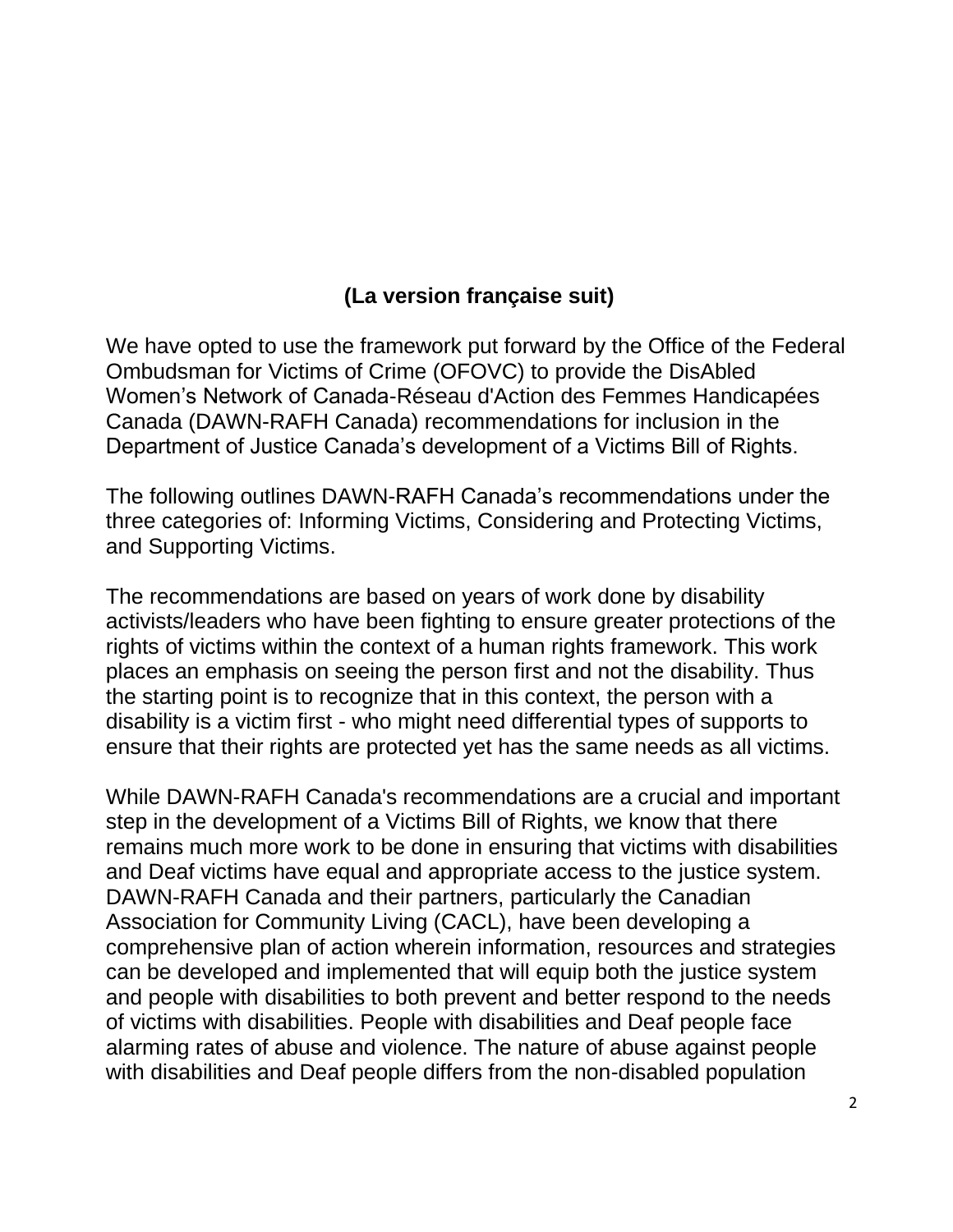because of sustained socio-economic exclusion and a significant lack of appropriate and accessible supports and services. People with disabilities, especially men and women with intellectual disabilities, traumatic brain injuries, and psychosocial and cognitive disabilities, are particularly vulnerable to physical and sexual abuse. Moreover, they face systemic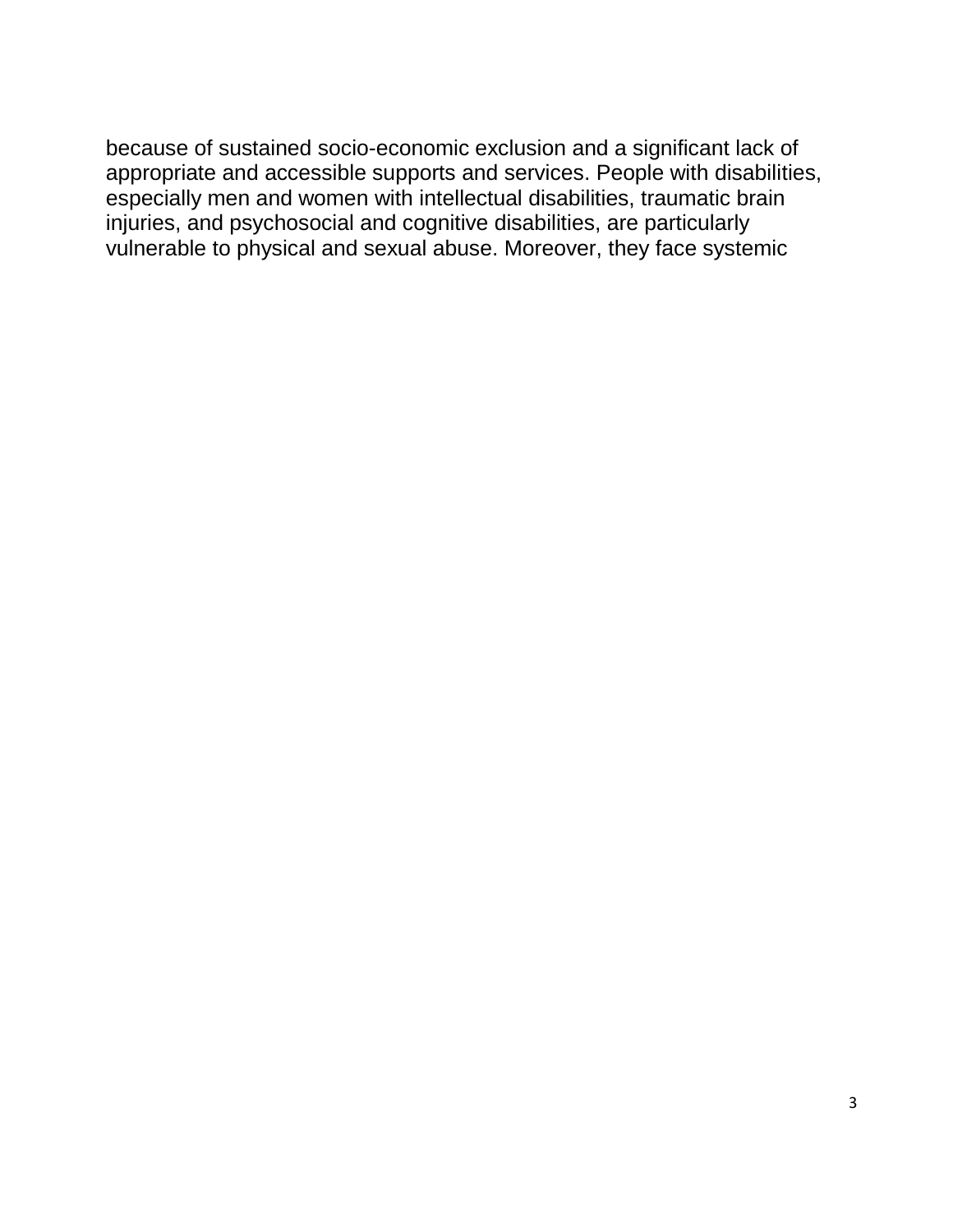discrimination in addressing their victimization because they are often deemed to lack credibility in the justice system.

While the Victims of Crime Bill refers to victims who have *reported* instances of crime, there are numerous barriers that prevent people with disabilities and Deaf people who are experiencing victimization from disclosing and reporting abuse and violence. Such barriers to disclosure include; a lack of awareness that what they are experiencing is abuse; a dependency on their abuser for primary care and financial support; communication barriers; lack of accessible information about appropriate services available to them; lack of information about their rights and options; lack of accessible and disability sensitive services that meet their needs; and fear of law enforcement authorities.<sup>1</sup> Furthermore, while victims with disabilities may take steps to disclose their experiences of victimization, oftentimes they depend on intermediaries (such as a support person),who, while not qualified to do so, may end up being the ones to determine whether or not the crime will in fact be reported to law enforcement officials.

If a victim does get to the stage of reporting the crime, they face the most significant barrier faced by victims with disabilities - not being believed when a crime is committed against them and/or not being seen as credible, again this is an issue that is particularly acute for victims who have an intellectual disability or other mental, cognitive- based disabilities. If people with disabilities and Deaf people who are victims of crime do indeed make it to the court stage, their capacity to tell the truth and/or understand the process is questioned; they often are not viewed as credible witnesses and face a marked lack of accommodations and supports in the court process. To ensure that people with disabilities do not experience further victimization when entering the criminal justice system, they need to be supported in exercising their full legal capacity. Per the Supreme Court of Canada's ruling in the case of  $R. v. D.A.I.$ , victims of crime with mental disabilities shall be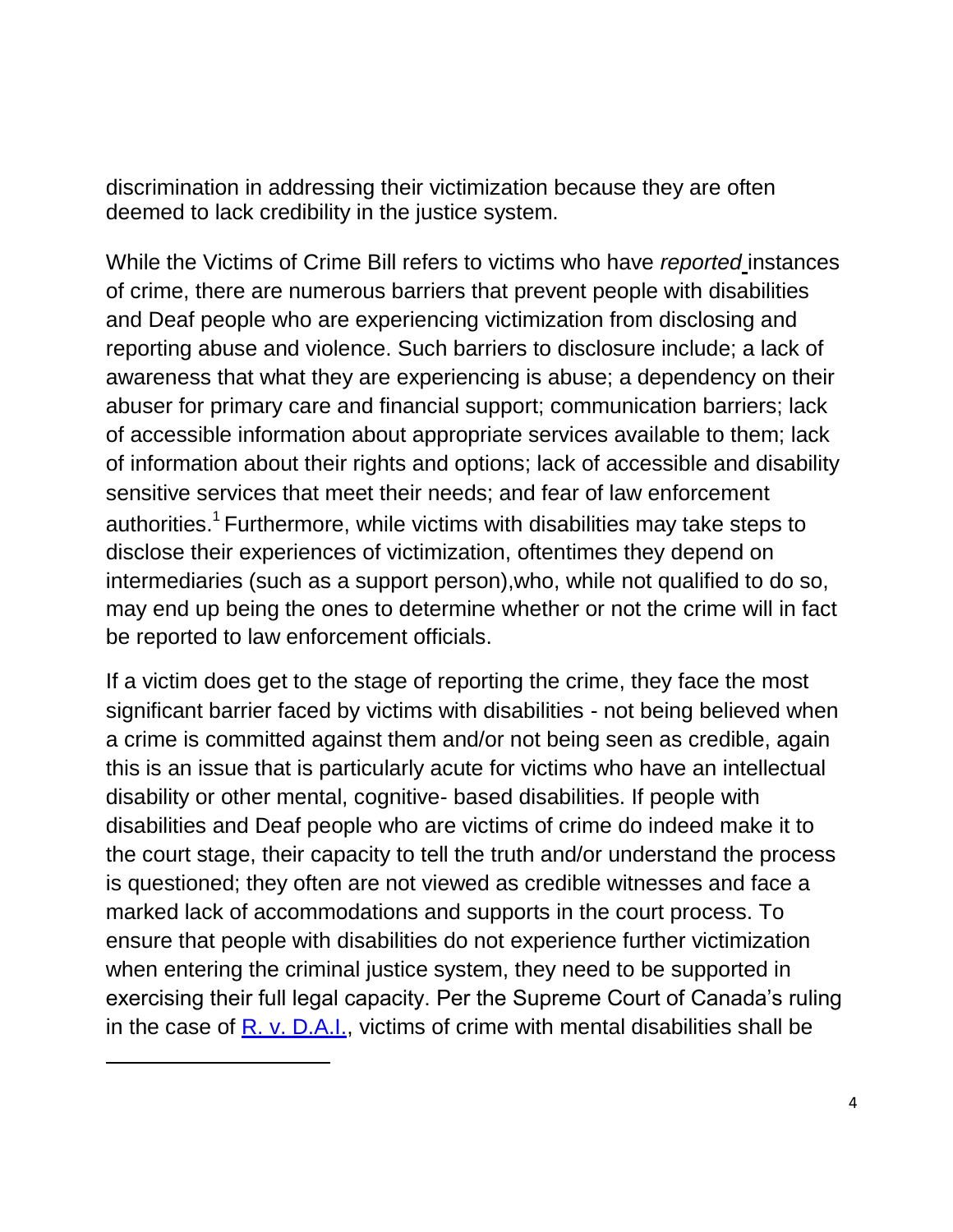<sup>1</sup>Rajan, Doris, Women with Disabilities and Abuse: Access to Supports Report on the Pan-Canadian Focus Groups, 2011, DisAbled Women's Network (DAWN) Canada/Réseau d'action de femmes handicapées (RAFH) Canada For the Canadian Women's Foundation<http://www.canadianwomen.org/sites/canadianwomen.org/files/PDF%20->

%20VP%20Resource%20-%20DAWN-RAFH%20Canada%20-%20Focus%20Groups%20WWD\_201.pdf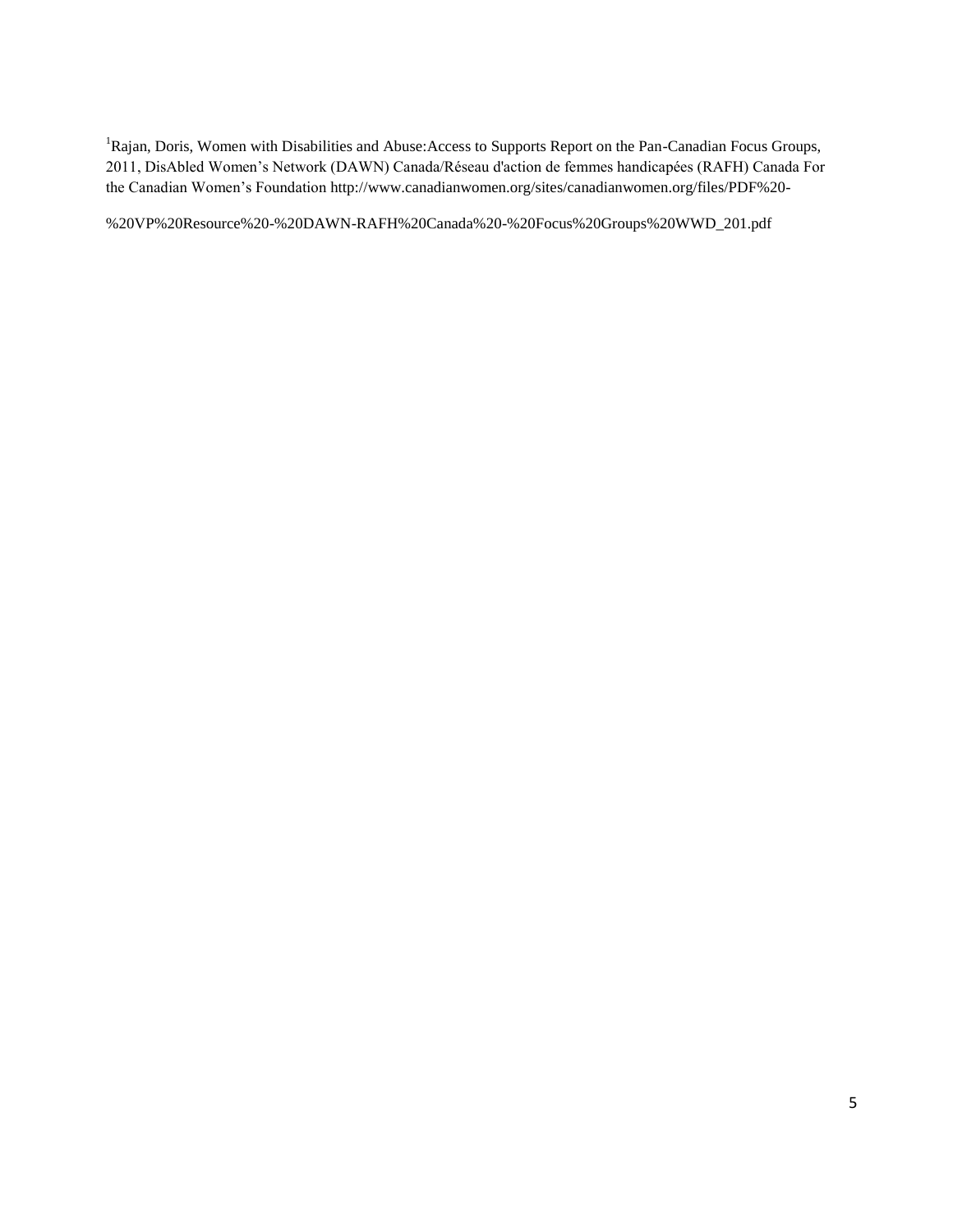allowed to testify in court on their own behalf. According to the ruling, an adult victim with a mental disability must be able to 1) communicate the evidence and 2) promise to tell the truth; a plain reading of the law that allows for victims of crime with mental disabilities to testify on their own behalf. $^2$ 

Although the Supreme Court of Canada, the Canadian Charter of Rights and Freedoms and various provincial legislative reforms affirm that all Canadian citizens have the right to express themselves and make decisions, for many people with disabilities, the capacity to defend their rights in court is denied to them due to an inaccessible process, leaving them vulnerable to abuse and further victimization.

"Legal Capacity" is the legal term that recognizes that all people have the right to make decisions. Supported decision-making is a way that enables all people to maintain their full legal capacity. Supported decision-making gives the legal status of a decision to the *process* of making a decision, rather than the individual.

When a person's capacity to make decisions is questioned, however, they are very vulnerable to substitute decision-making or Guardianship – i.e. where another person is authorized by law to make decisions for them. Guardianship takes away your basic right as a human being to selfdetermination. Substitute decision-making or Guardianship is often seen as a way of "protecting" people with intellectual disabilities. Yet, we know this is not always the case. By taking away a person's power to direct the decisions that will immediately affect him/her, an unequal power relationship is created. This imbalance makes people vulnerable to exploitation, victimization and violence. People are safer when they are allowed to be in control and have a voice in their own lives.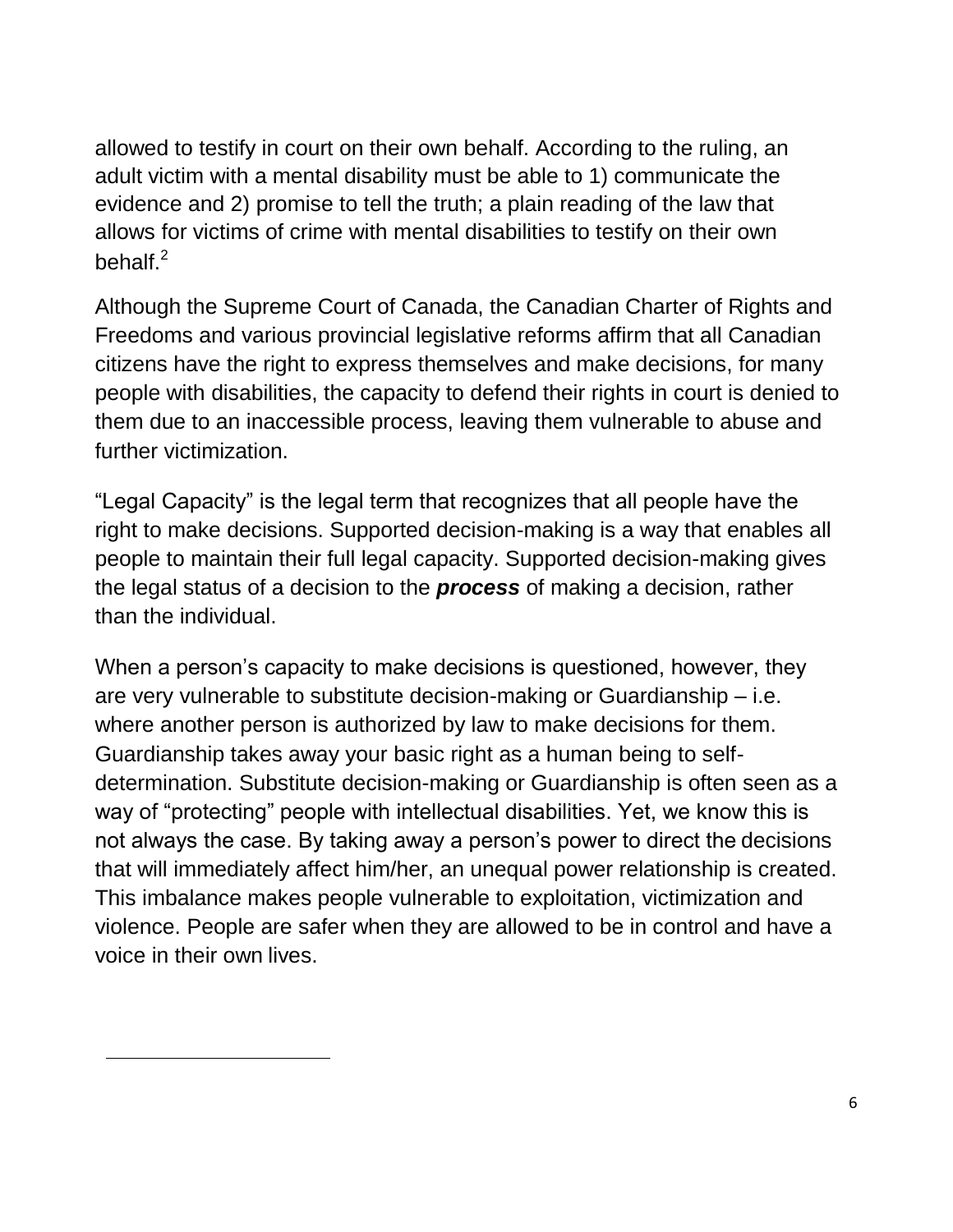R. *v.* D.A.I., 2012 SCC 5, [2012] 1 S.C.R. 149 [http://scc.lexum.org/decisia-scc-csc/scc-csc/scc](http://scc.lexum.org/decisia-scc-csc/scc-csc/scc-)csc/en/item/7990/index.do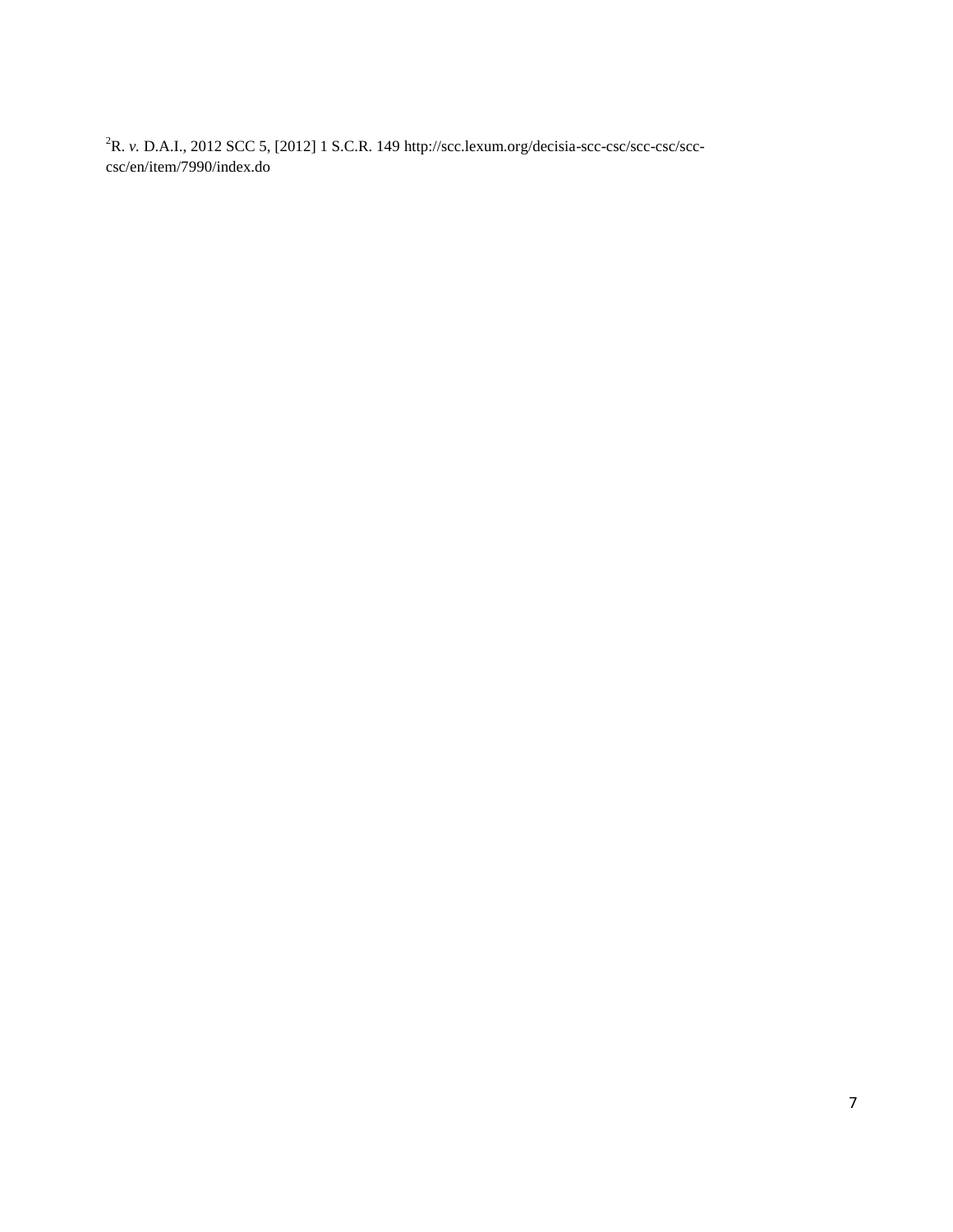In working with victims with disabilities it is imperative to use a personcentered approach. In practical terms, this means allowing the person to self-disclose their disability, establishing communication and determining what their needs are as a victim of crime and how best to meet those needs and requirements. Victims with disabilities should be provided with the time and resources necessary to make the individual accommodations needed for them to make informed decisions during the process. The appropriate accommodations may take time to secure and it is important to allow for this, prioritizing that the right supports be in place before a victim is expected to engage in the judicial process.

There is a critical need for disability sensitivity training. This training should be part of a larger community development approach that focuses on practical strategies that work towards prevention, appropriate crisis intervention, and long-term planning to break the cycle of abuse and address the issue of violence against people with disabilities. The practical strategies involved in this community development approach work on multiple levels including ongoing examinations of policies and procedures in order to identify the system gaps that leave people with disabilities and Deaf people under and unserved. The goal is to use this information to identify the range of supports that are needed to improve and increase access for people with disabilities and Deaf people when they engage with the judicial system.

The necessary resources and community strategies needed in order to effect true systemic change are not yet in place; therefore it is recommended that justice personnel and victims services workers proactively seek expertise around disability in their local communities to help inform their work with victims with disabilities.

The recommendations to follow are grounded in the extensive experience and work of disability activists. However, in order to effectively address and meet the needs of people with disabilities and Deaf people who are victims of crime, an emphasis must be placed on collaboration between the judicial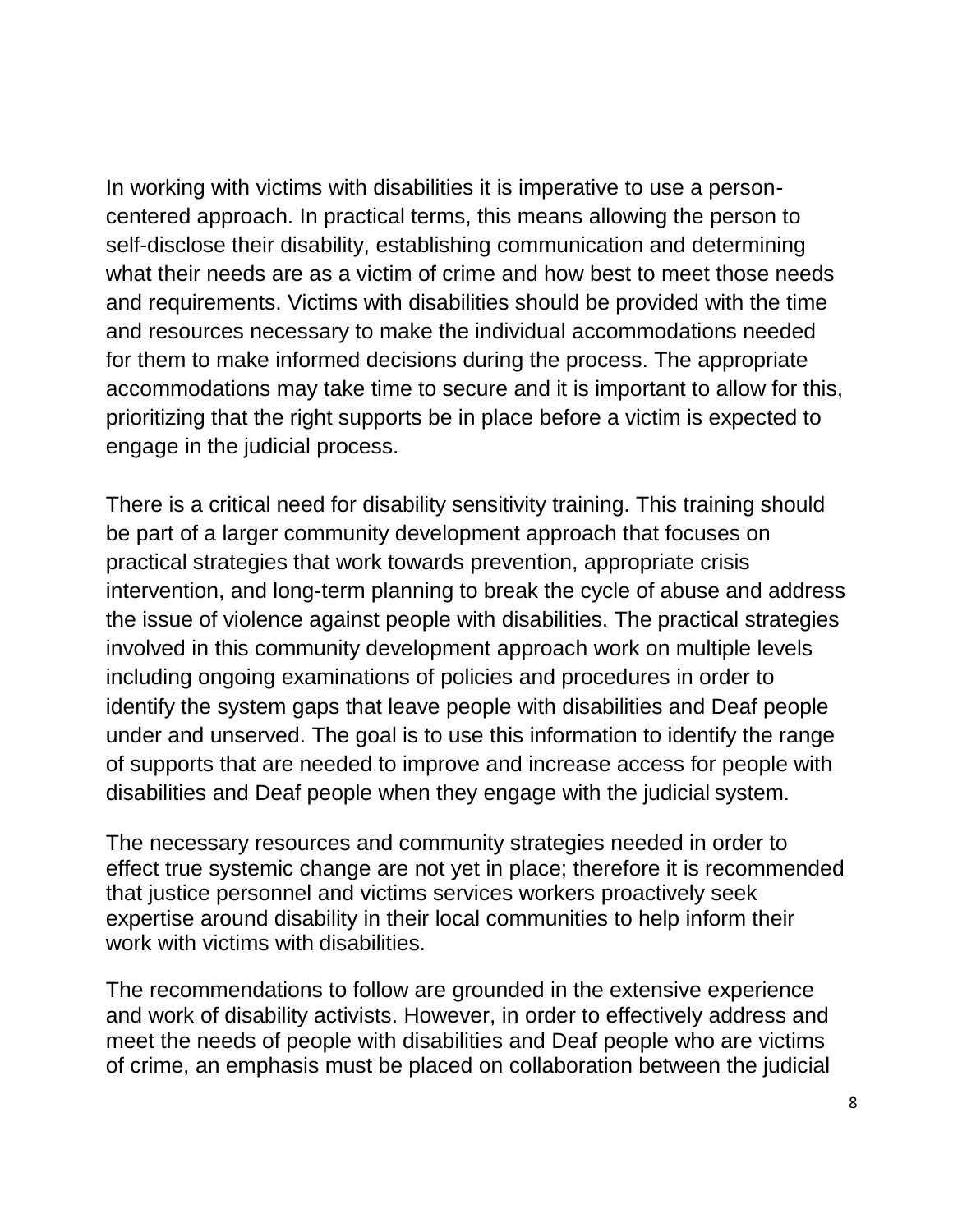system, all sectors involved in the prevention and response of violence, other groups seeking social equity and disability activists. It is only through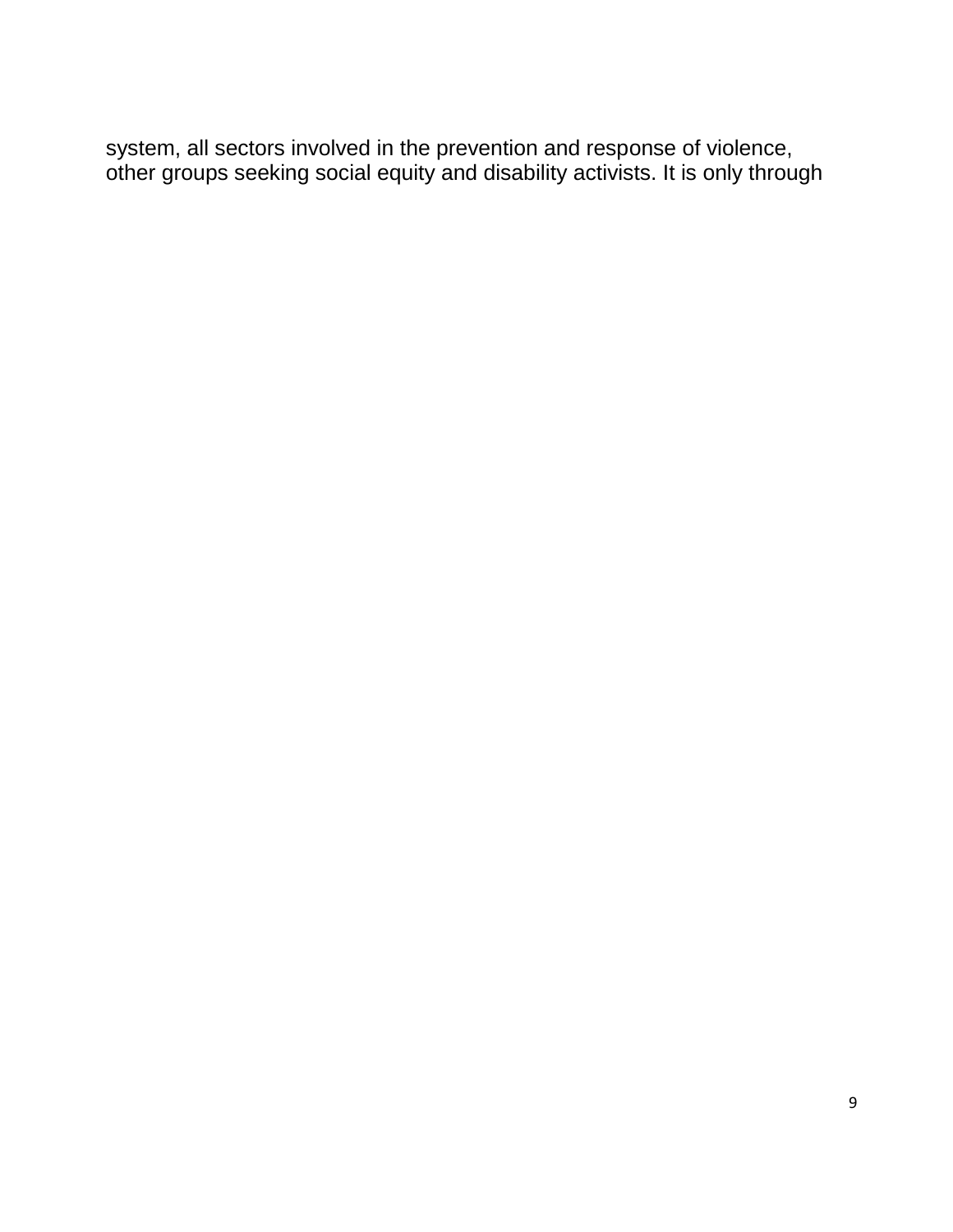this cross-community and multi-sector approach that we will be successful in ensuring that victims with disabilities have full access to the criminal justice system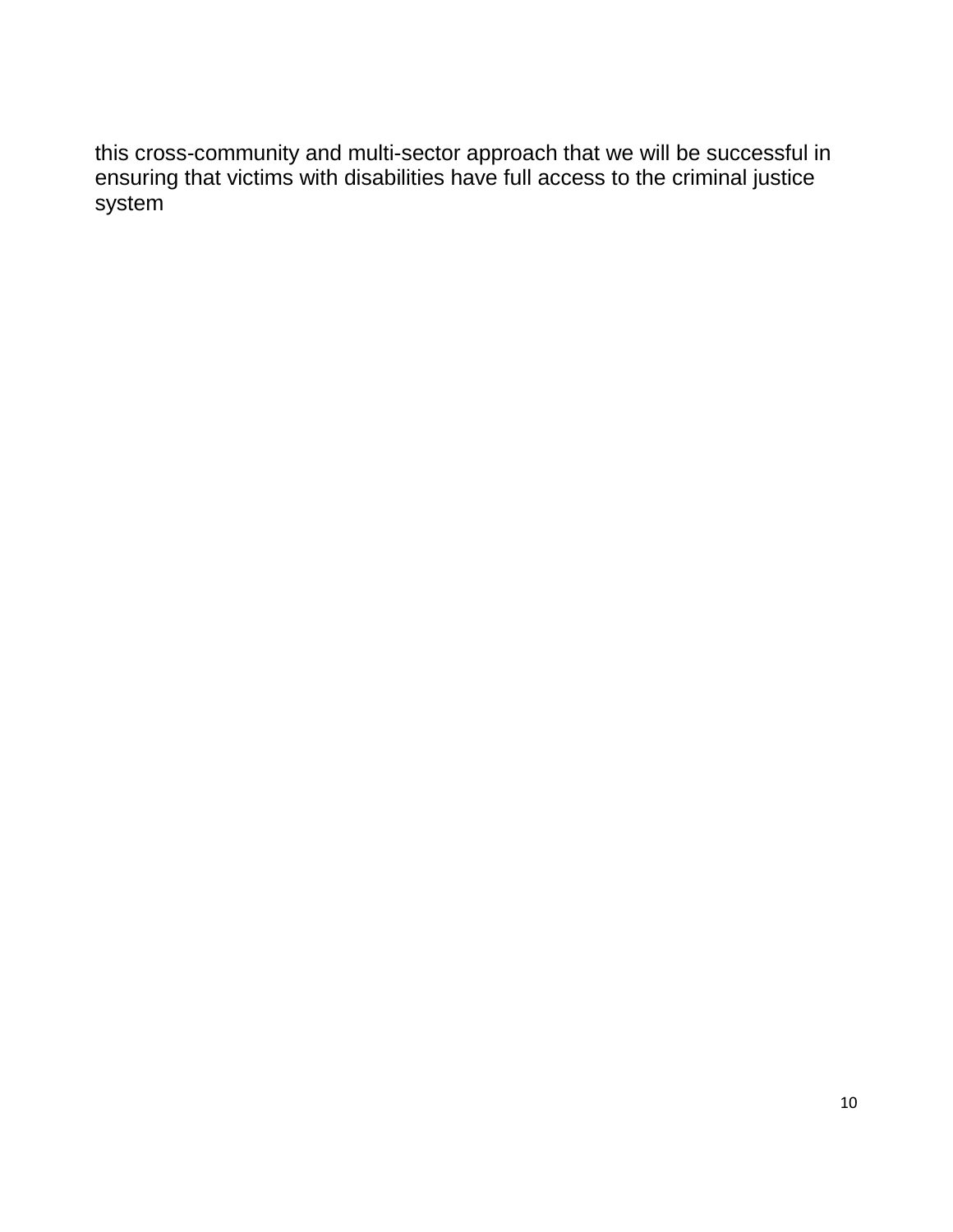# **DisAbled Women's Network of Canada (DAWN) Réseau d'Action des Femmes Handicapées (RAFH)**

# **Recommendations: Meeting the Needs of Victims of Crime in Canada**

# **Submission to the Department of Justice Canada for the Development of a Victims Bill of Rights**

# **Informing Victims**

the choice.

**The OFOVC recommends that victims have the right to:**

Receive communication, both orally and in writing, that uses clear and direct language;

Receive information in a format that takes into account the personal characteristics of the victim, including any disability that they may have; and

Receive communication, to the greatest extent possible, in the method of

**DAWN-RAFH Canada recommends that victims with disabilities have the right to:**

Receive communication in individualized accessible methods that are culturally, linguistically and disability sensitive and appropriate including; plain and clear language, spoken language, written, sign language (i.e. ASL, LSQ), multi-lingual using professional cultural spoken language interpreters, Braille, touch, large print, electronic, audio, human reader, through a contextual advisor for people with intellectual disabilities and/or other ways that will ensure equal access to communications;

 $11$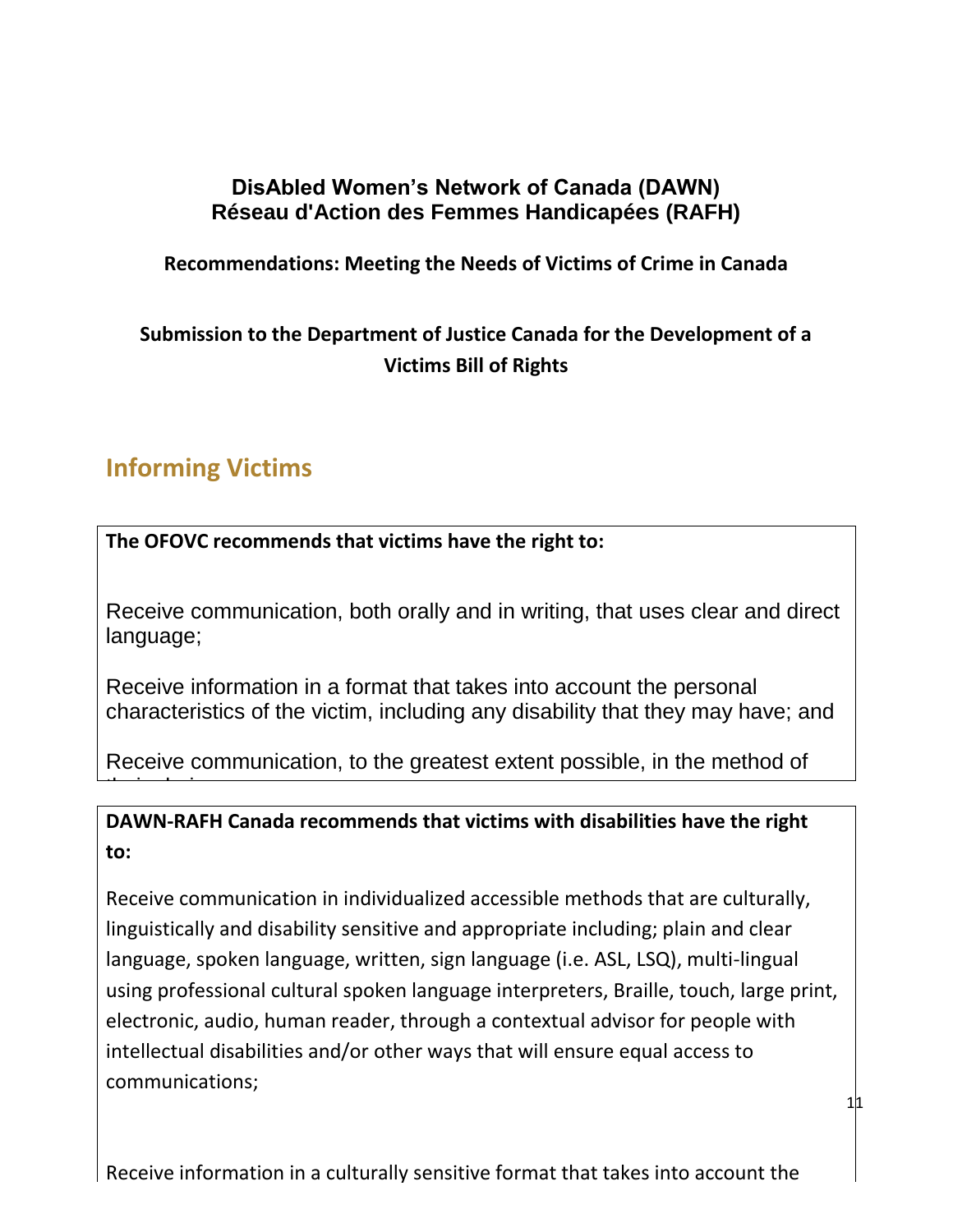intellectual, and/or other ways that will ensure equal access to communications);

Receive communication, to the greatest extent possible, in the method of their choice; including telephone, texting, electronic, Video Relay, email, regular mail,

# **The OFOVC recommends that:**

Victims shall be provided, at the first point of contact with police, with information about their rights.

# **DAWN-RAFH Canada recommends that:**

Victims shall be provided, at the first point of contact with police, with information about their rights through methods of communication that are individualized, accessible, culturally, linguistically and disability sensitive and appropriate including; plain and clear language, spoken language, written, sign language (i.e. ASL, LSQ), multi-lingual using professional cultural spoken language interpreters, Braille, touch, large print, electronic, audio, human reader, through a contextual advisor for people with intellectual disabilities and/or other ways that will ensure equal access to communications.

# **The OFOVC recommends that:**

Victims shall receive death notification based on a national standard that has been developed and implemented with victims' needs and sensitivities in mind.

# **DAWN-RAFH Canada recommends that:**

Victims shall receive death notification based on a national standard that has been developed and implemented with victims' needs and sensitivities in

12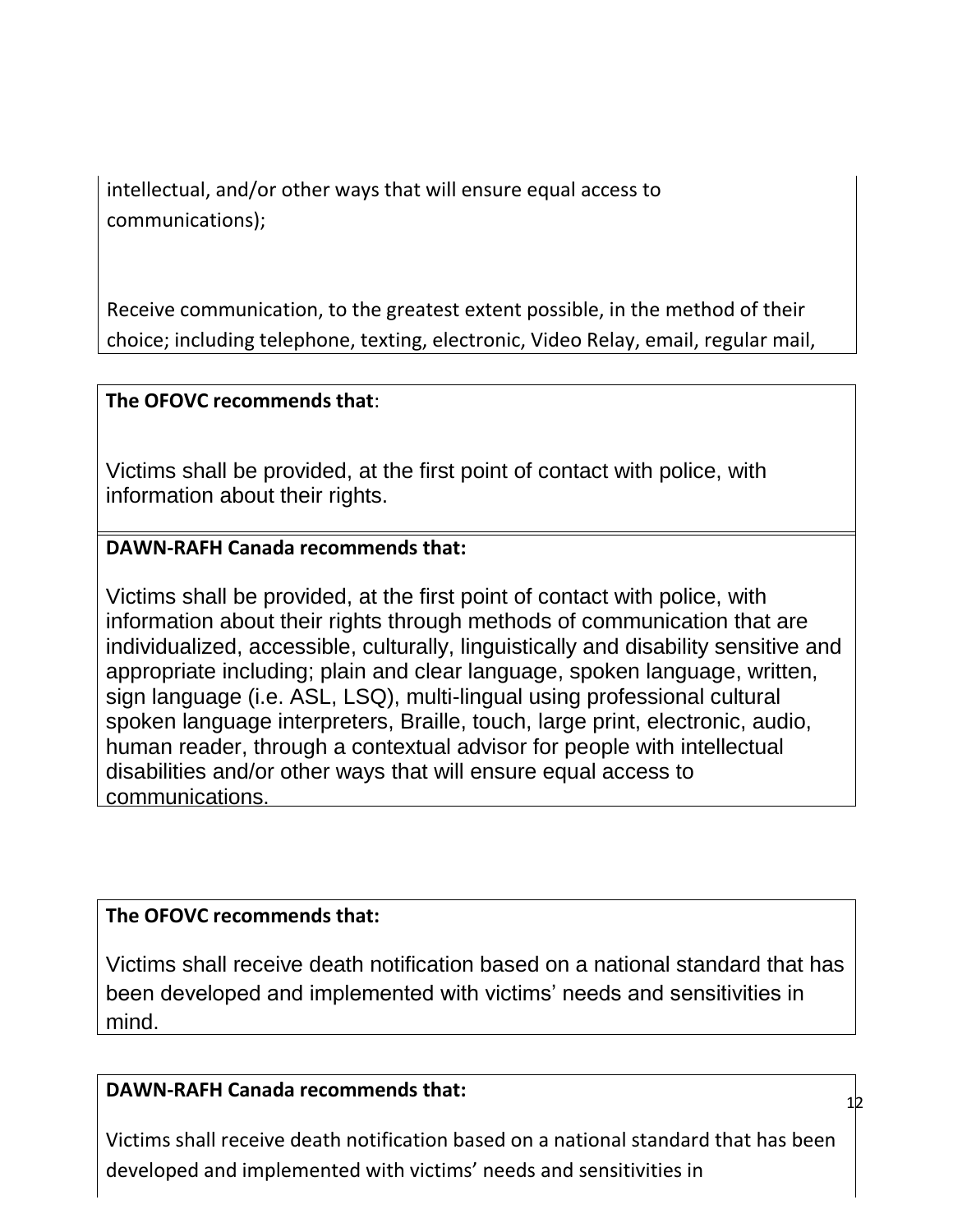mind and in a manner that is individualized and using accessible methods which are culturally, linguistically and disability sensitive and appropriate including; plain and clear language, spoken language, written, sign language (i.e. ASL, LSQ), multi-lingual using professional spoken language interpreters, Braille, touch, large print, electronic, audio, human reader, through an contextual advisor for people with intellectual disabilities and/or other ways that will ensure equal access to

# **The OFOVC recommends that:**

Victims who indicate an interest in receiving information about the offender shall have their contact information sent by law enforcement to the appropriate corrections and parole authorities for the purpose of enabling future proactive contact regarding registration.

# **DAWN-RAFH Canada recommends that:**

Victims who indicate an interest in receiving information about the offender should be contacted through the victim's method of choice by appropriate corrections and parole authorities in a manner that is culturally, linguistically and disability sensitive.

# **The OFOVC recommends that:**

Victims shall have the right to a review of a decision not to prosecute.

# **DAWN-RAFH Canada recommends that:**

Victims shall have the right to a review of a decision not to prosecute and the review process shall be accessible, with culturally, linguistically and disability sensitive and appropriate supports in place to allow victims the opportunity to make an informed decision.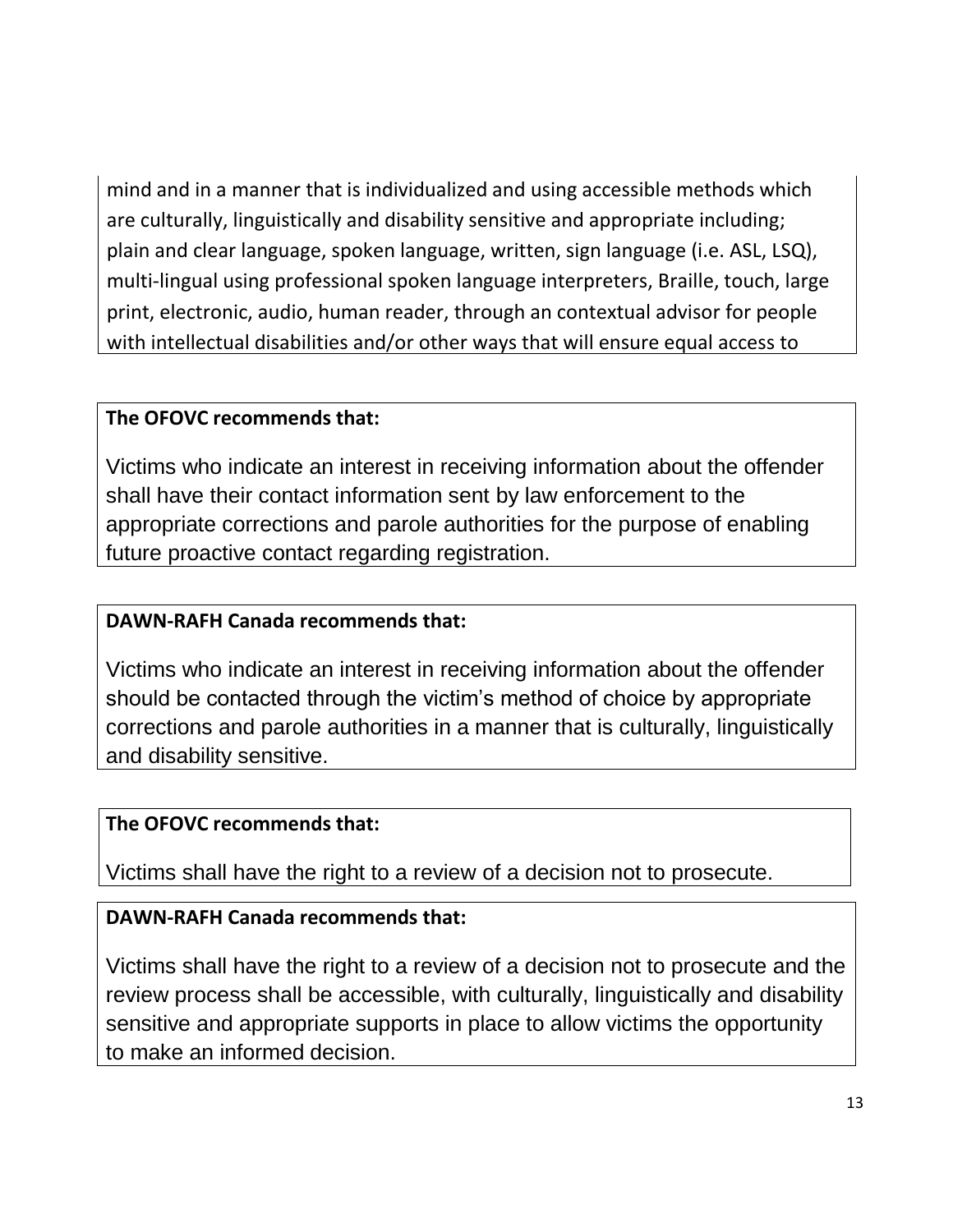Victims shall receive, upon request, the pre-sentence report when available to the accused, except for those portions made confidential by law.

### **DAWN-RAFH Canada recommends that:**

Victims shall receive, upon request, the pre-sentence report when available to the accused, in a culturally, linguistically and disability sensitive format that takes into account the personal circumstances and characteristics of the victim, including any alternative formats required (i.e. multi-lingual, ASL, LSQ, Braille, large print, electronic, audio files, plain language, contextual advisors for people with intellectual, and/or other ways that will ensure equal access to communications), except for those portions made confidential by law.

# **The OFOVC recommends that:**

Victims shall receive, upon request, the following information automatically, except in cases where it may threaten the safety of an offender, individual or institution:

- The offender's name (including if the offender has changed his or her name while incarcerated);
- The offence and court that convicted the offender;
- The offender's sentence start date and length of sentence;
- The offender's eligibility dates and review dates for temporary absences and parole;
- The location of the penitentiary where the offender is being held;
- The offender's participation in correctional programming and progress made

• Towards achieving goals set out in the correctional plan, as well as any convictions for disciplinary offences. This would include whether the offender successfully completed a correctional program, whether the offender is currently wait listed or scheduled to participate in programs that they have not yet participated in (including general information about the program), and any sanctions imposed for convictions for disciplinary offences;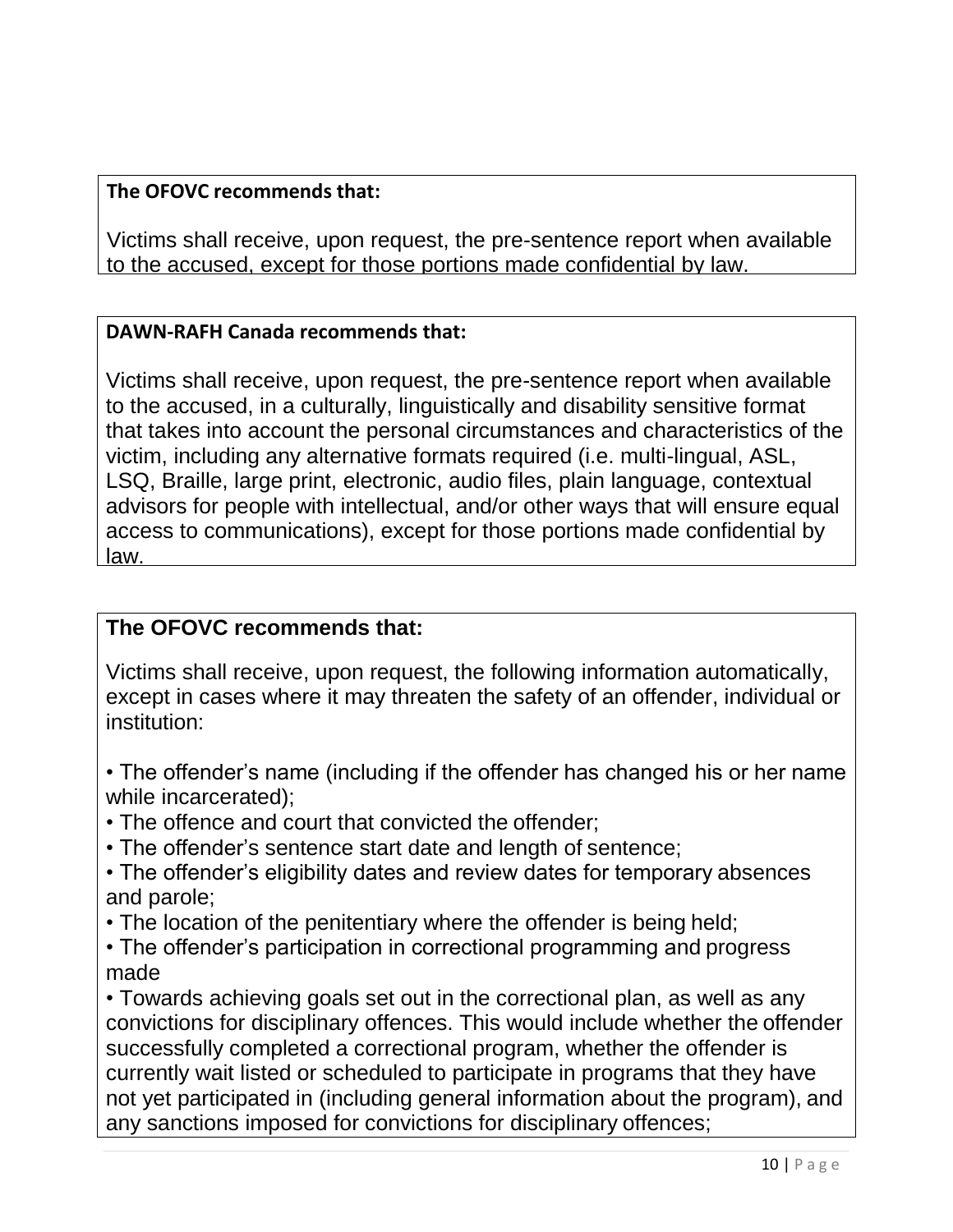• The offender's progress toward meeting their court-ordered obligations (i.e. restitution, child and spousal support, federal victim surcharge);

• Advance notice of the date on which the offender is scheduled to be transferred between institutions (including location and security level of the institution) and/or released on any type of scheduled conditional release or absence, and the reason for transfer; and

• Reasonable and timely notice of all parole hearings and reviews.

# **DAWN-RAFH Canada recommends that:**

Victims shall receive the following information automatically in a culturally, linguistically and disability sensitive format that takes into account the personal circumstances and characteristics of the victim, including any alternative formats required (i.e. multi-lingual, ASL, LSQ, Braille, large print, electronic, audio files, plain language, contextual advisors for people with intellectual, and/or other ways that will ensure equal access to communications), except in cases where it may threaten the safety of an offender, individual or institution:

• The offender's name (including if the offender has changed his or her name while incarcerated);

- The offence and court that convicted the offender;
- The offender's sentence start date and length of sentence;
- The offender's eligibility dates and review dates for temporary absences and parole;
- The location of the penitentiary where the offender is being held;
- The offender's participation in correctional programming and progress made

• Towards achieving goals set out in the correctional plan, as well as any convictions for disciplinary offences. This would include whether the offender successfully completed a correctional program, whether the offender is currently wait listed or scheduled to participate in programs that they have not yet participated in (including general information about the program), and any sanctions imposed for convictions for disciplinary offences;

• The offender's progress toward meeting their court-ordered obligations (i.e.restitution, child and spousal support, federal victim surcharge);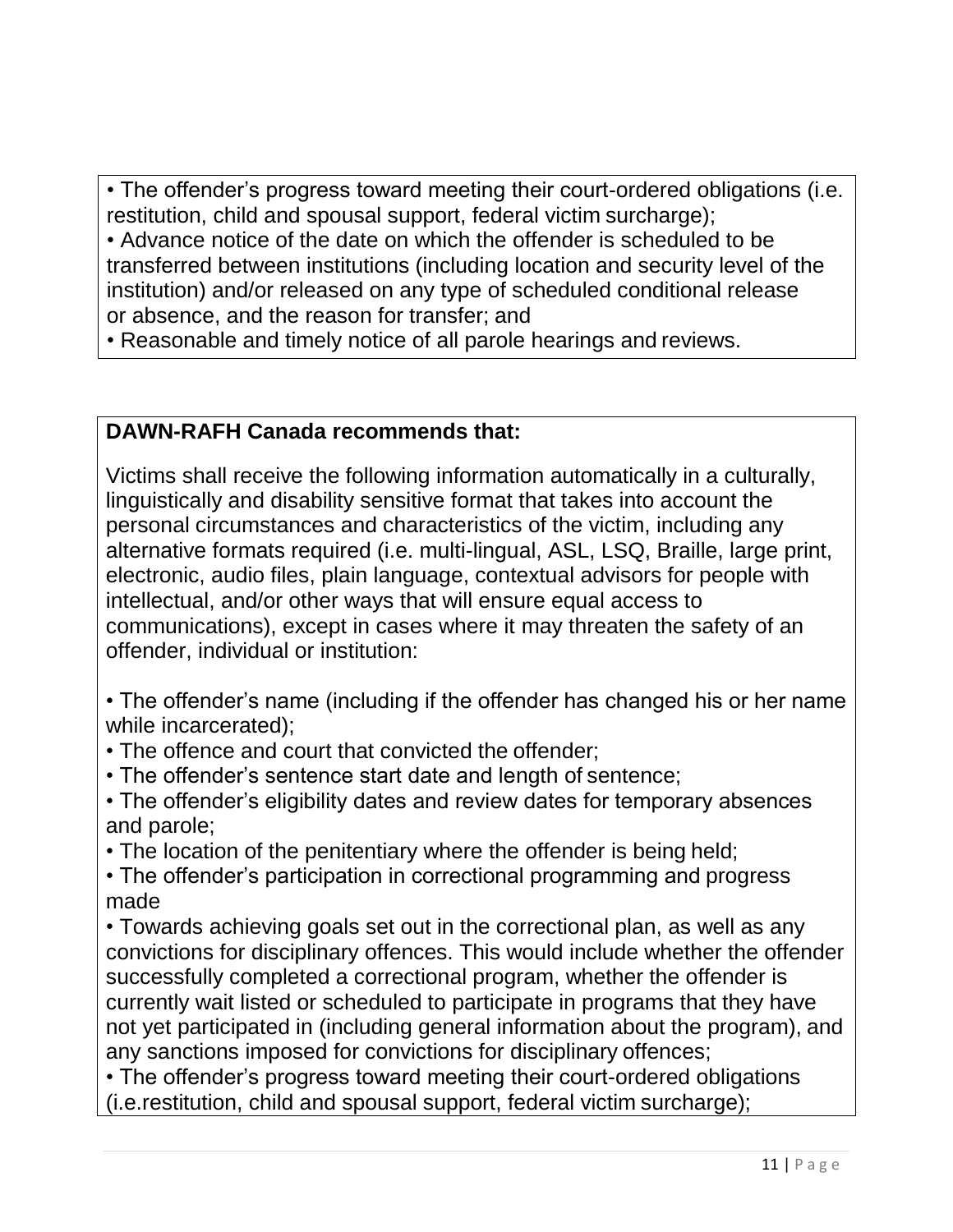• Advance notice of the date on which the offender is scheduled to be transferred between institutions (including location and security level of the institution) and/or released on any type of scheduled conditional release or absence, and the reason for transfer; and

• Reasonable and timely notice of all parole hearings and reviews.

# **The OFOVC recommends that:**

Victims shall be informed of all conditional release procedures and receive, upon request, in a reasonable and timely manner:

• The outcome or decision of any parole review, including dates of parole or any absence from the institution;

• Any conditions attached to that release or absence (including electronic monitoring and local instructions placed on supervision by the community parole officer);

• The destination of release;

• Whether the offender will be in the vicinity of the victim while travelling to that destination; and

• Notice when an offender breaches the conditions of release and reason(s) for the breach.

# **DAWN-RAFH Canada recommends that:**

Victims shall be informed of all conditional release procedures and receive, upon request, in a reasonable and timely manner that is culturally, linguistically and disability sensitive and takes into account the personal circumstances and characteristics of the victim, including any alternative formats required (i.e. multi-lingual, ASL, LSQ, Braille, large print, electronic, audio files, plain language, contextual advisors for people with intellectual, and/or other ways that will ensure equal access to communications):

• The outcome or decision of any parole review, including dates of parole or any absence from the institution;

• Any conditions attached to that release or absence (including electronic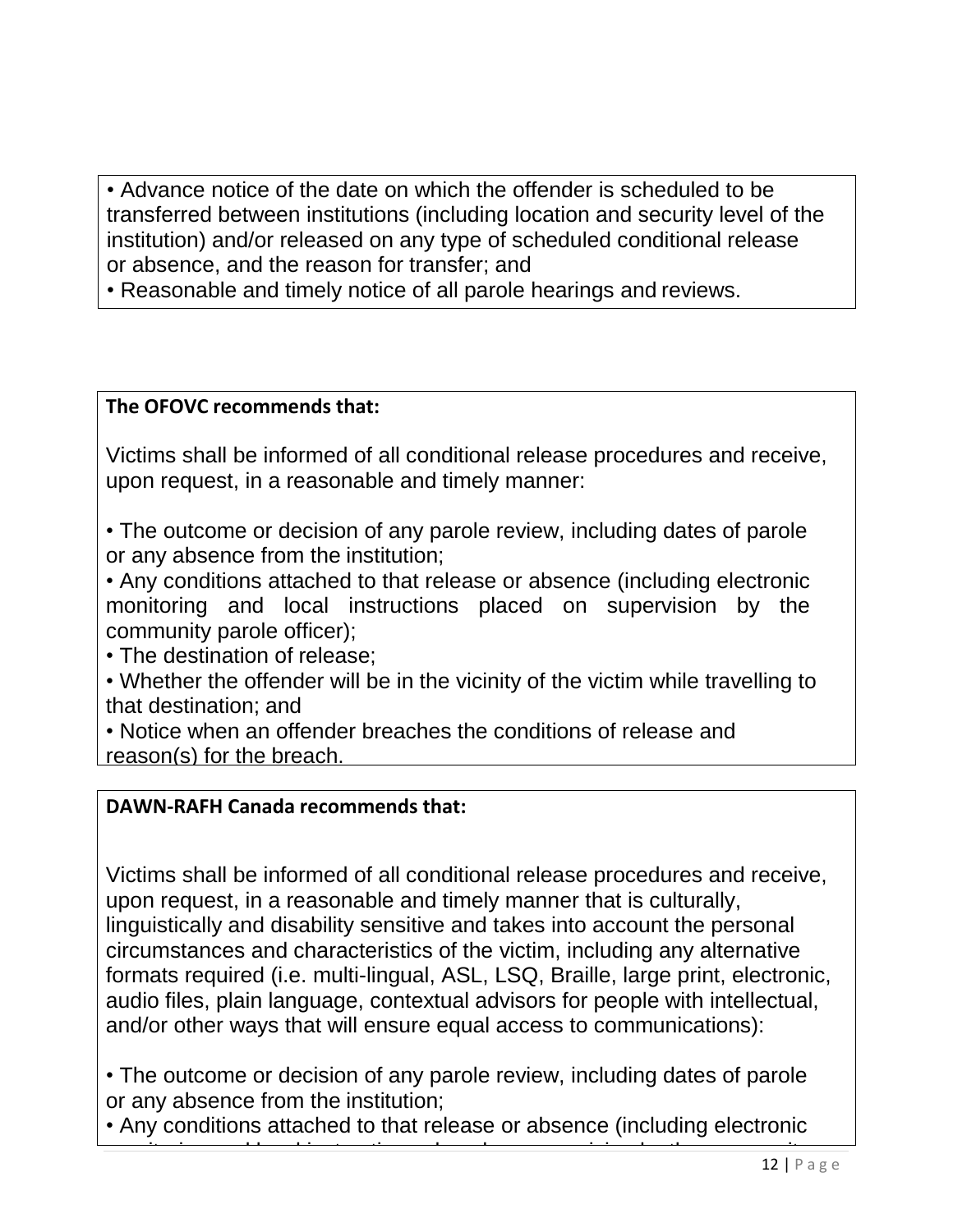parole officer);

• The destination of release;

• Whether the offender will be in the vicinity of the victim while travelling to that destination; and

• Notice when an offender breaches the conditions of release and reason(s) for the breach;

• Reasonable advance notice of any and all case proceedings requiring their presence to allow victims with disabilities ample opportunity to arrange for time off from work, transportation, attendant care, child care, pet care and any other services needed to facilitate their full participation in the proceedings.

# **The OFOVC recommends that:**

Victims shall have access to view, upon request, a recent photo of the offender at the time of release.

# **DAWN-RAFH Canada recommends that:**

Victims shall have access to view, upon request, a recent photo of the offender at the time of release; photo should be available in alternative formats, including access to digital photos which include audio descriptor or alternative text (alt text) for screen readers.

# **The OFOVC recommends that:**

Victims shall have rightful access, upon request, to listen to the audio recordings of parole hearings, regardless of whether the victim attended the

hearing, or to have transcripts of the parole hearings provided at no cost.

### **DAWN-RAFH Canada recommends that:**

Victims shall have rightful access, upon request, to audio recordings and/or transcripts of parole hearings provided at no cost in a culturally, linguistically and disability sensitive and appropriate format that takes into account the personal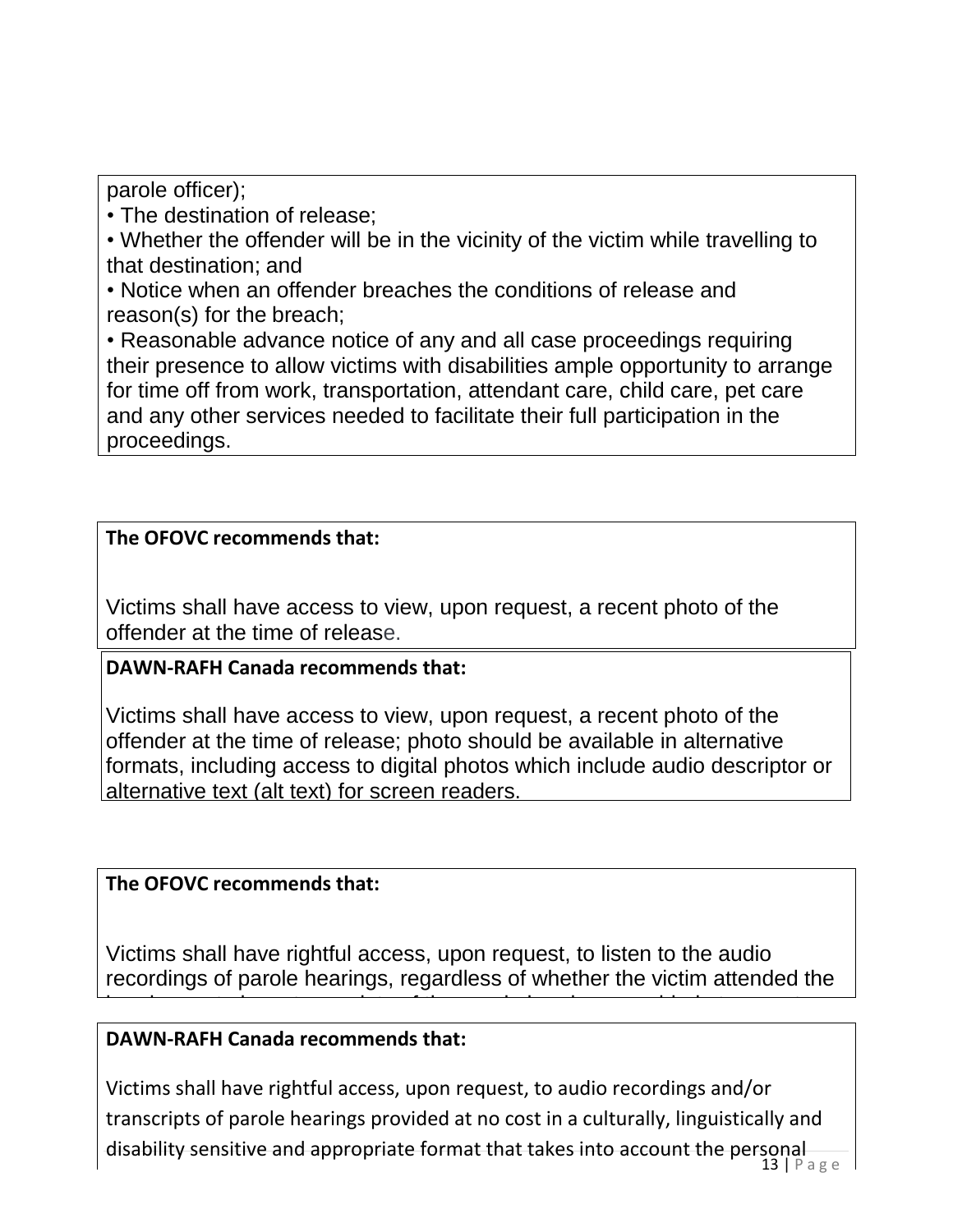alternative formats required (i.e. multi-lingual, ASL, LSQ, ESL, Braille, large print, electronic and audio files, plain language, contextual advisors for people with intellectual, and/or other ways that will ensure equal access to communications).

# **The OFOVC recommends that:**

proceedings, if applicable.

Victims shall be given advance timely notice of the status of the offender with respect to his or her deportation, detention or release while under the jurisdiction of the Canada Border Services Agency and of deportation

# **DAWN-RAFH Canada recommends that:**

Victims shall be given advance timely notice, in a culturally, linguistically and disability sensitive format that takes into account the personal circumstances and characteristics of the victim, including any alternative formats required (i.e. multi-lingual, ASL, LSQ, Braille, large print, electronic, audio files, plain language, contextual advisors for people with intellectual disabilities, and/or other ways that will ensure equal access to communications), of the status of the offender with respect to his or her deportation, detention or release while under the jurisdiction of the Canada Border Services Agency and of deportation proceedings, if applicable.

### **The OFOVC recommends that:**

Victims shall be informed, in cases where an accused is determined to be not criminally responsible, of Review Board procedures, and of their role and the process relating to those procedures.

### **DAWN-RAFH Canada recommends that:**

Victims shall be informed, in a culturally, linguistically and disability sensitive format that takes into account the personal circumstances and characteristics of the victim, including any alternative formats required (i.e. multi-lingual, ASL, LSQ,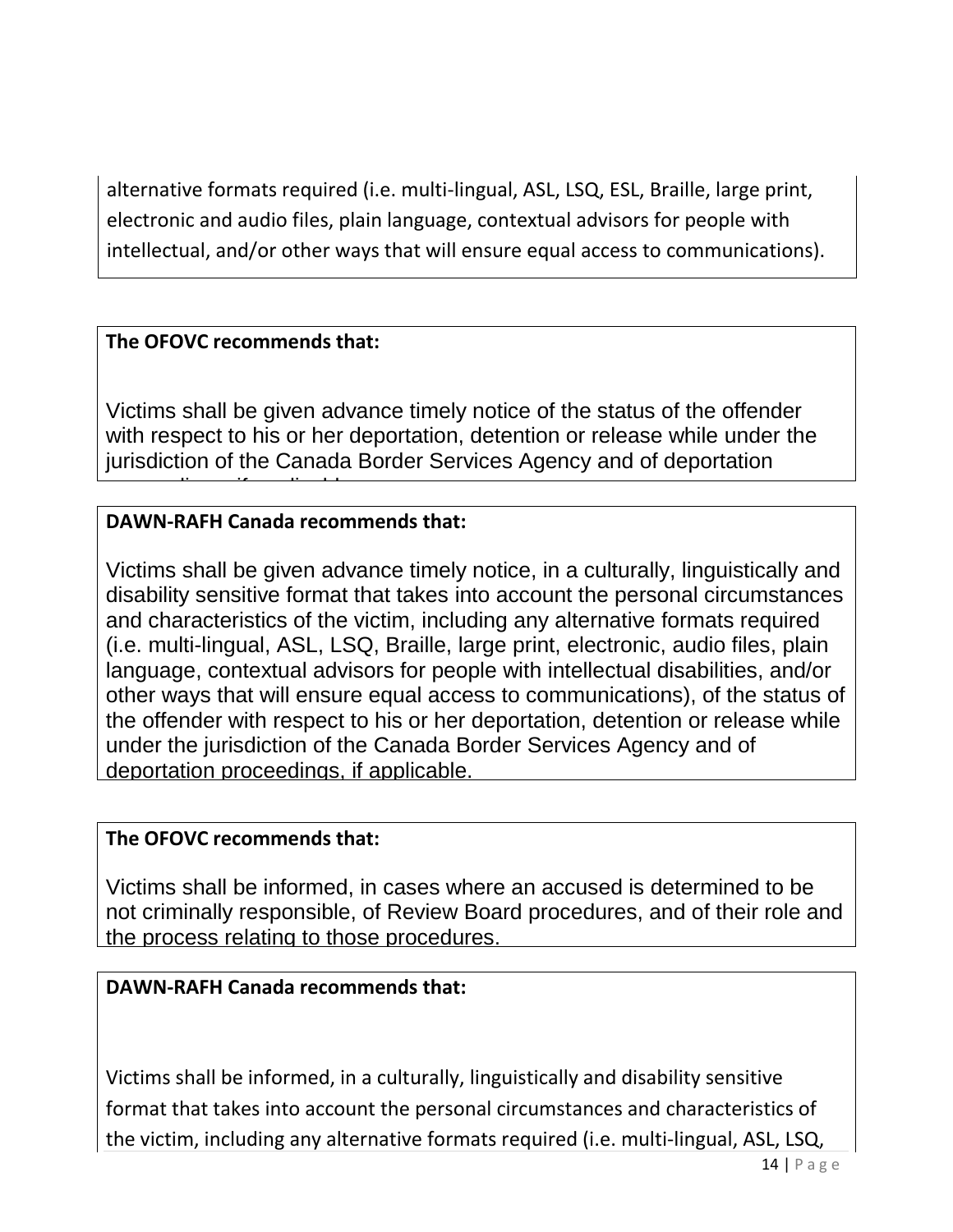language, contextual advisors for people with intellectual, and/or other ways that will ensure equal access to communications), in cases where an accused is determined to be not criminally responsible, of Review Board procedures, their role and the process relating to those procedures.

# **The OFOVC recommends that:**

Victims shall receive advance timely notice of Review Board hearings, absences, notice of discharge decisions and conditions placed on a conditional discharge in cases where an accused is determined to be not criminally responsible.

# **DAWN-RAFH Canada recommends that:**

Victims shall receive advance timely notice, in a culturally, linguistically and disability sensitive format that takes into account the personal circumstances and characteristics of the victim, including any alternative formats required (i.e. multi-lingual, ASL, LSQ, Braille, large print, electronic, audio files, plain language, contextual advisors for people with intellectual disabilities, and/or other ways that will ensure equal access to communications), of Review Board hearings, absences, notice of discharge decisions and conditions placed on a conditional discharge in cases where an accused is determined to be not criminally responsible.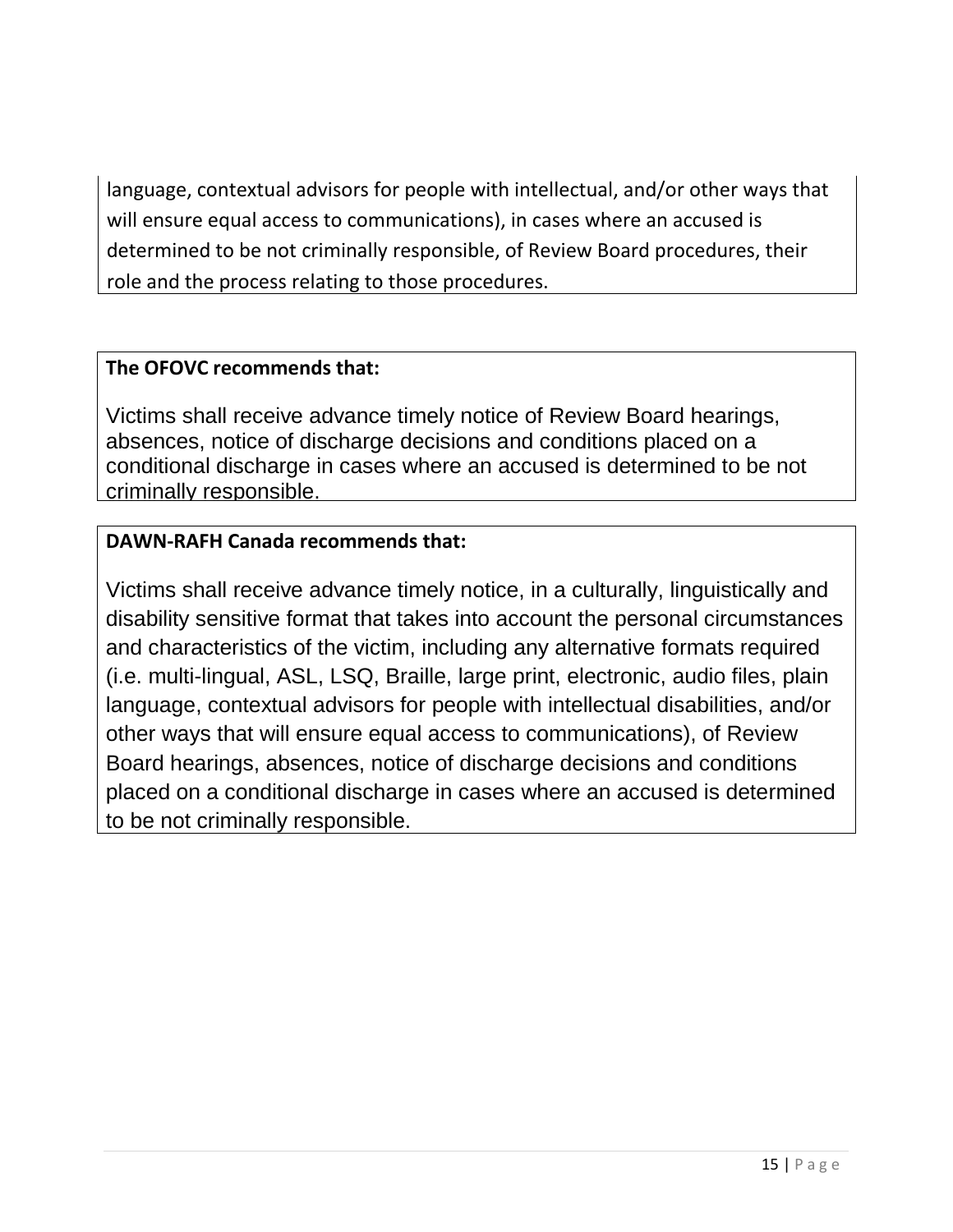# **Considering and Protecting Victims**

### **The OFOVC recommends that:**

Victims shall have the right to an individual assessment to determine their protection needs and, where needs are identified, victims shall have the right to appropriate protection measures.

### **DAWN-RAFH Canada recommends that:**

Victims shall have the right to an individual assessment to determine their protection needs and, where needs are identified, victims shall have the right to appropriate protection measures. Victims' needs assessments should be individualized and culturally, linguistically and disability sensitive in order to ensure an accessible process.

### **The OFOVC recommends that:**

Victims' employment status shall be protected in the immediate aftermath of a crime and during court proceedings.

### **DAWN-RAFH Canada recommends that:**

Victims' employment status shall be protected in the immediate aftermath of a crime and during court proceedings;

Victims should receive timely and fair compensation for financial loss resulting from total, partial or temporary disability affecting the victim's employment status;

Victims of crime should receive timely and fair compensation for relocation and/or housing modifications due to accessibility considerations resulting from total, partial or temporary disability.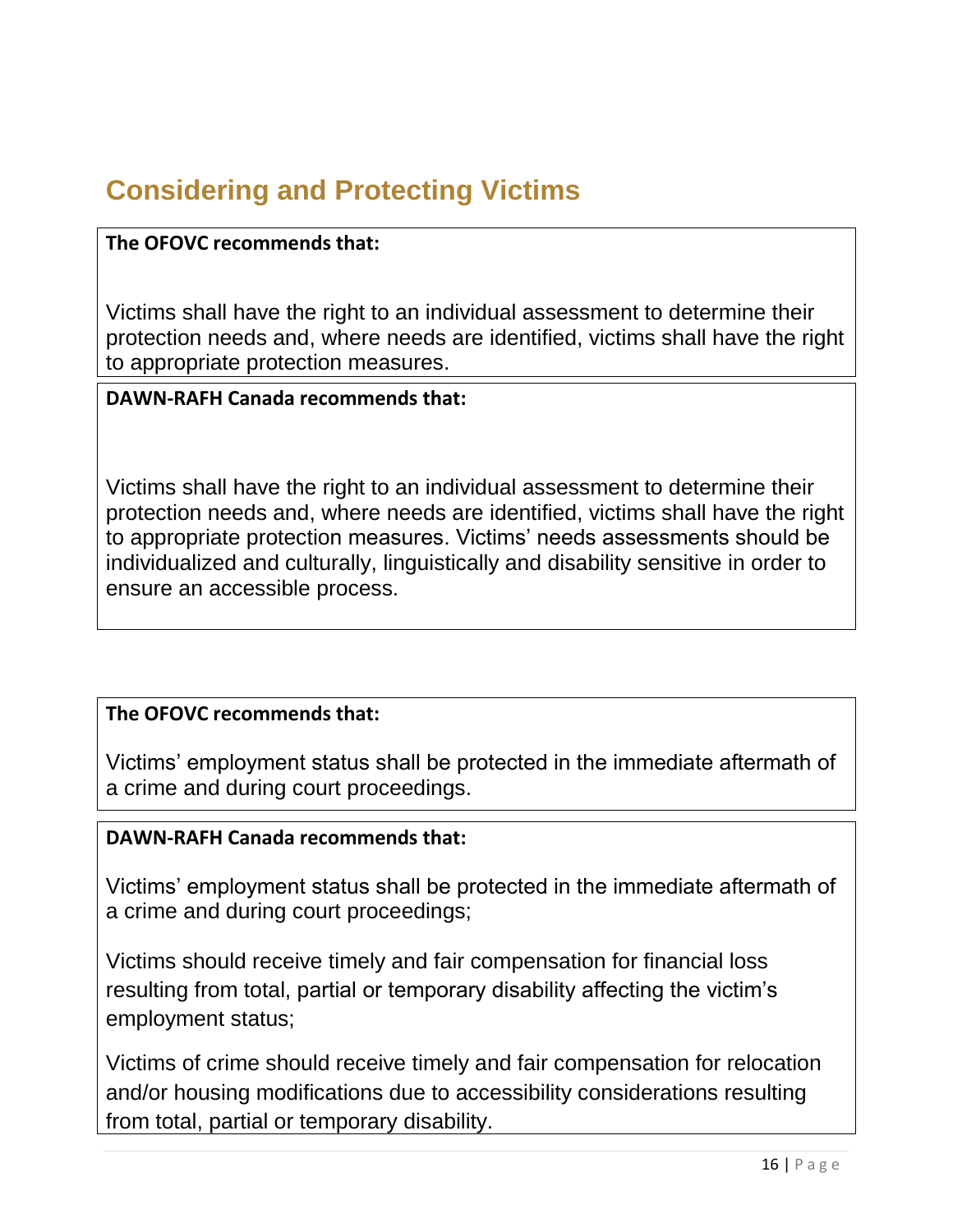Victims shall have the right to reasonably confer with the Crown regarding any predisposition of their case and/or any determination on whether to extradite the accused.

### **DAWN-RAFH Canada recommends that**

Victims shall have the right to reasonably confer with the Crown regarding any predisposition of their case and/or any determination on whether to extradite the accused. Victims' legal capacity recognizes every individual's right to make decisions, thus individuals with mental disabilities should have access to the supports they need to understand and make decisions. Communication with the Crown needs to be conducted in a manner that is accessible, culturally, linguistically and disability sensitive and appropriate including; plain and clear language, spoken language, written, sign language (i.e. ASL, LSQ), multi-lingual using professional cultural interpreters, Braille, touch, large print, electronic, audio, human reader, through a contextual advisor for people with intellectual disabilities and/or other ways that will ensure equal access to communications.

### **The OFOVC recommends that:**

Victims shall be given the opportunity to provide input with respect to the plea bargaining process.

# **DAWN-RAFH Canada recommends that:**

Victims shall be given the opportunity to provide input with respect to the plea bargaining process using individualized methods, (i.e. plain language, spoken language, written, sign language (i.e. ASL, LSQ), in different languages, or interpretation that uses professional cultural interpreters, using a contextual advisor who would help people with intellectual disabilities provide their input, etc.) that would be accessible to those involved in the plea bargaining process.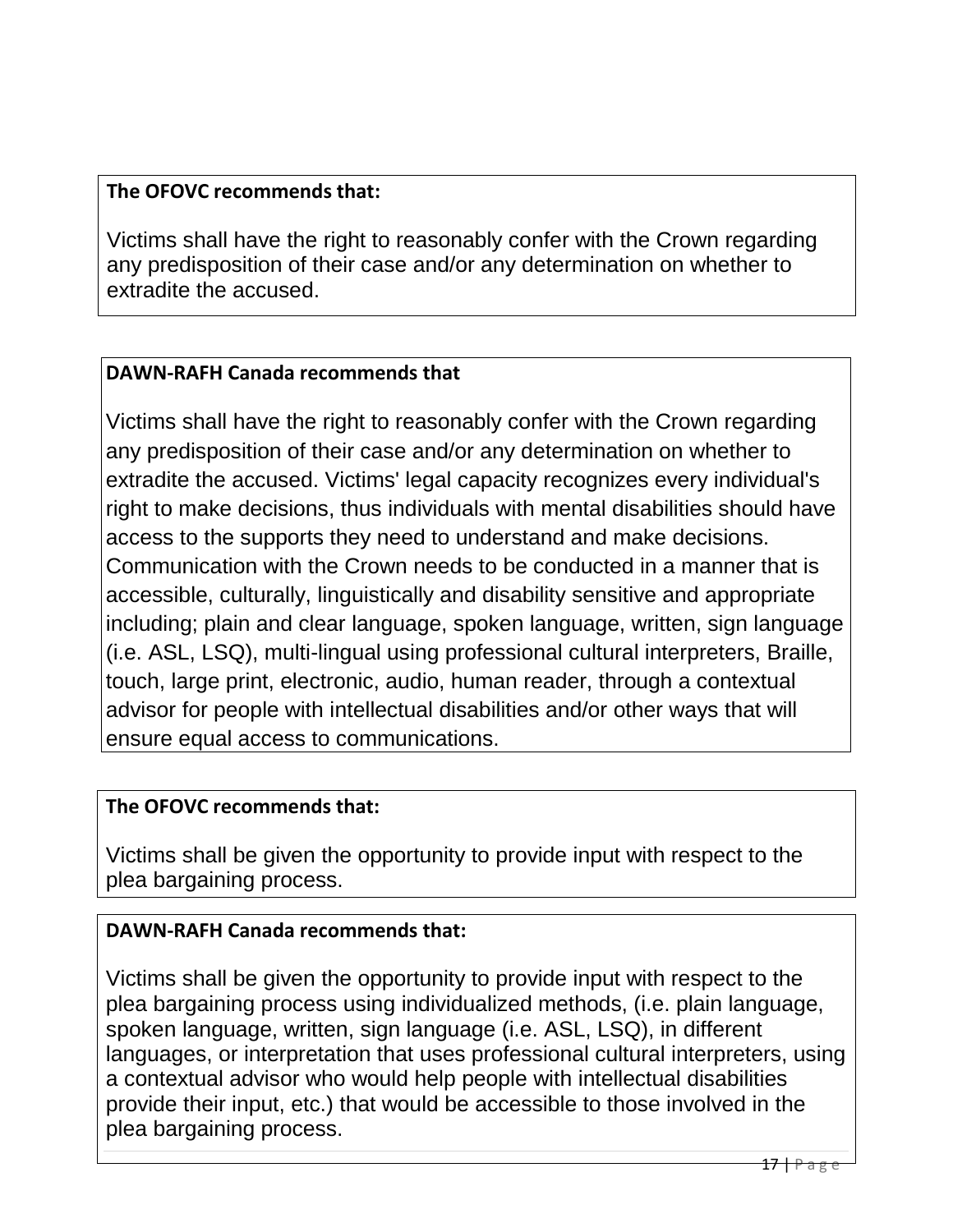Victims shall be given ample time for appropriate accommodations to be made for their full and equal participation in the plea bargaining process, without undue pressure on the victim to accept supports that may not appropriately meet their needs.

### **The OFOVC recommends that:**

Victims shall be given the right to present a victim impact statement during sentencing, outlining the impact of the crime.

# **DAWN-RAFH Canada recommends that:**

Victims shall be given the right to present a victim impact statement during sentencing, outlining the impact of the crime using the method of their choice including; spoken language, written, through sign language interpretation, in a language other than French and English or with interpretation conducted by professional cultural interpreters, through a contextual advisor to support people with intellectual disabilities in their presentation, and/or other ways that will ensure the most optimal presentation of their victim impact statement.

### **The OFOVC recommends that:**

Victims shall be given the right to a speedy trial and a prompt and final conclusion of the case.

### **DAWN-RAFH Canada recommends that:**

Victims shall be given the right to a speedy trial and a prompt and final conclusion of the case. Provision of accommodations will not be used as a justification to prolong the victim's right to a speedy trial.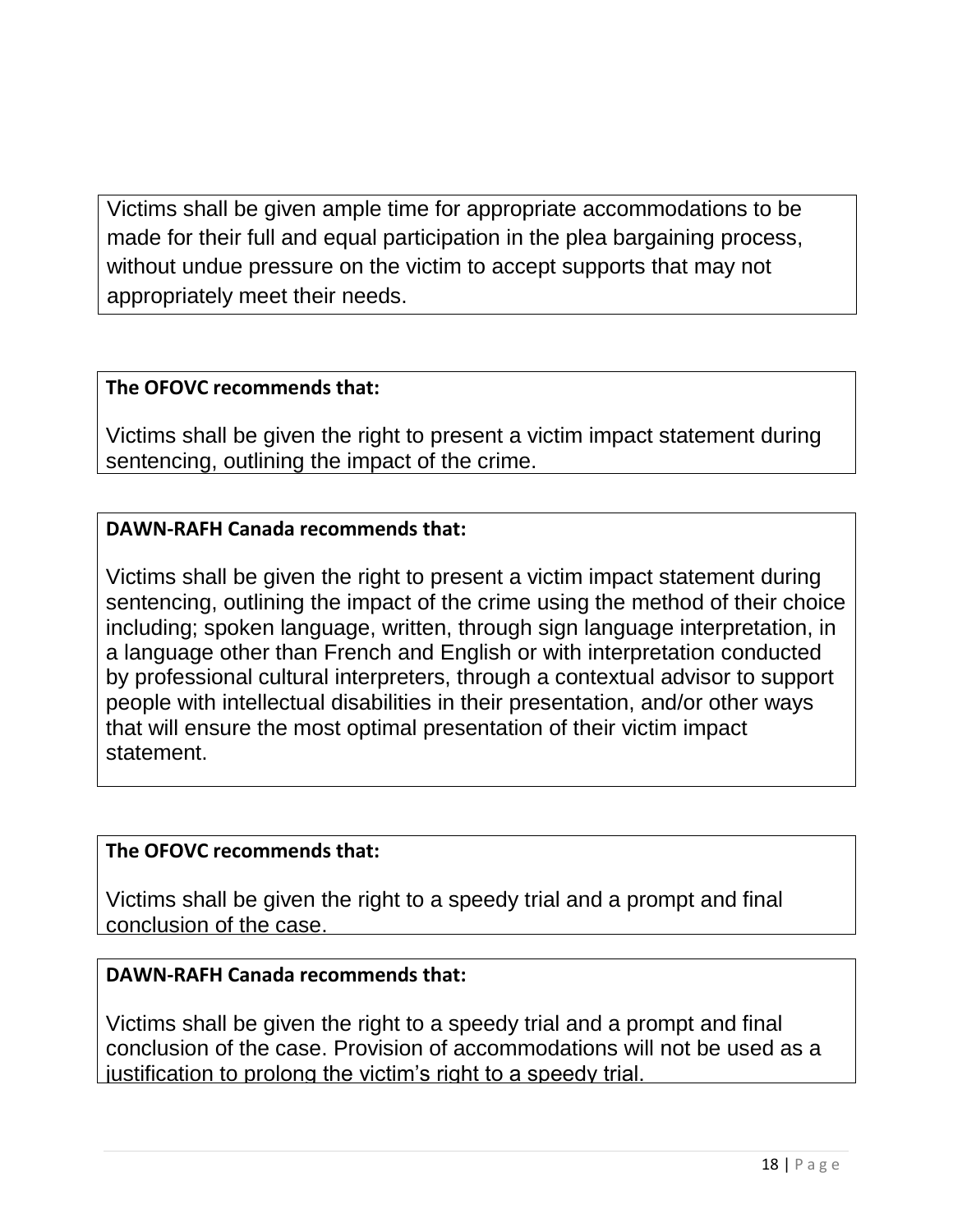Victims have access to prompt redress /remedy through access to legal counsel to assert their rights in criminal proceedings.

### **DAWN-RAFH Canada recommends that:**

Victims have access to prompt redress /remedy through access to legal counsel to assert their rights in criminal proceedings.

### **The OFOVC recommends that:**

Victims with standing shall have access to legal representation to enforce their rights, and resources shall be specifically allocated to ensure the availability of this access.

### **DAWN-RAFH Canada recommends that:**

Victims with standing shall have culturally, linguistically and disability sensitive and appropriate access to legal representation to enforce their rights, and resources shall be specifically allocated to ensure the availability of this access.

### **The OFOVC recommends that:**

Victims shall have the presumptive right to attend parole hearings, except in cases where it may threaten the safety of an offender, individual or institution.

### **DAWN-RAFH Canada recommends that:**

Victims shall have the presumptive right to attend accessible parole hearings, except in cases where it may threaten the safety of an offender, individual or institution.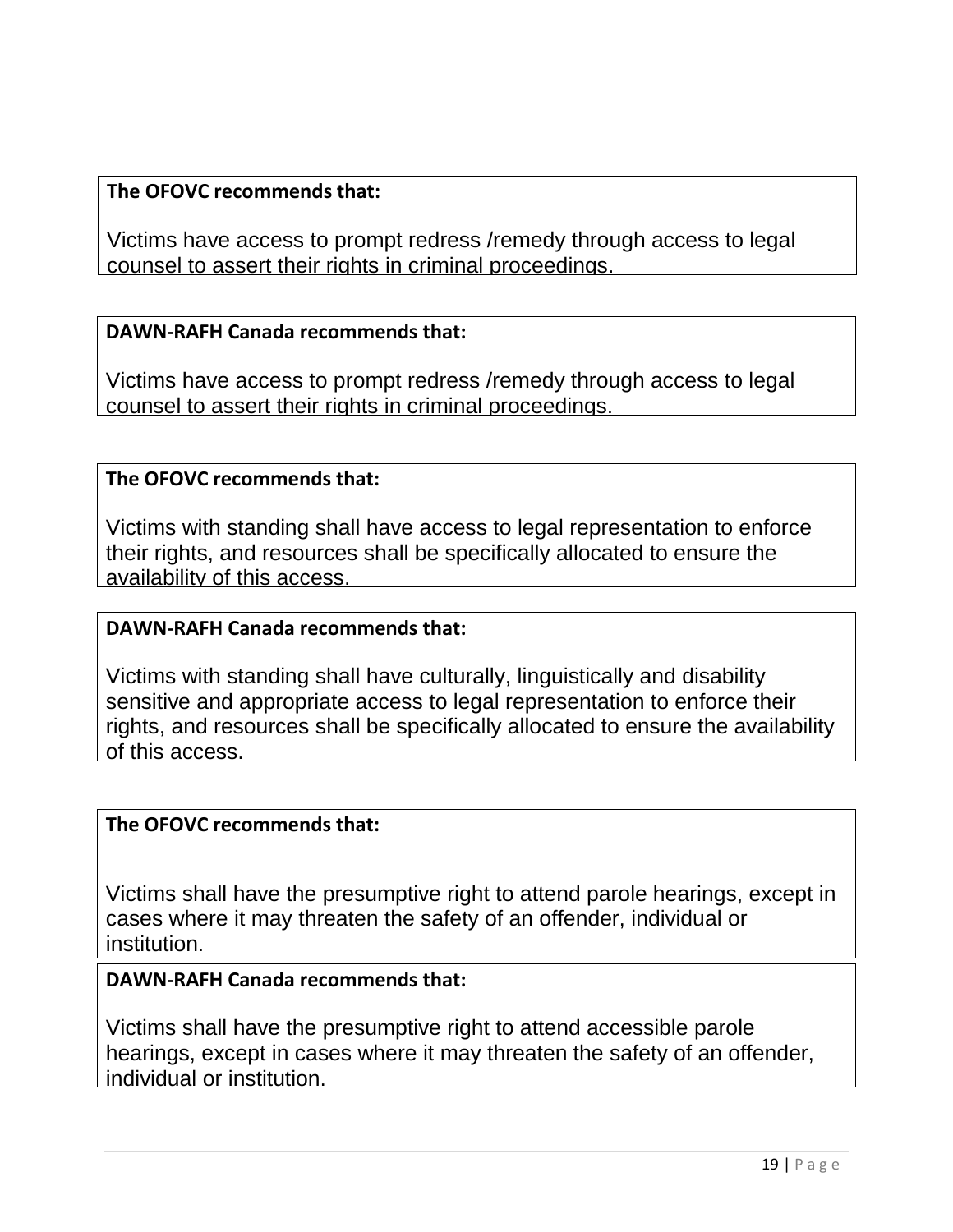Victims shall have the right to choose how they will attend a parole board hearing and/or present a victim statement, be it in person, by video or teleconference, via closed circuit television or through the use of other secure, reasonable and available technological means.

### **DAWN-RAFH Canada recommends that:**

Victims shall have the right to choose how they will attend a parole board hearing and/or present a victim statement, be it in person, by video or teleconference, via closed circuit television, through the use of other secure, reasonable and available technological means, using plain and clear language, spoken language, written, sign language (i.e. ASL, LSQ), multilingual using professional cultural interpreters, Braille, touch, large print, audio, human reader, through a contextual advisor for people with intellectual disabilities and/or other ways that will ensure equal access to receiving information and/or communicating statements.

### **The OFOVC recommends that:**

Victims shall have access to safe and separate waiting areas apart from the offender and his or her family or support persons at any parole hearings or proceedings.

### **DAWN-RAFH Canada recommends that:**

Victims shall have access to safe, separate and accessible waiting areas apart from the offender (and his or her family) with support persons of their choice, at any parole hearings or proceedings. Waiting areas should be equipped with accessible washrooms.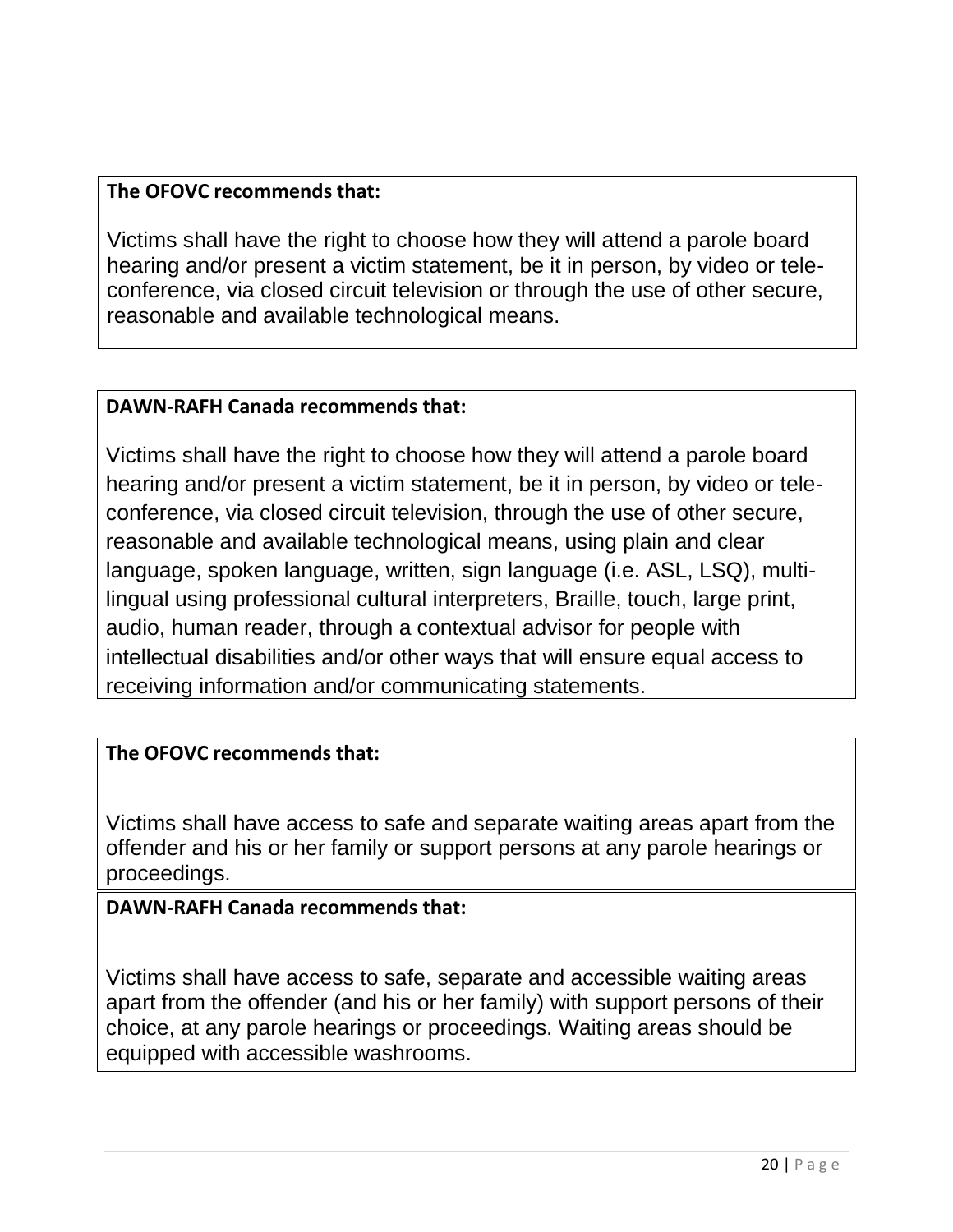Victims shall have the right to discuss release conditions and ensure that their views and safety concerns are considered before any conditional release decision is made.

### **DAWN-RAFH Canada recommends that:**

Victims shall have the right to discuss release conditions and ensure that their views and safety concerns are considered before any conditional release decision is made.

### **The OFOVC recommends that:**

Victims shall have the right to attend Immigration Review Board hearings, and to submit or read a statement for consideration.

### **DAWN-RAFH Canada recommends that:**

Victims shall have the right to attend Immigration Review Board hearings, and to submit or read a statement for consideration in a format that is culturally, linguistically and disability sensitive and appropriate including; plain and clear language, spoken language, written, sign language (i.e. ASL, LSQ), multi-lingual using professional cultural interpreters, Braille, touch, large print, audio, human reader, through an contextual advisor for people with intellectual disabilities and/or other ways that will ensure equal access to communications.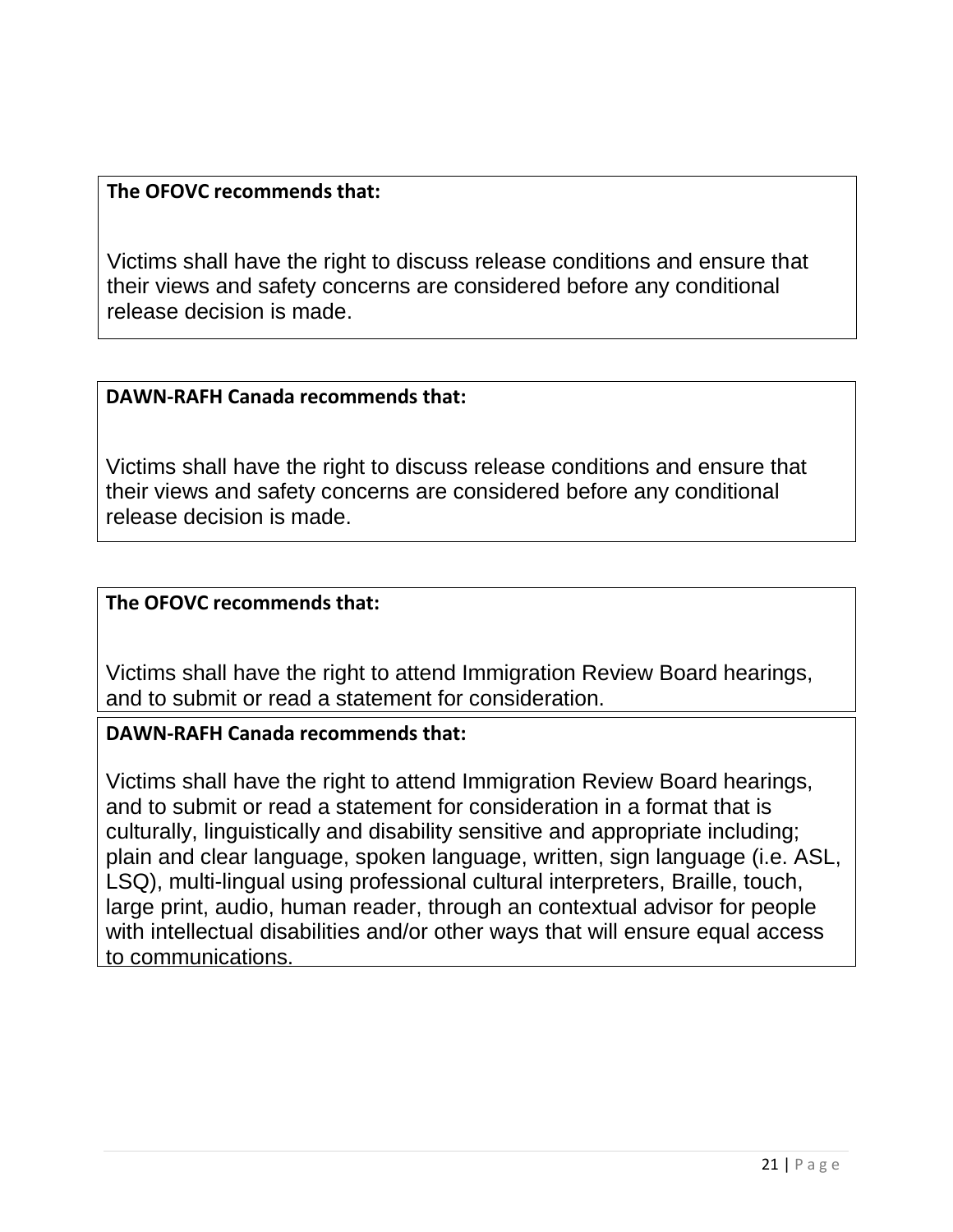# **Supporting Victims**

### **DAWN-RAFH Canada recommends that:**

All Canadian victims, including cases where the crime occurred abroad, shall have the right to access and receive, at least, a minimum standard of nationally consistent victim services and supports. These supports and services need to be culturally, linguistically and disability appropriate and accessible.

### **The OFOVC recommends that:**

Victims shall have the right to restitution from the offender who harmed them.

### **DAWN-RAFH Canada recommends that:**

Victims shall have the right to restitution from the offender who harmed them.

### **The OFOVC recommends that:**

Victims who have restitution orders in place shall be entitled to the enforcement of those orders by the courts and/or another designated authority.

### **DAWN-RAFH Canada recommends that:**

Victims who have restitution orders in place shall be entitled to the enforcement of those orders by the courts and/or another designated authority.

### **The OFOVC recommends that:**

All Canadian victims, including cases where the crime occurred abroad, shall have the right to access and receive, at least, a minimum standard of nationally consistent victim services and supports.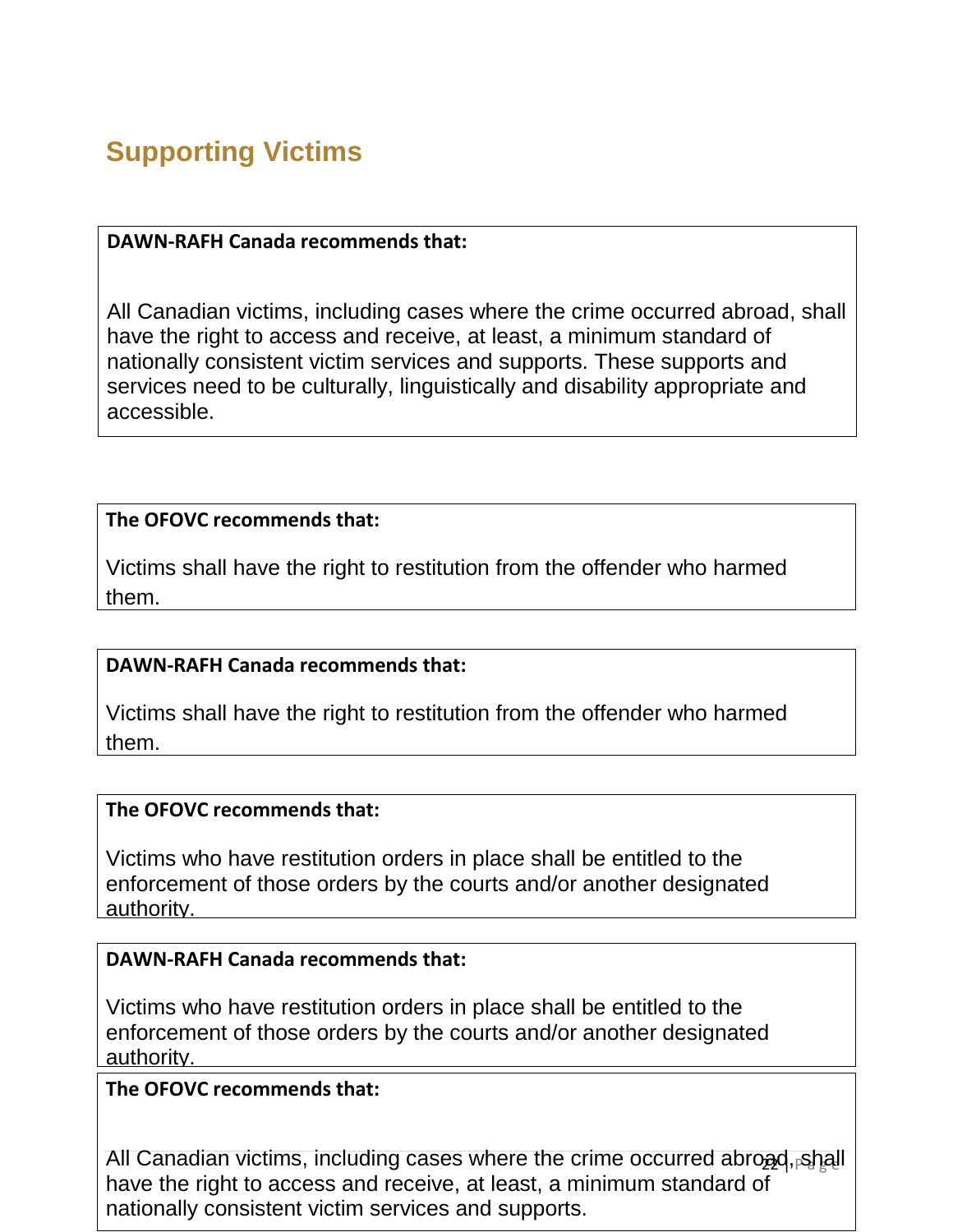# **DisAbled Women's Network of Canada (DAWN) Réseau d'Action des Femmes Handicapées (RAFH)**

# **Recommandations : Répondre aux besoins des victimes d'actes criminels au Canada**

# **Document présenté au ministère de la Justice du Canada en vue de l'élaboration d'une déclaration des droits des victimes**

Nous avons choisi d'utiliser le cadre de travail adopté par le Bureau de l'ombudsman fédéral des victimes d'actes criminels (BOFVAC) afin de présenter les recommandations du DisAbled Women's Network of Canada-Réseau d'Action des Femmes Handicapées Canada (DAWN-RAFH Canada) à inclure dans l'élaboration d'une Déclaration des droits des victimes du ministère de la Justice.

Le texte qui suit décrit les recommandations de DAWN-RAFH Canada en vertu de trois catégories : Informer les victimes, prendre en considération et protéger les victimes, et soutenir les victimes.

Les recommandations sont fondées sur les nombreuses années de travail accompli par des activistes et militant(e)s handicapées qui luttent pour assurer une plus grande protection des droits des victimes dans le contexte d'un cadre des droits de la personne. Ce travail met l'emphase sur la personne d'abord et non sur le handicap. Ainsi, le point de départ est de reconnaître que dans ce contexte, la personne handicapée est d'abord une victime, qui peut avoir besoin de types de soutien différents pour s'assurer que ses droits sont protégés, tout en ayant les mêmes besoins que toutes les victimes.

Bien que les recommandations de DAWN-RAFH Canada soient une étape essentielle et importante de l'élaboration de la Déclaration des droits des victimes, nous savons qu'il reste encore beaucoup de travail à faire pour s'assurer que les personnes handicapées et les personnes Sourdes victimes d'actes criminels aient un accès égal et approprié au système de justice. DAWN-RAFH Canada et ses partenaires, en particulier l'Association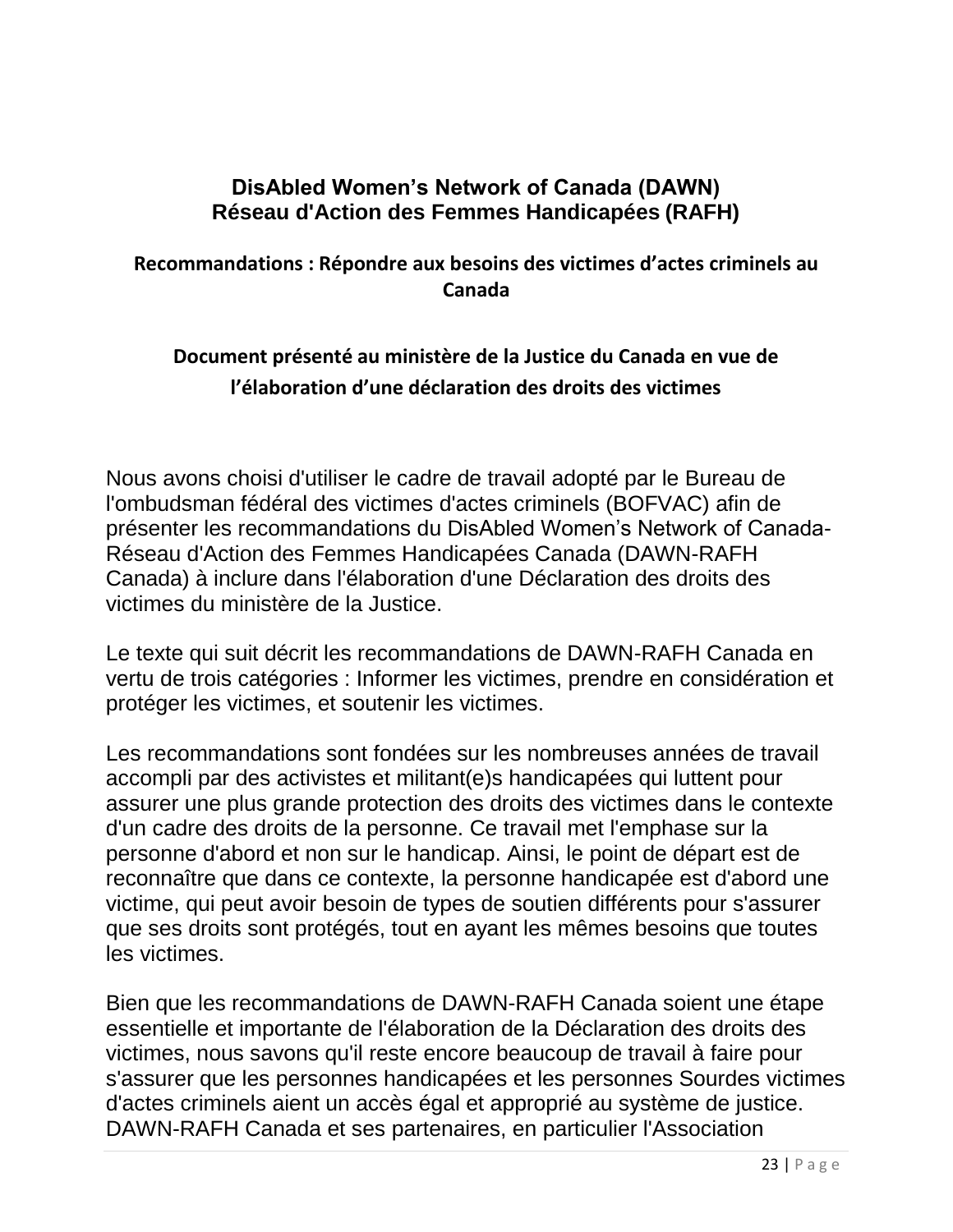canadienne pour l'intégration communautaire (ACIC), ont mis au point un plan d'action détaillé grâce auquel on peut élaborer et mettre en œuvre des renseignements, des ressources et des stratégies qui permettront au système de justice et aux personnes handicapées de prévenir et de mieux répondre aux besoins des personnes ayant des incapacités.

Les personnes handicapées et les personnes Sourdes font face à des abus et à des actes de violence à un taux alarmant. La nature des abus envers les personnes handicapées et les personnes Sourdes diffère des abus envers la population non-handicapée en raison de l'exclusion socioéconomique soutenue et d'un manque important de soutiens et de services appropriés et accessibles. Les personnes handicapées, en particulier les hommes et femmes ayant des déficiences intellectuelles, des traumatismes cérébraux et des handicaps cognitives et psychosociales, sont particulièrement vulnérables aux abus physiques et sexuels. De plus, elles se heurtent à une discrimination systémique lorsqu'elles tentent de faire face à leur victimisation car on considère souvent qu'elles manquent de crédibilité dans le système judiciaire.

Bien que la Déclaration des droits des victimes fait référence aux victimes qui ont *signalé* des actes criminels, il existe de nombreux obstacles qui empêchent les personnes handicapées et les personnes Sourdes victimes d'actes criminels de divulguer et de signaler des cas d'abus et de violence. Les raisons pour ces obstacles sont nombreuses pour les personnes handicapées : incapacité à reconnaître qu'elles sont victimes d'abus, dépendance envers leur agresseur pour leurs soins primaires et leur soutien financier, problèmes de communication, manque de renseignements accessibles sur les services appropriés disponibles, manque d'information sur leurs droits et options, manque de services accessibles et adaptés qui répondent aux besoins des personnes en situation de handicap, et crainte des autorités policières.<sup>3</sup> De plus, bien que les victimes handicapées puissent prendre des mesures pour divulguer leur expérience de victimisation, elles dépendent bien souvent sur des personnes

<sup>&</sup>lt;sup>3</sup>Rajan, Doris, Women with Disabilities and Abuse: Access to Supports Report on the Pan-Canadian Focus Groups, 2011, DisAbled Women's Network (DAWN) Canada/Réseaud'action de femmes handicapées (RAFH) Canada For the Canadian Women's Foundatio[nhttp://www.canadianwomen.org/sites/canadianwomen.org/files/PDF%20-](http://www.canadianwomen.org/sites/canadianwomen.org/files/PDF%20-)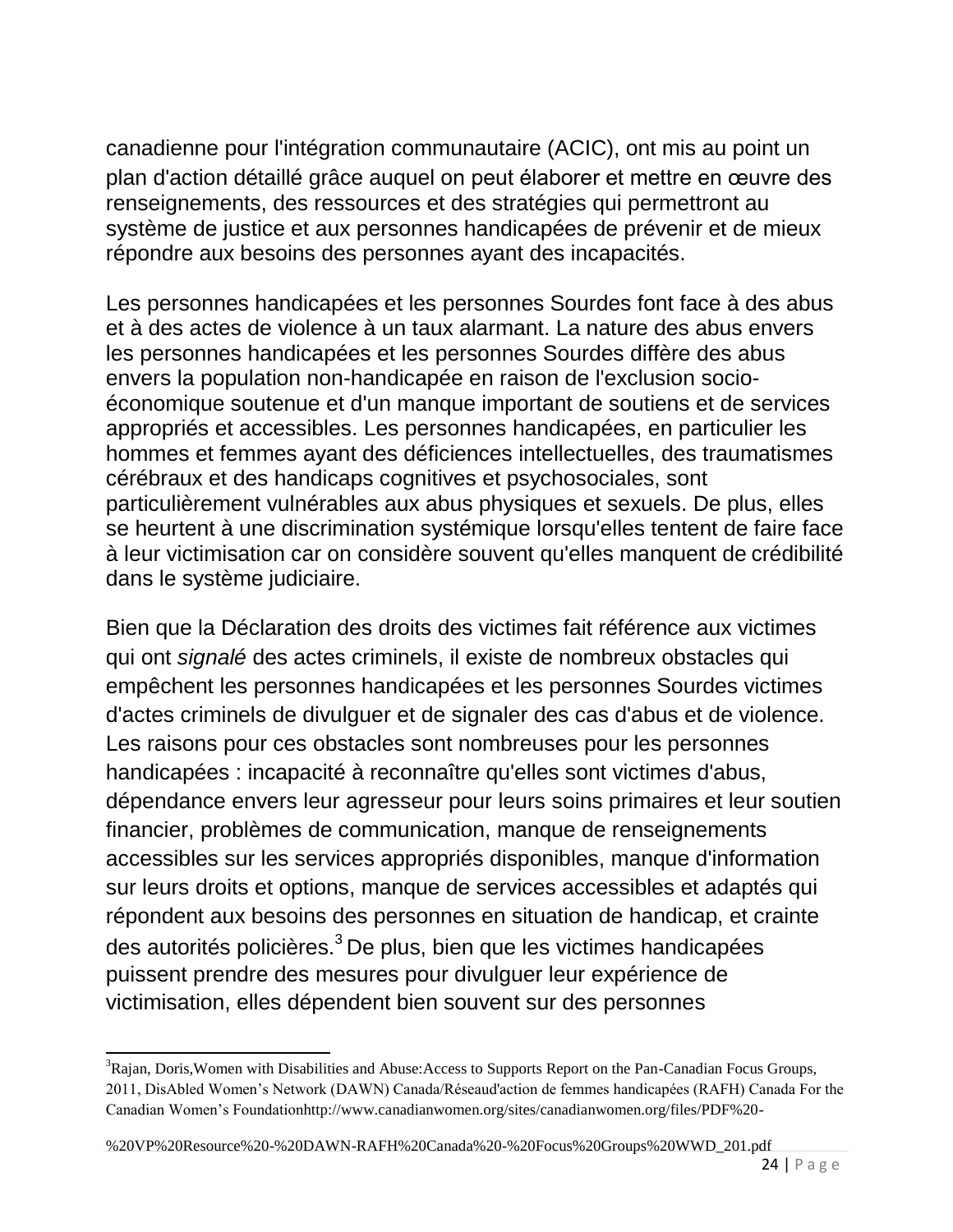intermédiaires (comme le personnel de soutien), qui, tout en n'étant pas qualifié pour le faire, en fin de compte pourraient être ceux et celles qui détermineront si le crime sera effectivement signalé ou non aux autorités policières.

Si une victime parvient à signaler un crime, elle doit alors faire face à l'obstacle le plus important auquel sont confrontées les victimes handicapées, c'est-à-dire qu'on ne les croit pas lorsqu'un crime est commis contre elles et qu'elles ne sont pas perçues comme étant crédibles. Il s'agit encore une fois d'une question particulièrement sérieuse pour les victimes ayant une incapacité intellectuelle ou autre incapacité mentale ou cognitive. Si les personnes handicapées et les personnes Sourdes victimes d'actes criminels parviennent effectivement à se présenter en cour, leur capacité à dire la vérité et à comprendre le processus est remis en question; souvent, elles sont pas considérées comme des témoins crédibles et font face à un manque d'adaptations et de soutiens dans le processus de la cour. Pour s'assurer que les personnes handicapées ne soient pas davantage victimisées lorsqu'elles entrent dans le système de justice pénale, elles ont besoin d'obtenir du soutien en exerçant leur pleine capacité de droit. Selon la décision de la Cour suprême du Canada dans l'affaire de [R. c. D.A.I.,](http://scc.lexum.org/decisia-scc-csc/scc-csc/scc-csc/en/item/7990/index.do) les victimes ayant des incapacités mentales auront le droit de témoigner en cour en leur propre nom. Selon la décision, une victime adulte ayant une déficience intellectuelle doit être capable de 1) communiquer les faits et 2) promettre de dire la vérité; une simple lecture de la loi qui permet aux victimes ayant des déficiences intellectuelles de témoigner en leur propre nom  $4$ 

Bien que la Cour suprême du Canada, la Charte canadienne des droits et libertés et diverses réformes législatives provinciales affirment que tous les citoyens et citoyennes du Canada ont le droit de s'exprimer et de prendre des décisions, pour bien des personnes handicapées, la capacité de

<sup>4</sup>R. *v.* D.A.I., 2012 SCC 5, [2012] 1 S.C.R. 14[9http://scc.lexum.org/decisia-scc-csc/scc-csc/scc](http://scc.lexum.org/decisia-scc-csc/scc-csc/scc-)csc/en/item/7990/index.do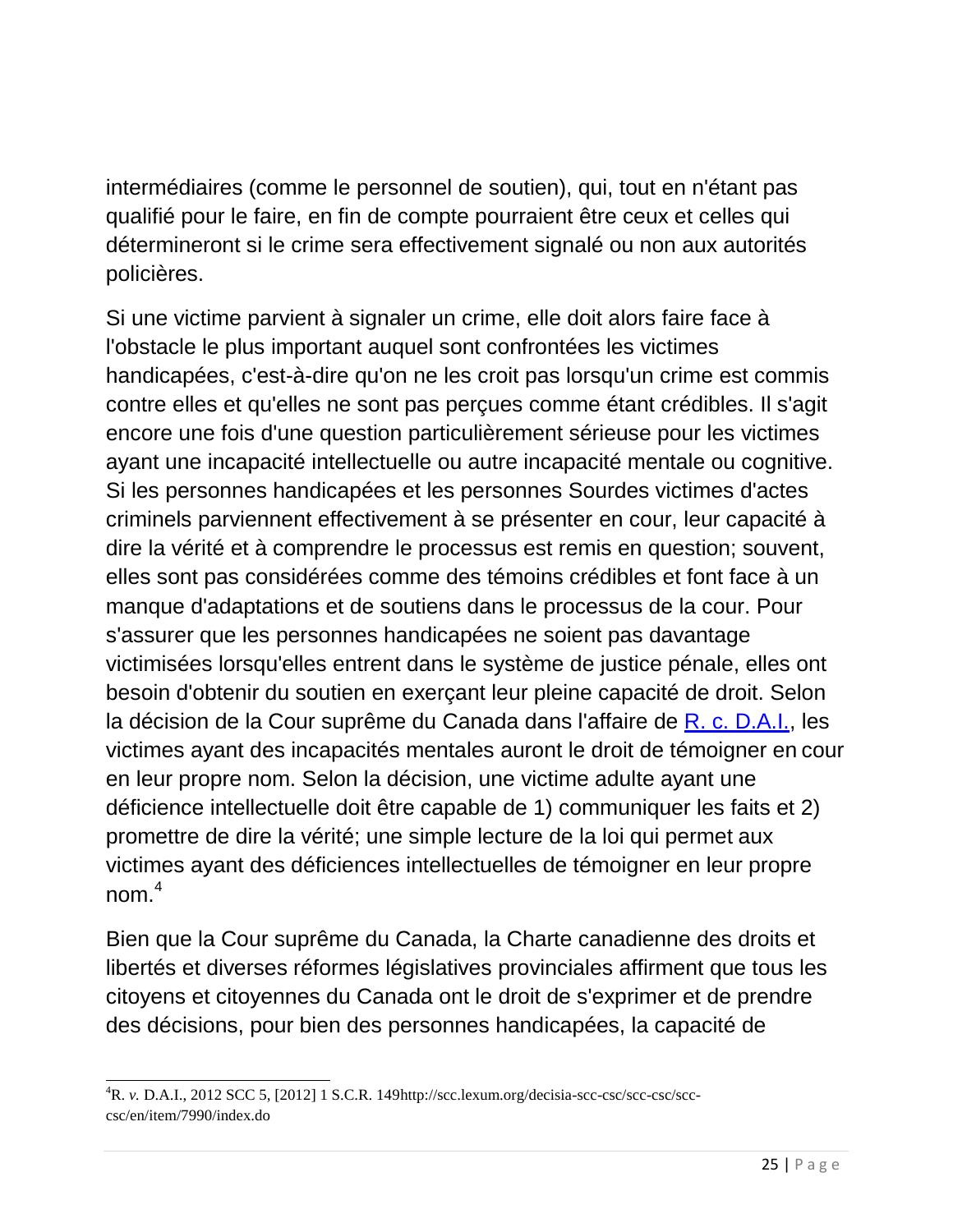défendre leurs droits leur est refusée en raison d'un processus inaccessible, les laissant vulnérables à des abus et à davantage de victimisation.

La « capacité juridique » est le terme légal qui reconnaît que toutes les personnes ont le droit de prendre des décisions. La prise de décision accompagnée est un moyen qui permet à toutes les personnes de maintenir leur pleine capacité juridique. La prise de décision accompagnée donne le statut juridique d'une décision au *processus* de prise de décision, plutôt qu'à la personne individuelle.

Toutefois, lorsque la capacité d'une personne à prendre des décisions est remise en question, elle devient très vulnérable à la prise de décision au nom d'autrui ou tutelle, c.-à-d. lorsqu'une autre personne est autorisée par la loi à prendre des décisions pour elle. La tutelle retire le droit fondamental d'autodétermination en tant qu'être humain. La prise de décision au nom d'autrui ou tutelle est souvent considérée comme un moyen de « protéger » les personnes ayant des déficiences intellectuelles. Pourtant, nous savons que ce n'est pas toujours le cas. En retirant le pouvoir d'une personne à prendre les décisions qui l'affecteront dans l'immédiat, on crée des relations de pouvoir inégales. Ce déséquilibre rend les personnes vulnérables à l'exploitation, la victimisation et la violence. Les personnes sont plus en sécurité lorsqu'on leur permet d'avoir le contrôle et de s'exprimer dans leur propre vie.

En travaillant avec les victimes handicapées, il est impératif d'utiliser une approche centrée sur la personne. En termes pratiques, cela signifie permettre à la personne de révéler elle-même son handicap, d'établir la communication et de déterminer quels sont ses besoins en tant que victime d'un acte criminel ainsi que la meilleure façon de répondre à ces besoins et exigences. Afin qu'elles puissent prendre des décisions informées durant le processus, les victimes handicapées devraient bénéficier du temps et des ressources nécessaires pour que soient appliquées les adaptations individuelles qui répondent a leur besoins. Les adaptations appropriées peuvent prendre un certain temps à obtenir et il est important de prévoir le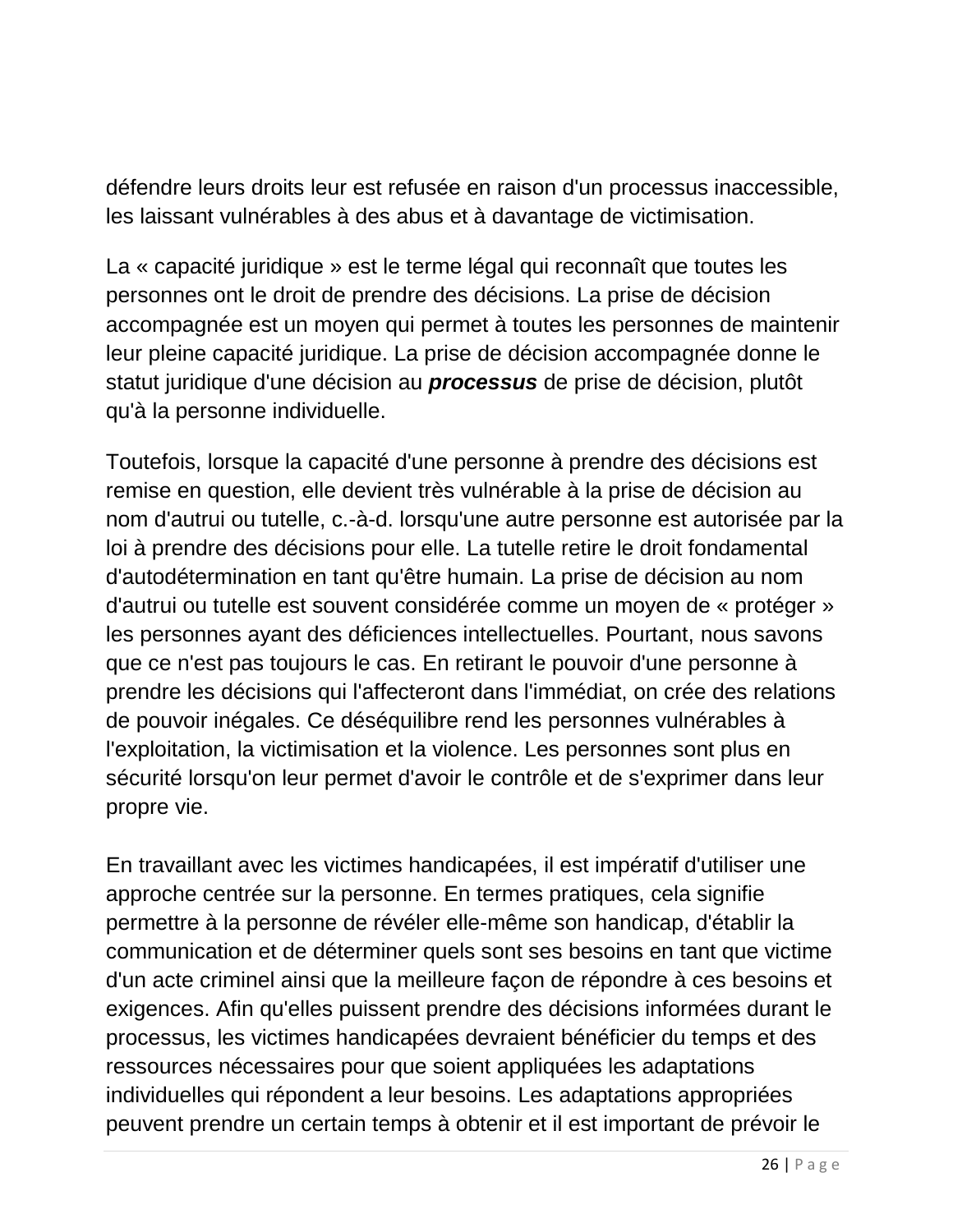temps nécessaire, pour s'assurer que les soutiens appropriés sont en place avant qu'une victime puisse être en mesure de prendre part au processus judiciaire.

Il existe un besoin urgent de formation de sensibilité envers les personnes handicapées. La formation devrait faire partie d'une approche plus étendue de développement communautaire orientée vers des stratégies pratiques qui visent la prévention, l'intervention d'urgence appropriée et la planification à long terme pour briser le cycle de l'abus et régler la question de la violence faite aux personnes handicapées. Les stratégies pratiques visées par cette approche de développement communautaire fonctionnent à plusieurs niveaux, incluant l'examen continu des politiques et procédures, afin de cerner les lacunes du système qui font que les personnes handicapées et les personnes Sourdes sont mal desservies ou non desservies. L'objectif est d'utiliser ces renseignements pour identifier la gamme des soutiens nécessaires pour améliorer et augmenter l'accès des personnes handicapées et des personnes Sourdes, lorsqu'elles prennent part au système judiciaire.

Les ressources et les stratégies communautaires nécessaires pour mettre en vigueur de vrais changements systémiques ne sont pas encore en place. Par conséquent, il est recommandé que le personnel judiciaire et les travailleurs des services aux victimes recherchent de façon proactive une expertise en matière de handicap dans leur communauté locale, pour les aider dans leur travail auprès des victimes handicapées.

Les recommandations à suivre sont fondées sur la vaste expérience et le travail d'activistes handicapées. Cependant, afin d'aborder efficacement les besoins des personnes handicapées et des personnes Sourdes victimes de crimes et de répondre à ces besoins, l'emphase doit être mise sur la collaboration entre le système judiciaire, tous les secteurs impliqués dans la prévention et l'intervention en cas de violence, d'autres groupes qui préconisent l'équité sociale et les activistes handicapées. Ce n'est que par cette approche intercommunautaire et multi-secteurs que nous réussirons à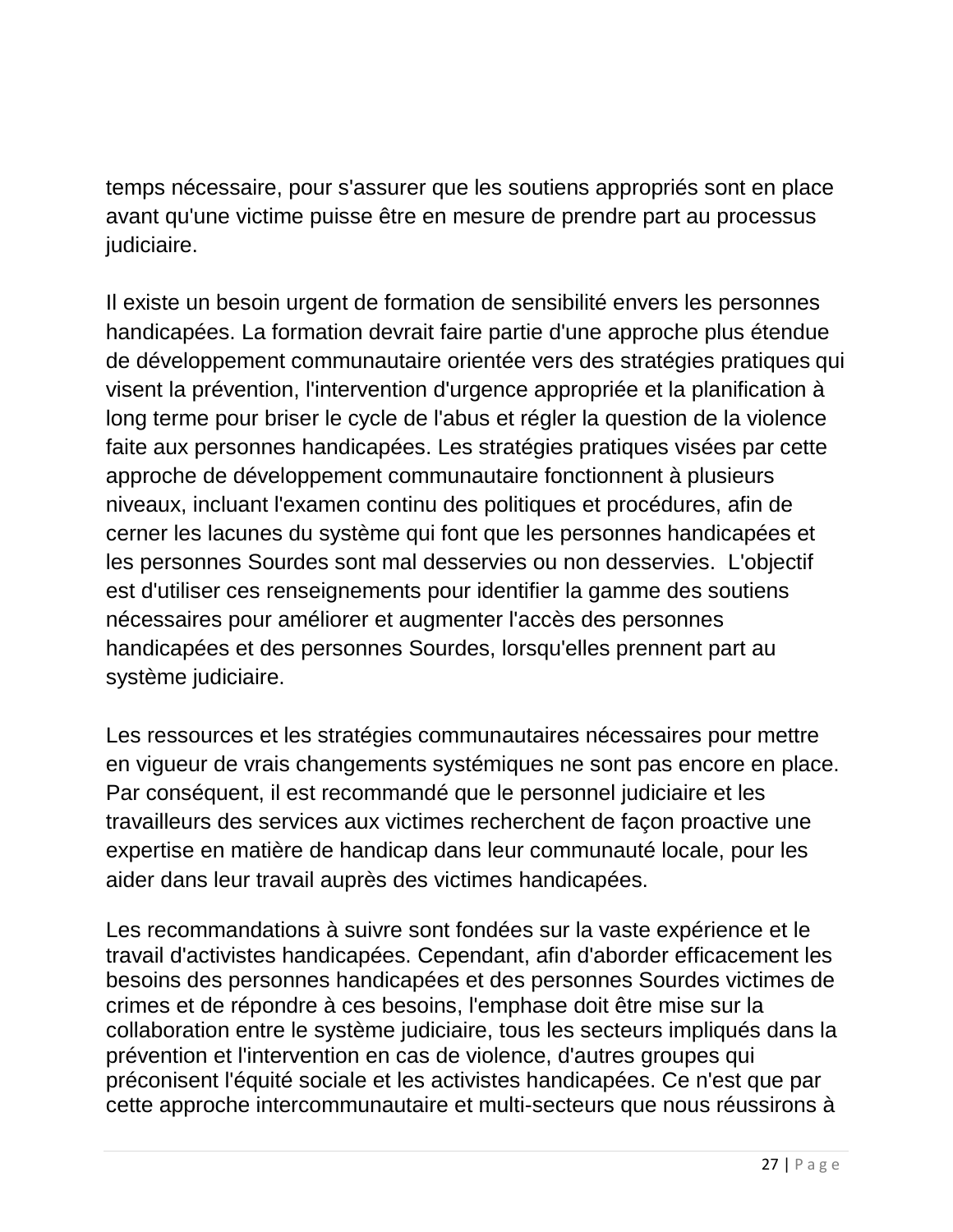garantir que les victimes handicapées peuvent accéder pleinement au système de justice pénal.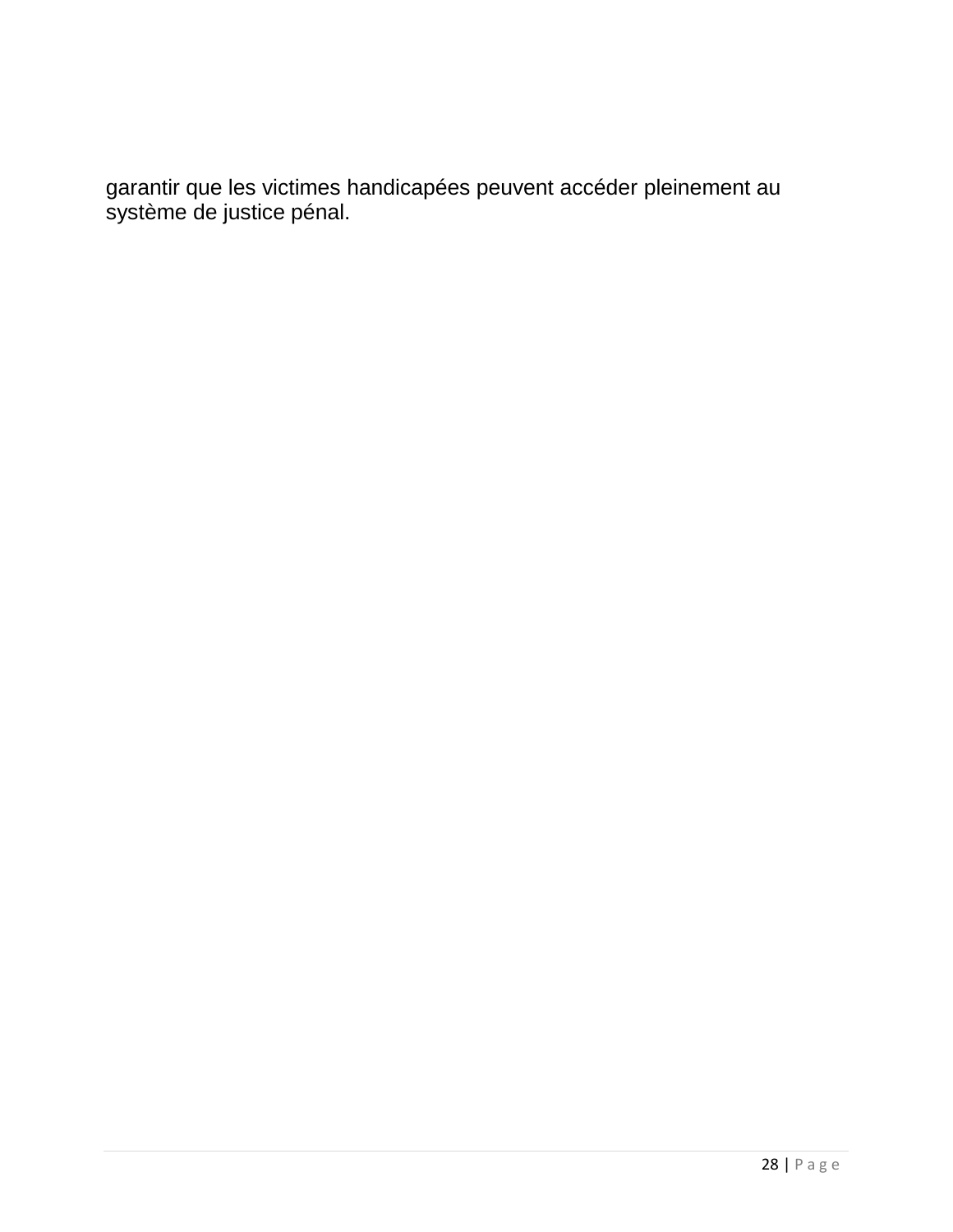# **DisAbled Women's Network of Canada (DAWN) Réseau d'Action des Femmes Handicapées (RAFH)**

# **Recommandations : Répondre aux besoins des victimes d'actes criminels au Canada**

# **Document présenté au ministère de la Justice du Canada en vue de l'élaboration d'une déclaration des droits des victimes**

# **Informer les victimes**

**Le BOFVAC recommande que les victimes aient le droit :**

De se faire communiquer, de vive voix et par écrit, des renseignements présentés dans une langue claire et directe;

De recevoir des renseignements dans une forme qui tient compte de leurs caractéristiques personnelles, notamment de toute déficience; et

De se faire communiquer des renseignements par le moyen de leur choix dans la mesure du possible.

# **DAWN-RAFH Canada recommande que les victimes ayant des incapacités aient le droit :**

contextuel pour les personnes ayant une déficience intellectuelle et/ǥ<sub>ol l</sub>par<sub>g e</sub> De se faire communiquer par des moyens accessibles et individualisés, qui sont adaptés et tiennent compte des différences culturelles, linguistiques et des besoins des personnes ayant une incapacité, notamment des renseignements présentés dans un langage clair et simple, en langage parlé, par écrit, en langue de signe langage gestuel (c.-à-d. ASL, LSQ), par des moyens plurilingues, par l'intermédiaire d'un interprète professionnel culturel oral, en écriture Braille, par l'intermédiaire d'un interprète tactile, en caractères agrandis, en format électronique, en fichier audio, par l'intermédiaire d'un lecteur humain, par l'intermédiaire d'un conseiller d'autres moyens pour assurer l'égalité d'accès aux communications;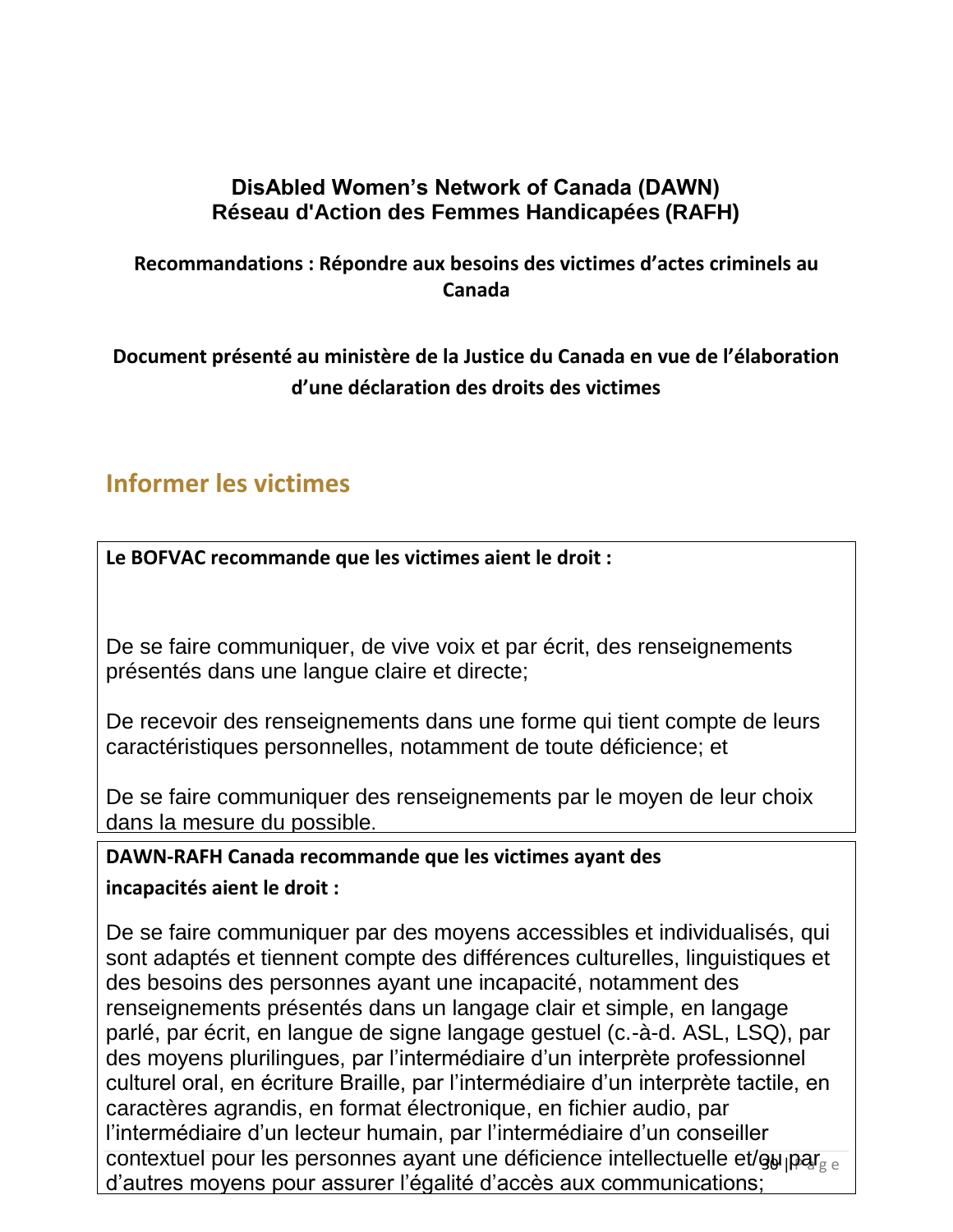De recevoir des renseignements dans une forme qui tient compte des différences culturelles, ainsi que les circonstances personnelles et les caractéristiques de la victime, y compris par le moyen de tout média substitut nécessaire (c.-à-d. par les moyens plurilingues, ASL, LSQ, en écriture Braille, en caractères agrandis, en format électronique, en fichier audio, en langage clair, par l'intermédiaire d'un conseiller contextuel pour les personnes ayant une déficience intellectuelle et/ou par d'autres moyens pour assurer l'égalité d'accès aux communications);

De se faire communiquer des renseignements par le moyen de leur choix, dans la mesure du possible, y compris par téléphone, par message texte, en format électronique, par relais vidéo, par courriel, par courrier régulier, ainsi que par l'intermédiaire d'une plateforme sécurisée en ligne ou de téléphone automatisé auquel il serait possible d'accéder en dehors des heures d'ouverture de bureau.

# **Recommandation du BOFVAC :**

Les victimes doivent être informées de leurs droits dès leur premier contact avec la police.

# **Recommandation de DAWN-RAFH Canada :**

Les victimes doivent être informées de leurs droits dès leur premier contact avec la police par des moyens de communication individualisés et accessibles, qui sont adaptés et tiennent compte des différences culturelles, linguistiques et des besoins des personnes ayant une incapacité, notamment des renseignements présentés dans un langage clair et simple, en langage parlé, par écrit, en langue de signe langage gestuel (c.-à-d. ASL, LSQ), par les moyens plurilingues, par l'intermédiaire d'un interprète professionnel culturel oral, en écriture Braille, par l'intermédiaire d'un interprète tactile, en caractères agrandis, en format électronique, en fichier audio, par l'intermédiaire d'un lecteur humain, par l'intermédiaire d'un conseiller contextuel pour les personnes ayant une déficience intellectuelle et/ou par d'autres moyens pour assurer l'égalité d'accès aux communications.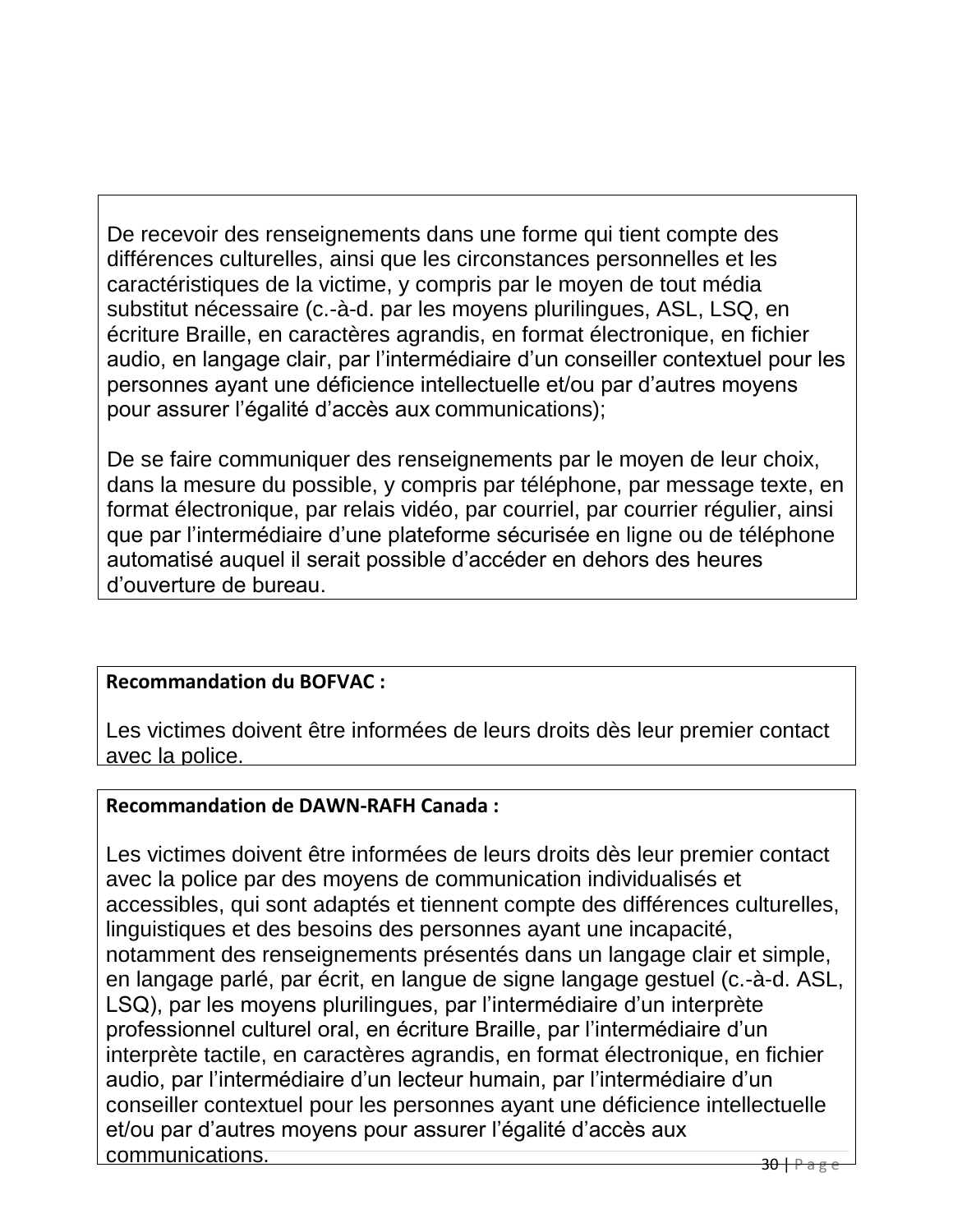### **Recommandation du BOFVAC :**

Les victimes doivent recevoir un avis de décès conformément à une norme nationale qui a été élaborée et mise en application en tenant compte des besoins et de la sensibilité des victimes.

### **Recommandation de DAWN-RAFH Canada :**

Les victimes doivent recevoir un avis de décès conformément à une norme nationale qui a été élaborée et mise en application en tenant compte des besoins et de la sensibilité des victimes et de manière individualisée, en faisant appel à des moyens accessibles et adaptés, qui tiennent compte des différences culturelles, linguistiques et des besoins des personnes ayant une incapacité, notamment des renseignements présentés dans un langage clair et simple, en langage parlé, par écrit, en langue de signe langage gestuel (c.-à-d. ASL, LSQ), par les moyens plurilingues, par l'intermédiaire d'un interprète professionnel culturel oral, en écriture Braille, par l'intermédiaire d'un interprète tactile, en caractères agrandis, en format électronique, en fichier audio, par l'intermédiaire d'un lecteur humain, par l'intermédiaire d'un conseiller contextuel pour les personnes ayant une déficience intellectuelle et/ou par d'autres moyens pour assurer l'égalité d'accès aux communications.

### **Recommandation du BOFVAC :**

Les victimes qui disent vouloir recevoir des renseignements concernant le délinquant doivent faire en sorte que leurs coordonnées soient transmises par l'organisme d'application de la loi aux autorités correctionnelles et aux autorités chargées des libérations conditionnelles compétentes afin que le processus d'inscription puisse être entrepris de manière proactive.

### **Recommandation de DAWN-RAFH Canada :**

Les responsables des services correctionnels et des libérations conditionnelles devraient communiquer avec les victimes qui disent vouloir recevoir des renseignements concernant le délinquant par le moyen de leur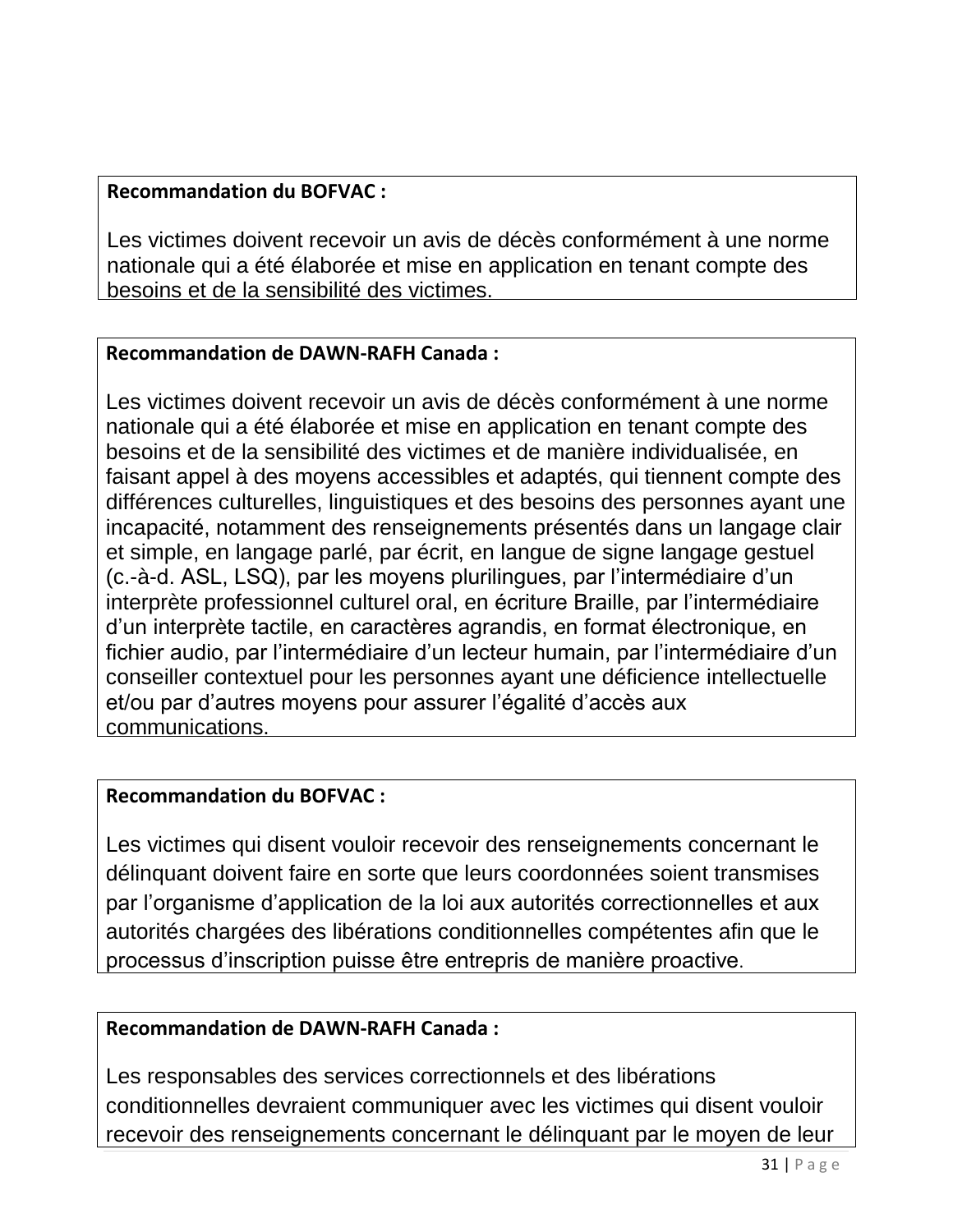choix, et de façon qui tient compte des différences culturelles, linguistiques et des besoins des personnes ayant une incapacité.

### **Recommandation du BOFVAC :**

Les victimes doivent avoir le droit de réexaminer une décision portant qu'aucune poursuite ne sera intentée.

### **Recommandation de DAWN-RAFH Canada :**

Les victimes doivent avoir le droit de réexaminer une décision portant qu'aucune poursuite ne sera intentée, et le processus d'examen doit être accessible, disposant de services de soutien adaptée et qui tiennent compte des différences culturelles, linguistiques et des besoins des personnes ayant une incapacité, afin de permettre aux victimes de prendre une décision éclairée.

### **Recommandation du BOFVAC :**

Les victimes doivent, si elles en font la demande, recevoir le rapport présentenciel lorsque l'accusé y a accès, à l'exception des parties qui sont confidentielles en vertu de la loi.

### **Recommandation de DAWN-RAFH Canada :**

Les victimes doivent, si elles en font la demande, recevoir le rapport présentenciel lorsque l'accusé y a accès, dans une forme qui tient compte des différences culturelles, linguistiques et des besoins des personnes ayant une incapacité, ainsi que les circonstances personnelles et les caractéristiques de la victime, y compris par le moyen de tout média substitut nécessaire (c.-à-d. par les moyens plurilingues, ASL, LSQ, en écriture Braille, en caractères agrandis, en format électronique, en fichier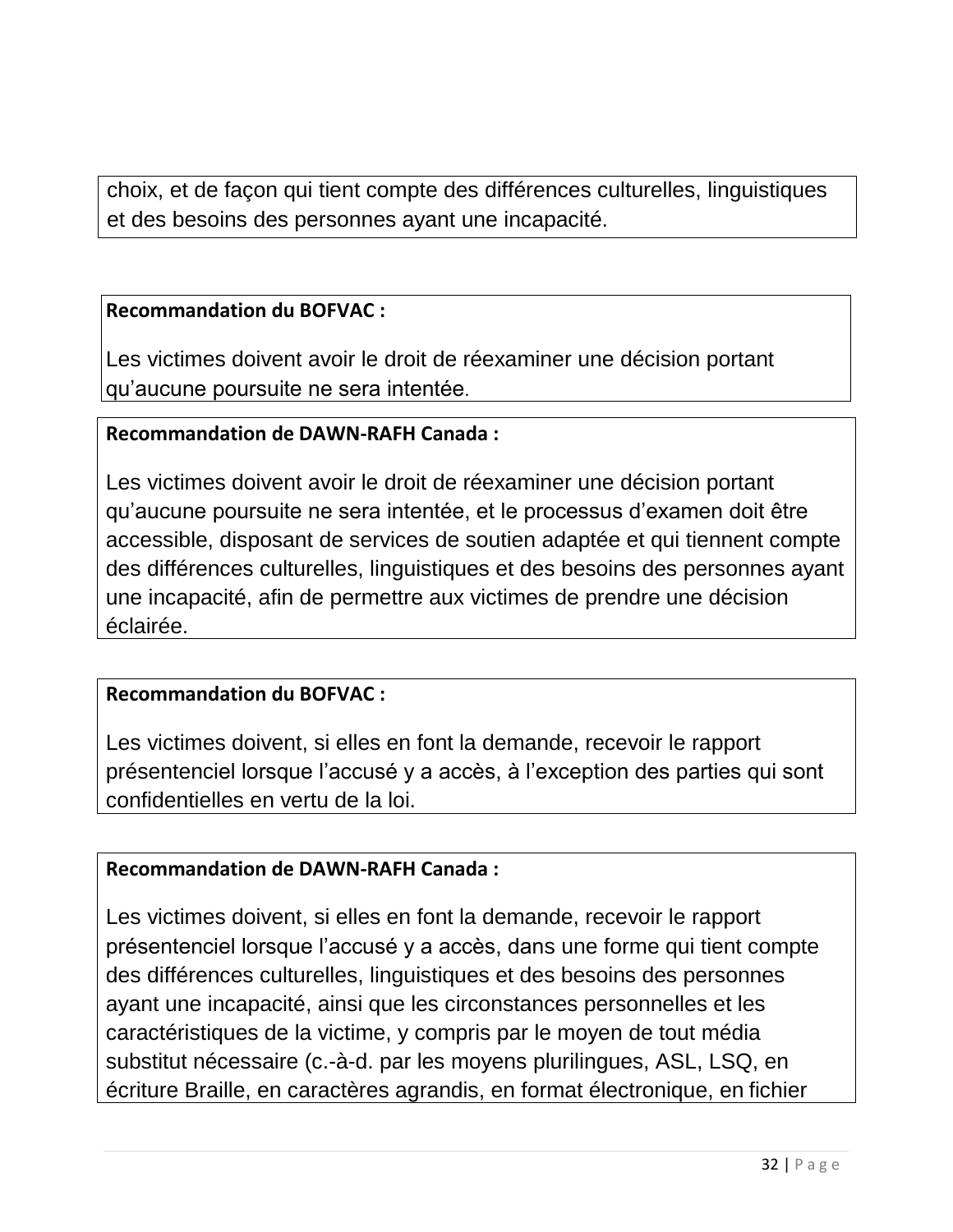audio, en langage simple, par l'intermédiaire d'un conseiller contextuel pour les personnes ayant une déficience intellectuelle et/ou par d'autres moyens pour assurer l'égalité d'accès aux communications), à l'exception des parties qui sont confidentielles en vertu de la loi.

# **Recommandation du BOFVAC :**

Les victimes doivent, si elles en font la demande, recevoir systématiquement les renseignements suivants, sauf si la communication de ces renseignements est susceptible de compromettre la sécurité du délinquant, d'une autre personne ou d'un établissement :

• le nom du délinquant (y compris si le délinquant a changé son nom pendant son incarcération);

• l'infraction dont il a été reconnu coupable et le tribunal qui l'a condamné;

• la date de début et la durée de la peine qu'il purge;

• les dates d'admissibilité et d'examen applicables aux permissions de sortir ou à la libération conditionnelle;

• l'emplacement du pénitencier où le délinquant est détenu;

• la participation du délinquant aux programmes correctionnels et les progrès accomplis vers la réalisation des objectifs énoncés dans le plan correctionnel, ainsi que toute déclaration de culpabilité concernant une infraction disciplinaire, y compris si le délinquant a termine un programme correctionnel avec succès, s'il est inscrit sur une liste d'attente ou à des programmes auxquels il n'a pas encore participe (y compris de l'information générale sur les programmes en question) et, le cas échéant, les sanctions infligées relativement aux infractions disciplinaires;

• les progrès accomplis par le délinquant relativement au respect des obligations ordonnées par le tribunal (c.-à-d. dédommagement, pension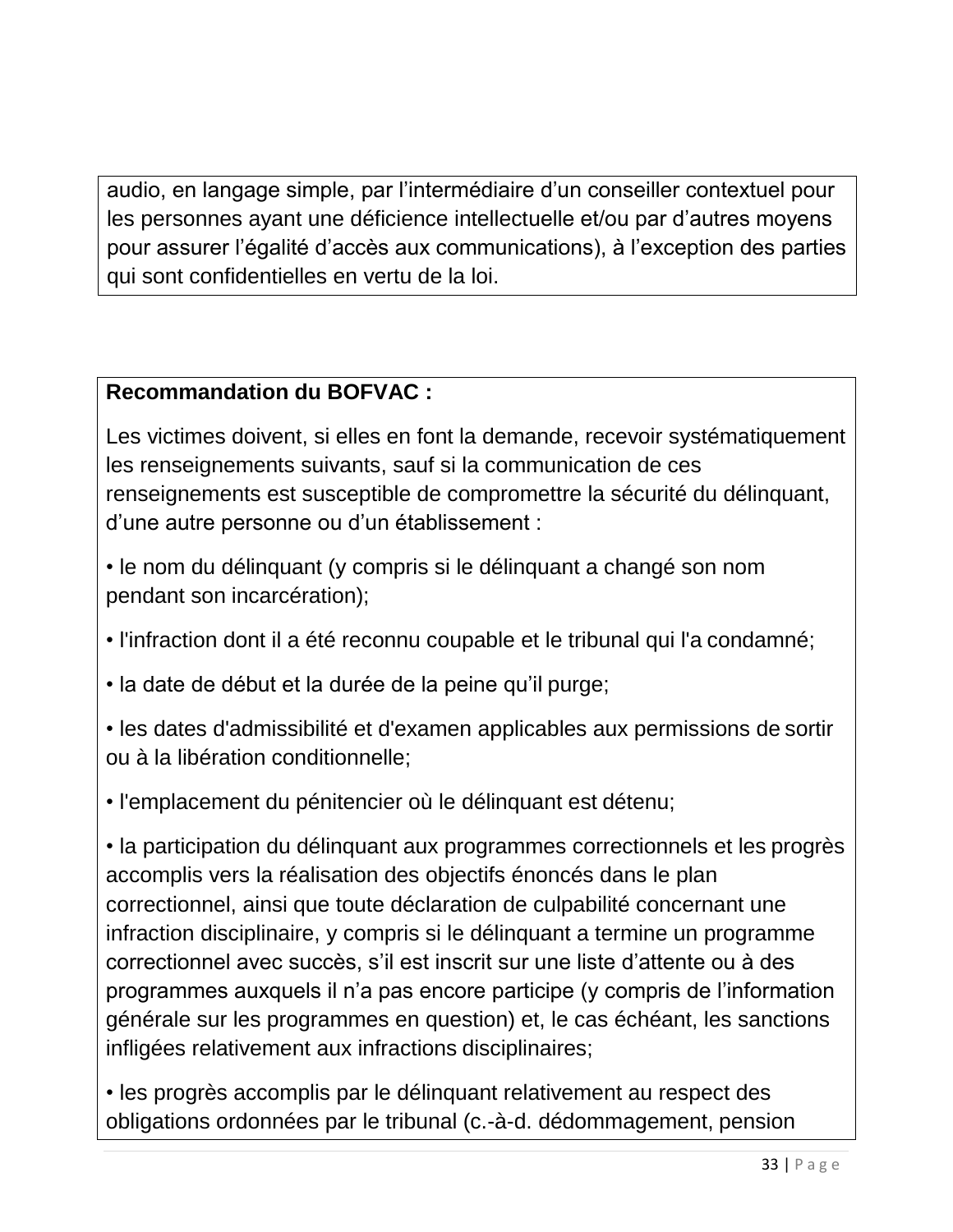alimentaire pour les enfants ou pour le conjoint, suramende compensatoire fédérale);

• un préavis de la date à laquelle il est prévu de transférer le délinquant dans un autre établissement (y compris l'emplacement et le niveau de sécurité de celui-ci), de le libérer sous condition ou de lui accorder une permission de sortir, et la raison du transfert; et

• un avis raisonnable donné en temps opportun de tous les examens et audiences de libération conditionnelle.

# **Recommandation de DAWN-RAFH Canada :**

Les victimes doivent, si elles en font la demande, recevoir systématiquement les renseignements suivants dans une forme qui tient compte des différences culturelles, linguistiques et des besoins des personnes ayant une incapacité, ainsi que les circonstances personnelles et les caractéristiques de la victime, y compris par le moyen de tout média substitut nécessaire (c. à-d. par des moyens plurilingues, ASL, LSQ, en écriture Braille, en caractères agrandis, en format électronique, en fichier audio, en langage simple, par l'intermédiaire d'un conseiller contextuel pour les personnes ayant une déficience intellectuelle et/ou par d'autres moyens pour assurer l'égalité d'accès aux communications), sauf si la communication de ces renseignements est susceptible de compromettre la sécurité du délinquant, d'une autre personne ou d'un établissement :

• le nom du délinquant (y compris si le délinquant a changé son nom pendant son incarcération);

- l'infraction dont il a été reconnu coupable et le tribunal qui l'a condamné;
- la date de début et la durée de la peine qu'il purge;
- les dates d'admissibilité et d'examen applicables aux permissions de sortir ou à la libération conditionnelle;
- l'emplacement du pénitencier où le délinquant est détenu;

• la participation du délinquant aux programmes correctionnels et les progrès accomplis vers la réalisation des objectifs énoncés dans le plan correctionnel, ainsi que toute déclaration de culpabilité concernant une infraction disciplinaire, y compris si le délinquant a terminé un programme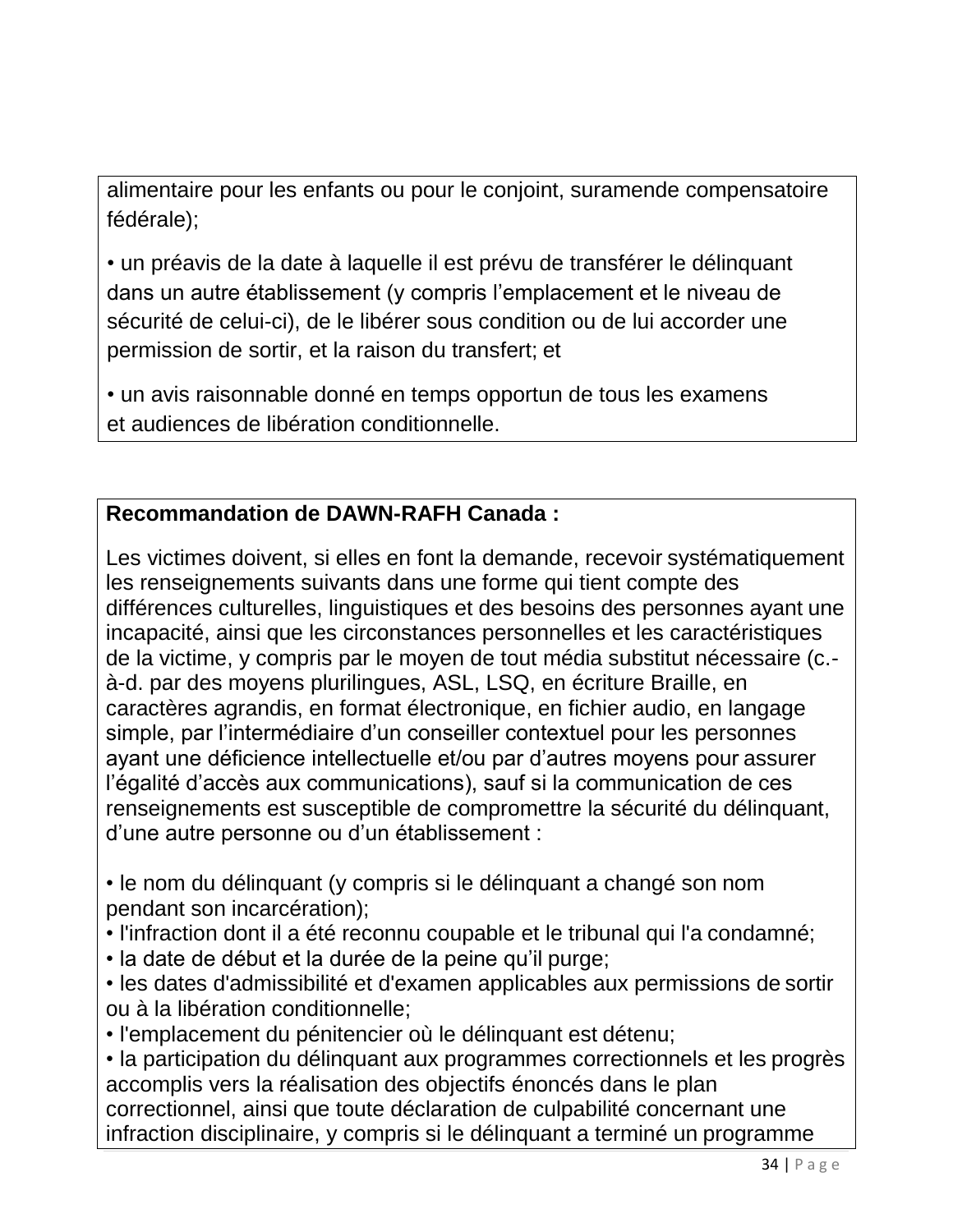correctionnel avec succès, s'il est inscrit sur une liste d'attente ou à des programmes auxquels il n'a pas encore participe (y compris de l'information générale sur les programmes en question) et, le cas échéant, les sanctions infligées relativement aux infractions disciplinaires;

• les progrès accomplis par le délinquant relativement au respect des obligations ordonnées par le tribunal (c.-à-d. dédommagement, pension alimentaire pour les enfants ou pour le conjoint, suramende compensatoire fédérale);

• un préavis de la date à laquelle il est prévu de transférer le délinquant dans un autre établissement (y compris l'emplacement et le niveau de sécurité de celui-ci), de le libérer sous condition ou de lui accorder une permission de sortir, et la raison du transfert; et

• un avis raisonnable donné en temps opportun de tous les examens et audiences de libération conditionnelle.

### **Recommandation du BOFVAC :**

Les victimes doivent être informées de toutes les procédures relatives à la mise en liberté sous condition et, si elles en font la demande, obtenir les renseignements suivants d'une manière raisonnable et en temps opportun :

• l'issue de tout examen en vue d'une libération conditionnelle ou de toute décision rendue relativement à celui-ci, y compris les dates de la libération conditionnelle ou de toute permission de sortir;

• les conditions assortissant la mise en liberté ou la permission de sortir (notamment en ce qui a trait à la surveillance électronique et les instructions relatives à la surveillance données par l'agent de libération conditionnelle communautaire);

• l'endroit où le délinquant est mis en liberté;

• la question de savoir si le délinquant passera près de chez la victime en se rendant à cet endroit; et

• un avis lorsque le délinquant manque aux conditions de sa mise en liberté et les raisons du manquement.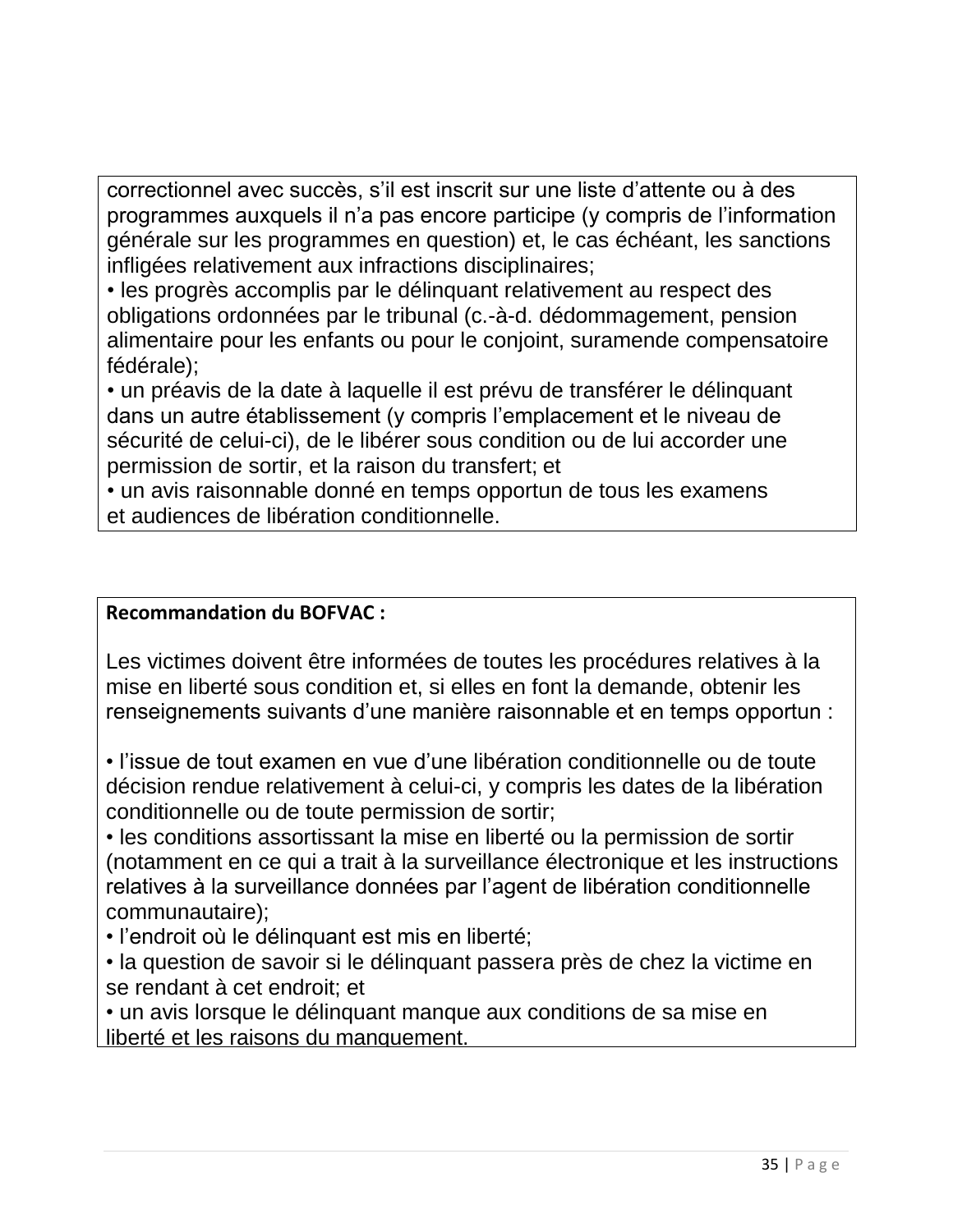# **Recommandation de DAWN-RAFH Canada :**

Les victimes doivent être informées de toutes les procédures relatives à la mise en liberté sous condition et, si elles en font la demande, obtenir les renseignements suivants d'une manière raisonnable et en temps opportun, qui tient compte des différences culturelles, linguistiques et des besoins des personnes ayant une incapacité, ainsi que les circonstances personnelles et les caractéristiques de la victime, y compris par le moyen de tout média substitut nécessaire (c.-à-d. par des moyens plurilingues, ASL, LSQ, en écriture Braille, en caractères agrandis, en format électronique, en fichier audio, en langage simple, par l'intermédiaire d'un conseiller contextuel pour les personnes ayant une déficience intellectuelle et/ou par d'autres moyens pour assurer l'égalité d'accès aux communications) :

• l'issue de tout examen en vue d'une libération conditionnelle ou de toute décision rendue relativement à celui-ci, y compris les dates de la libération conditionnelle ou de toute permission de sortir;

• les conditions assortissant la mise en liberté ou la permission de sortir (notamment en ce qui a trait à la surveillance électronique et les instructions relatives à la surveillance données par l'agent de libération conditionnelle communautaire);

• l'endroit où le délinquant est mis en liberté;

• la question de savoir si le délinquant passera près de chez la victime en se rendant à cet endroit; et

• un avis lorsque le délinquant manque aux conditions de sa mise en liberté et les raisons du manquement;

• Un préavis raisonnable donné en temps opportun de toute procédure judiciaire qui exigera la présence de la victime, afin de permettre aux personnes ayant une incapacité suffisamment de temps pour organiser un congé de leur travail, le transport, les services d'un accompagnateur, les services de garde d'enfant, les soins pour animaux domestiques, et tout autre service nécessaire pour faciliter leur pleine et entière participation à la procédure.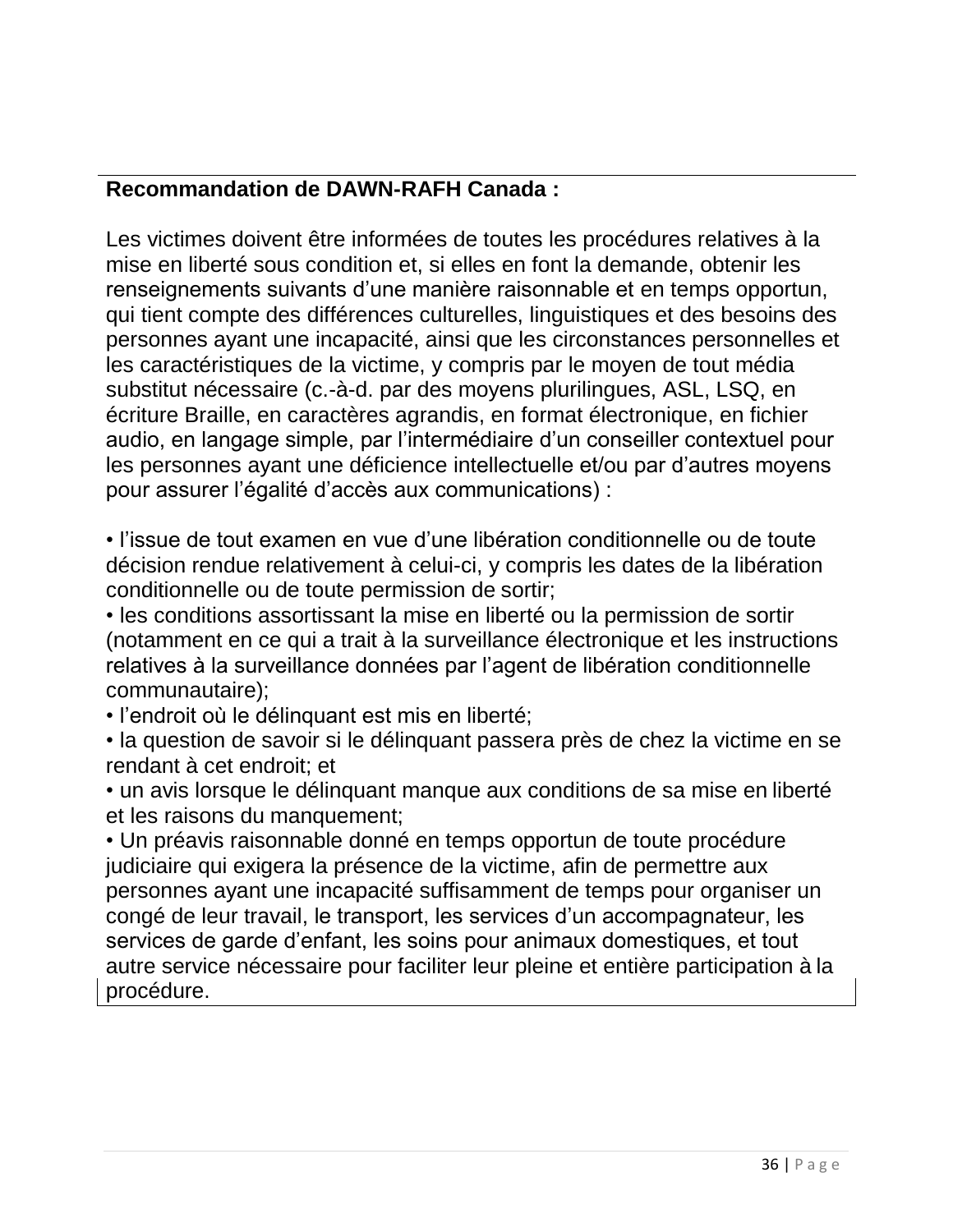### **Recommandation du BOFVAC :**

Les victimes doivent, si elles en font la demande, avoir accès à une photo récente du délinquant au moment de sa mise en liberté.

### **Recommandation de DAWN-RAFH Canada :**

Les victimes doivent, si elles en font la demande, avoir accès à une photo récente du délinquant au moment de sa mise en liberté; les photos doivent être offertes en média substitut, y compris les photos numériques comprenant la description sonore ou le texte alternatif pour les lecteurs d'écran.

### **Recommandation du BOFVAC :**

Les victimes doivent, si elles en font la demande, avoir un accès légitime aux enregistrements audio des audiences de libération conditionnelle, qu'elles aient assistées aux audiences ou non, ou pouvoir obtenir sans frais les transcriptions de ces audiences.

# **Recommandation de DAWN-RAFH Canada :**

Les victimes doivent, si elles en font la demande, avoir un accès légitime aux enregistrements audio des audiences de libération conditionnelle et/ou pouvoir obtenir, sans frais, les transcriptions de ces audiences dans une forme adaptée, qui tient compte des différences culturelles, linguistiques et des besoins des personnes ayant une incapacité, ainsi que les circonstances personnelles et les caractéristiques de la victime, y compris par le moyen de tout média substitut nécessaire (c.-à-d. par les moyens plurilingues, ASL, LSQ, en écriture Braille, en caractères agrandis, en format électronique, en fichier audio, en langage simple, par l'intermédiaire d'un conseiller contextuel pour les personnes ayant une déficience intellectuelle et/ou par d'autres moyens pour assurer l'égalité d'accès aux communications).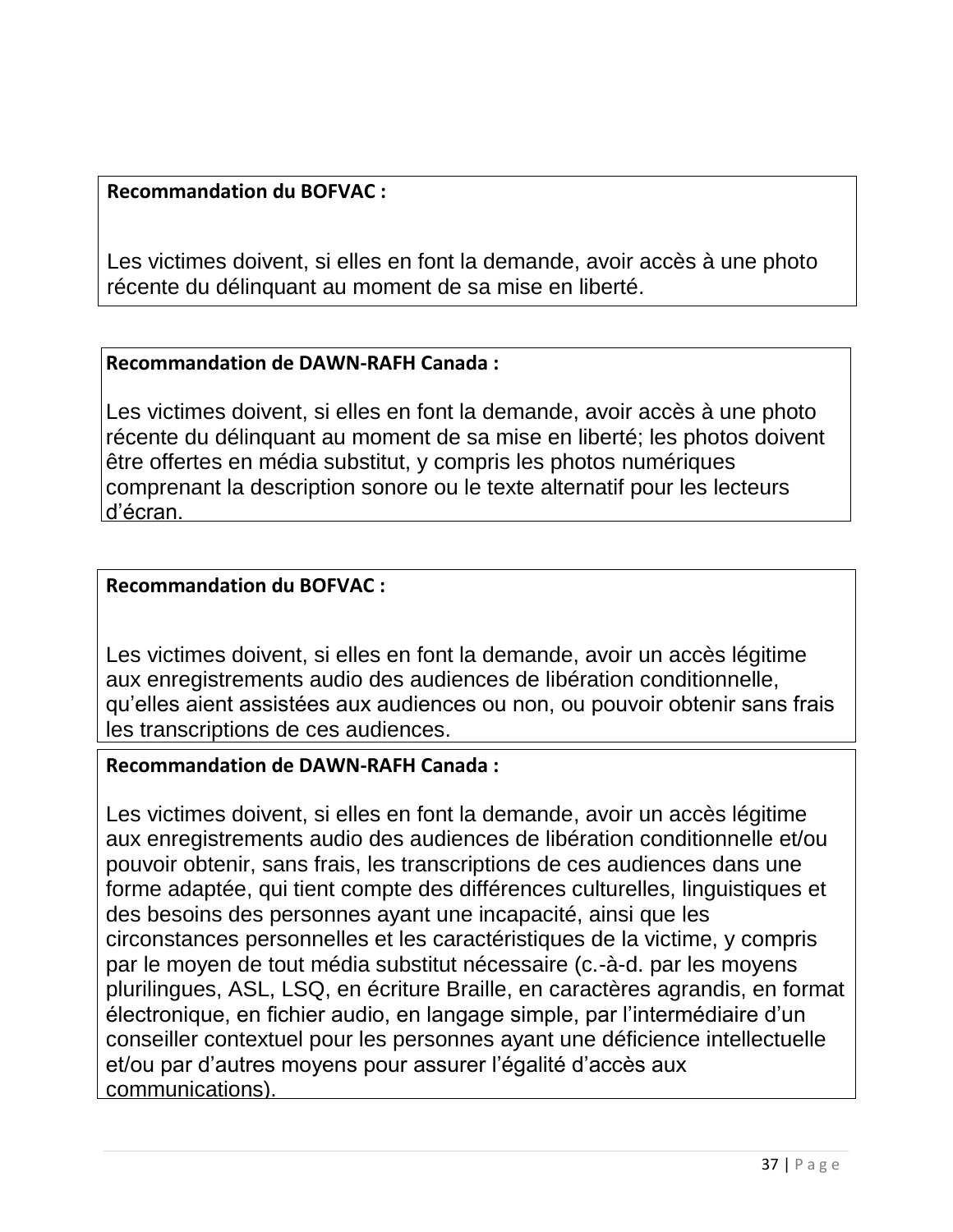### **Recommandation du BOFVAC :**

Les victimes doivent être avisées au préalable et en temps opportun du statut du délinquant quant à son expulsion, sa détention ou sa mise en liberté pendant qu'il est sous la responsabilité de l'Agence des services frontaliers du Canada, ainsi que de la procédure d'expulsion, le cas échéant.

### **Recommandation de DAWN-RAFH Canada :**

Les victimes doivent être avisées au préalable et en temps opportun, dans une forme qui tient compte des différences culturelles, linguistiques et des besoins des personnes ayant une incapacité, ainsi que les circonstances personnelles et les caractéristiques de la victime, y compris par le moyen de tout média substitut nécessaire (c.-à-d. par les moyens plurilingues, ASL, LSQ, en écriture Braille, en caractères agrandis, en format électronique, en fichier audio, en langage simple, par l'intermédiaire d'un conseiller contextuel pour les personnes ayant une déficience intellectuelle et/ou par d'autres moyens pour assurer l'égalité d'accès aux communications), du statut du délinquant quant à son expulsion, sa détention ou sa mise en liberté pendant qu'il est sous la responsabilité de l'Agence des services frontaliers du Canada, ainsi que de la procédure d'expulsion, le cas échéant.

### **Recommandation du BOFVAC :**

Dans les cas où l'accusé n'est pas tenu criminellement responsable, les victimes doivent être informées des audiences de la commission d'examen, de la procédure qui y est suivie et de leur propre rôle.

### **Recommandation de DAWN-RAFH Canada :**

Dans les cas où l'accuse n'est pas tenu criminellement responsable, les victimes doivent être informées dans une forme qui tient compte des différences culturelles, linguistiques et des besoins des personnes ayant une incapacité, ainsi que les circonstances personnelles et les caractéristiques de la victime, y compris par le moyen de tout média substitut nécessaire (c.-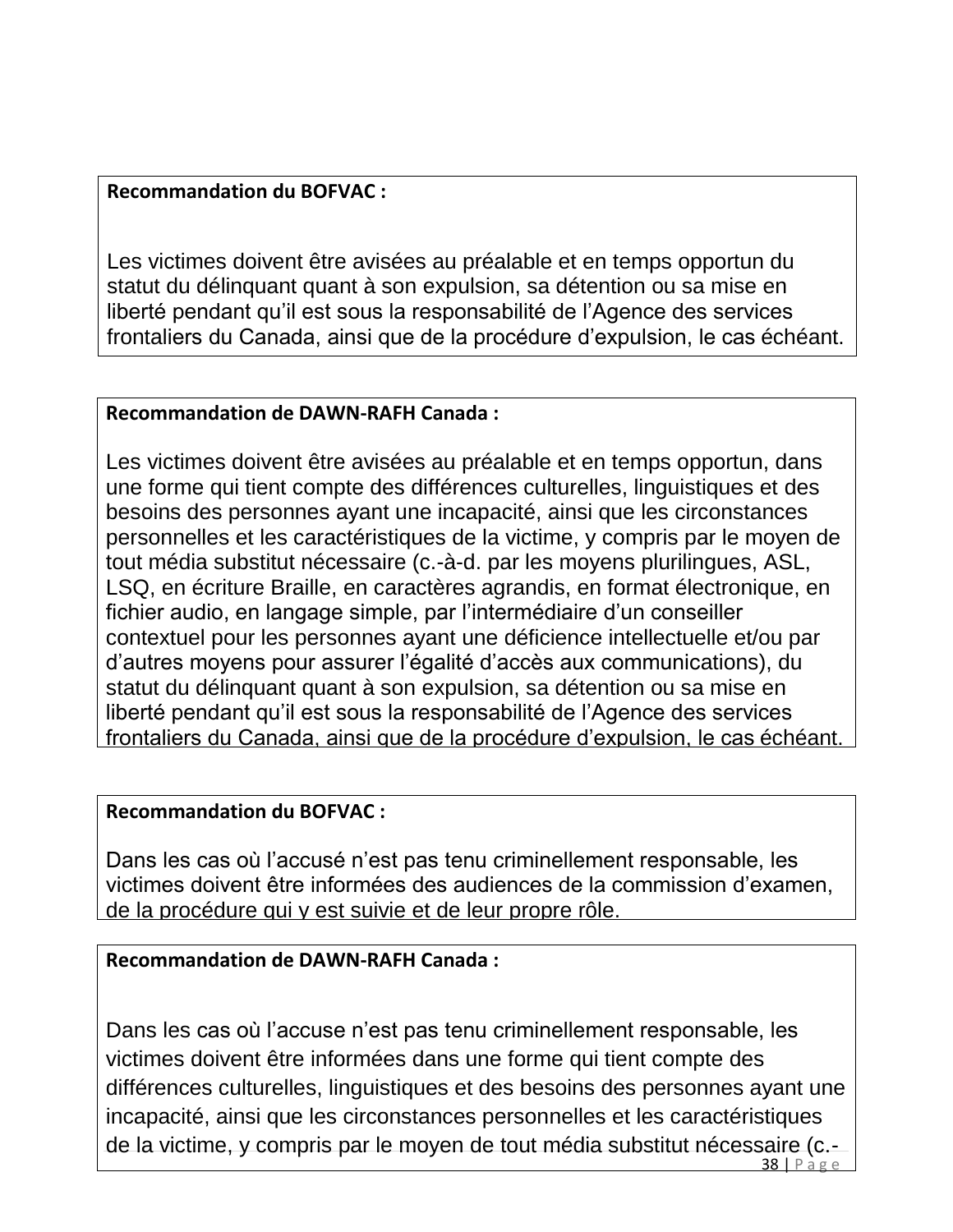à-d. par des moyens plurilingues, ASL, LSQ, en écriture Braille, en caractères agrandis, en format électronique, en fichier audio, en langage simple, par l'intermédiaire d'un conseiller contextuel pour les personnes ayant une déficience intellectuelle et/ou par d'autres moyens pour assurer l'égalité d'accès aux communications), des audiences de la commission d'examen, de la procédure qui y est suivie et de leur propre rôle.

### **Recommandation du BOFVAC :**

Les victimes doivent être avisées au préalable et en temps opportun des audiences de la commission d'examen, des permissions de sortir, de la libération inconditionnelle du délinquant et des conditions assortissant sa libération conditionnelle dans les cas où il n'est pas tenu criminellement responsable.

### **Recommandation de DAWN-RAFH Canada :**

Les victimes doivent être avisées au préalable et en temps opportun, dans une forme qui tient compte des différences culturelles, linguistiques et des besoins des personnes ayant une incapacité, ainsi que les circonstances personnelles et les caractéristiques de la victime, y compris par le moyen de tout média substitut nécessaire (c.-à-d. par des moyens plurilingues, ASL, LSQ, en écriture Braille, en caractères agrandis, en format électronique, en fichier audio, en langage simple, par l'intermédiaire d'un conseiller contextuel pour les personnes ayant une déficience intellectuelle et/ou par d'autres moyens pour assurer l'égalité d'accès aux communications), des audiences de la commission d'examen, des permissions de sortir, de la libération inconditionnelle du délinquant et des conditions assortissant sa libération conditionnelle dans les cas où il n'est pas tenu criminellement responsable.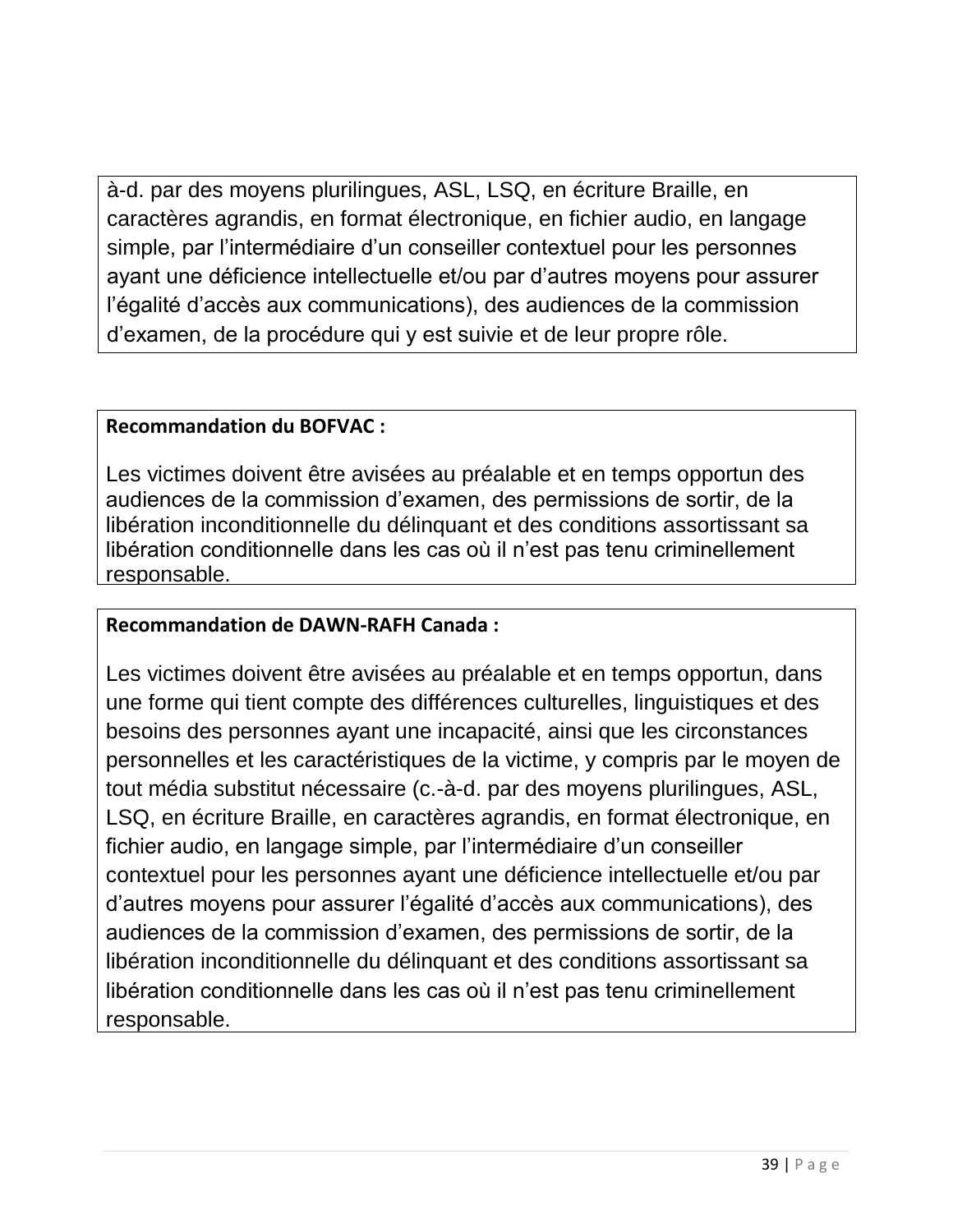# **Prendre en compte les victimes et les protéger**

### **Recommandation du BOFVAC :**

Les victimes ont droit à une évaluation individuelle afin de déterminer leurs besoins en matière de protection et, s'il y a lieu, à des mesures de protection appropriées à leurs besoins.

### **Recommandation de DAWN-RAFH Canada :**

Les victimes ont droit à une évaluation individuelle afin de déterminer leurs besoins en matière de protection et, s'il y a lieu, à des mesures de protection appropriées à leurs besoins. Les procédures d'évaluations des besoins de la victime devraient être individualisées, et tenir compte des différences culturelles, linguistiques et des besoins des personnes ayant une incapacité, afin d'assurer un processus accessible.

### **Recommandation du BOFVAC :**

L'emploi des victimes doit être protégé dans le sillage immédiat d'un acte criminel et pendant les instances judiciaires.

### **Recommandation de DAWN-RAFH Canada :**

L'emploi des victimes doit être protégé dans le sillage immédiat d'un acte criminel et pendant les instances judiciaires;

Les victimes devraient recevoir une indemnisation juste en temps opportun pour les pertes financières à la suite d'une invalidité totale, partielle, ou temporaire qui influe sur l'emploi de la victime;

Les victimes d'actes criminels devraient recevoir une indemnisation juste en temps opportun pour les frais de déménagement et/ou pour les frais liés aux modifications apportées au logement pour des raisons d'accessibilité à la suite d'une invalidité totale, partiel, temporaire.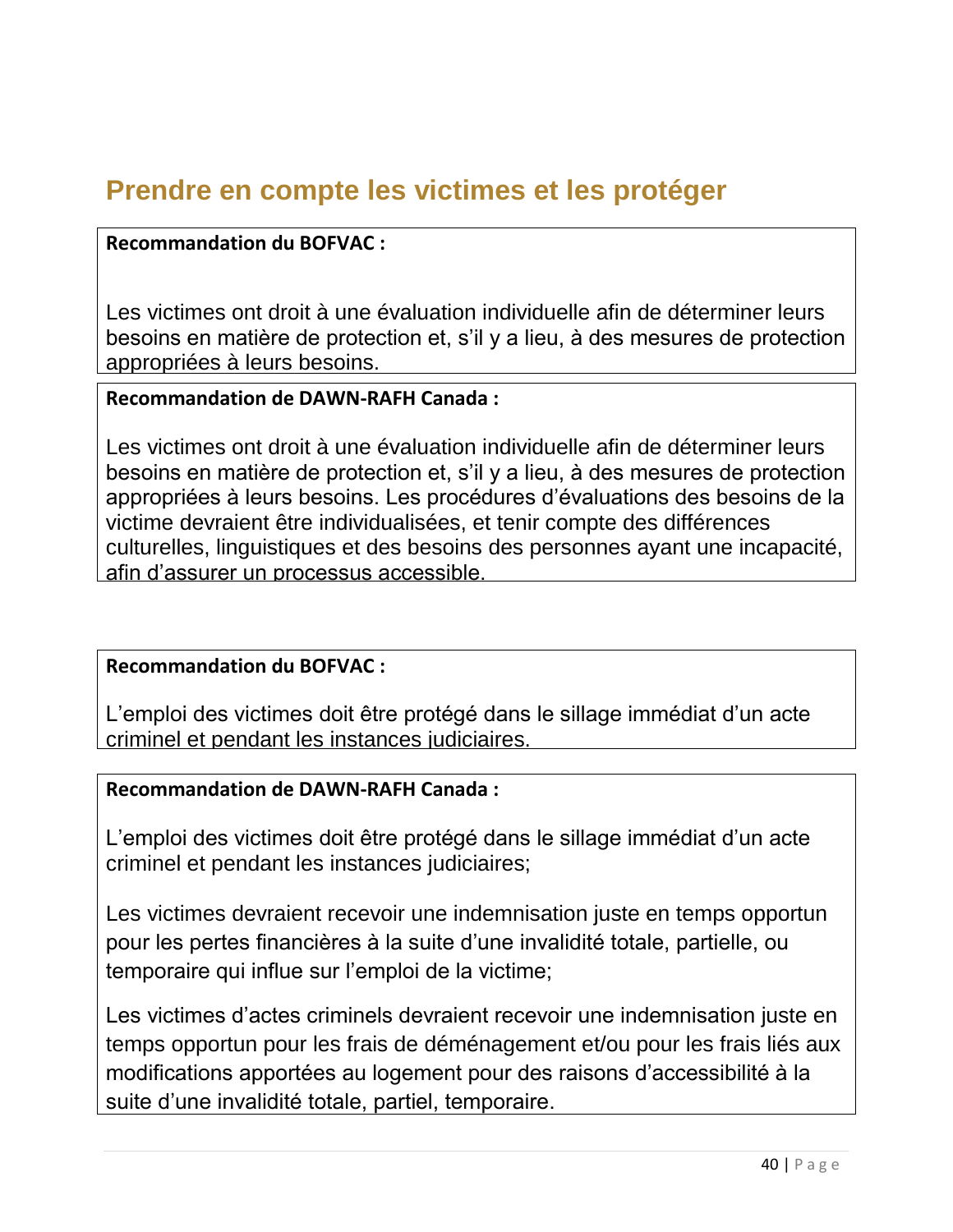### **Recommandation du BOFVAC :**

Les victimes ont le droit, dans une mesure raisonnable, de s'entretenir avec le poursuivant sur toutes les procédures préalables au procès ou la décision de demander l'extradition de l'accusé.

# **Recommandation de DAWN-RAFH Canada :**

Les victimes ont le droit, dans une mesure raisonnable, de s'entretenir avec le poursuivant sur toutes les procédures préalables au procès ou la décision de demander l'extradition de l'accusé. La capacité juridique des victimes reconnait le droit individuel de chacun à prendre des décisions; ainsi, les personnes ayant une déficience mentale devraient avoir accès aux services de soutien dont elles ont besoin pour bien comprendre et être en mesure de prendre des décisions. Les entretiens avec le poursuivant doivent avoir lieu par l'intermédiaire de moyens accessibles et adaptés, qui tiennent compte des différences culturelles, linguistiques et des besoins des personnes ayant une incapacité, notamment des renseignements présentés en langage clair et simple, en langage parlé, par écrit, en langue de signe (c.-à-d. ASL, LSQ), par les moyens plurilingues, par l'intermédiaire d'un interprète professionnel culturel oral, en écriture Braille, par l'intermédiaire d'un interprète tactile, en caractères agrandis, en format électronique, en fichier audio, par l'intermédiaire d'un lecteur humain, par l'intermédiaire d'un conseiller contextuel pour les personnes ayant une déficience intellectuelle et/ou par d'autres moyens pour assurer l'égalité d'accès aux communications.

### **Recommandation du BOFVAC :**

Les victimes devraient avoir la possibilité de donner leur avis dans le cadre de la négociation de plaidoyer.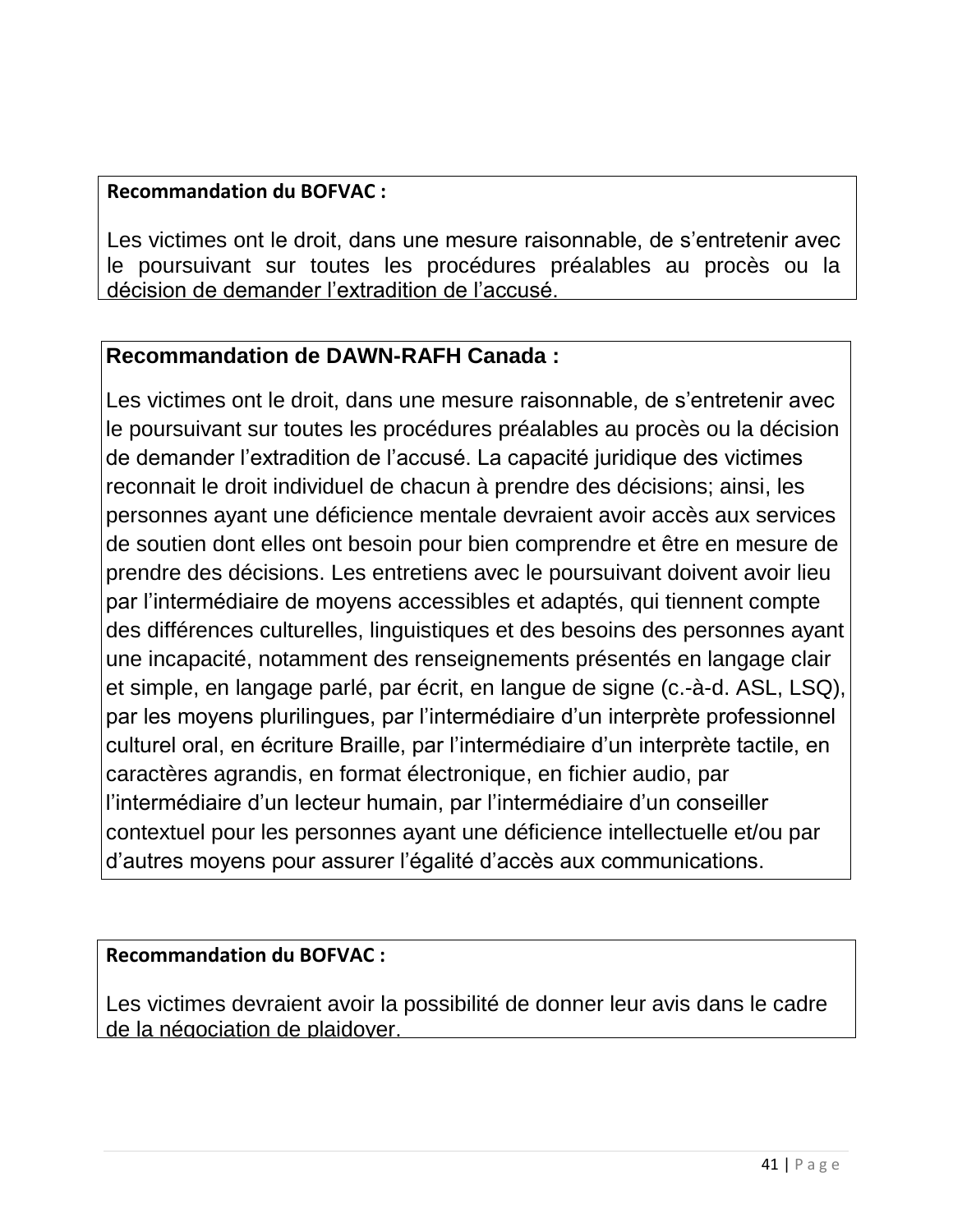# **Recommandation de DAWN-RAFH Canada :**

Les victimes doivent avoir la possibilité de donner leur avis en disposant de moyens individualisés (c.-à-d. des renseignements présentés dans un langage simple, en langage parlé, par écrit, en langue de signe (c.-à-d. ASL, LSQ), en différentes langues, ou l'interprétation par l'intermédiaire d'un interprète culturel professionnel, par l'intermédiaire d'un conseiller contextuel pour aider les personnes ayant une déficience intellectuelle à exprimer leur avis, etc.), qui serait adaptée aux personnes impliquées dans le processus de négociation de plaidoyer.

Les victimes disposeront de suffisamment de temps afin que des mesures d'adaptation soient mise en place pour assurer leur pleine et entière participation à la négociation de plaidoyer, sans pression indue exercée sur la victime pour qu'il (ou elle) accepte des services de soutien qui ne sont pas bien adaptés à ses besoins.

# **Recommandation du BOFVAC :**

Les victimes ont le droit de présenter une déclaration de la victime à l'étape de la détermination de la peine pour exposer les répercussions de l'acte criminel.

# **Recommandation de DAWN-RAFH Canada :**

Les victimes ont le droit de présenter une déclaration de la victime à l'étape de la détermination de la peine pour exposer les répercussions de l'acte criminel par le moyen de leur choix, notamment des renseignements présentés en langage parlé, par écrit, au moyen d'interprétation par langues des signes, dans une langue autre que le français ou l'anglais, ou par l'intermédiaire d'un interprète culturel professionnel, par l'intermédiaire d'un conseiller contextuel pour soutenir les personnes ayant une déficience intellectuelle au cours de leur présentation, et/ou par d'autres moyens, afin d'assurer la présentation optimale de la déclaration de la victime.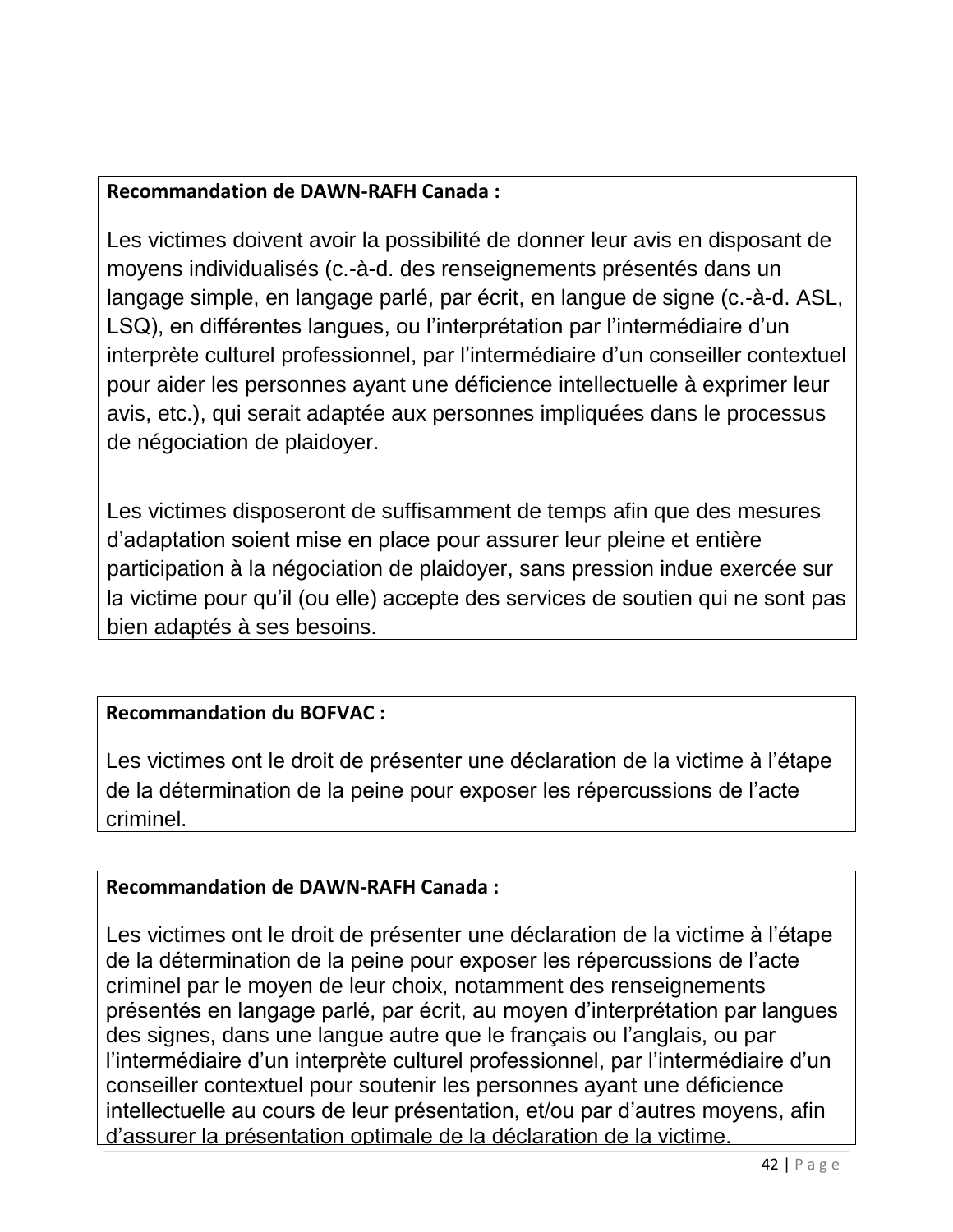### **Recommandation du BOFVAC :**

Les victimes ont droit à un procès dans les meilleurs délais et à un dénouement prompt et final de l'affaire.

### **Recommandation de DAWN-RAFH Canada :**

Les victimes ont droit à un procès dans les meilleurs délais et à un dénouement prompt et final de l'affaire. La mise en place de mesures d'adaptation ne devrait pas être invoquée pour retarder le droit de la victime à un procès dans les meilleurs délais.

### **Recommandation du BOFVAC :**

Les victimes peuvent obtenir rapidement réparation en consultant un avocat pour exercer leurs droits dans l'instance criminelle.

### **Recommandation de DAWN-RAFH Canada :**

Les victimes peuvent obtenir rapidement réparation en consultant un avocat pour exercer leurs droits dans l'instance criminelle.

### **Recommandation du BOFVAC :**

Les victimes ayant qualité doivent avoir accès à la représentation par un avocat pour faire respecter leurs droits, et des ressources doivent être explicitement affectées afin de garantir la disponibilité de cet accès.

### **Recommandation de DAWN-RAFH Canada :**

Les victimes ayant qualité doivent avoir accès à la représentation, qui est adapté et tient compte des différences culturelles, linguistiques et des besoins des personnes ayant une incapacité, par un avocat pour faire respecter leurs droits, et des ressources doivent être explicitement affectées afin de garantir la disponibilité de cet accès.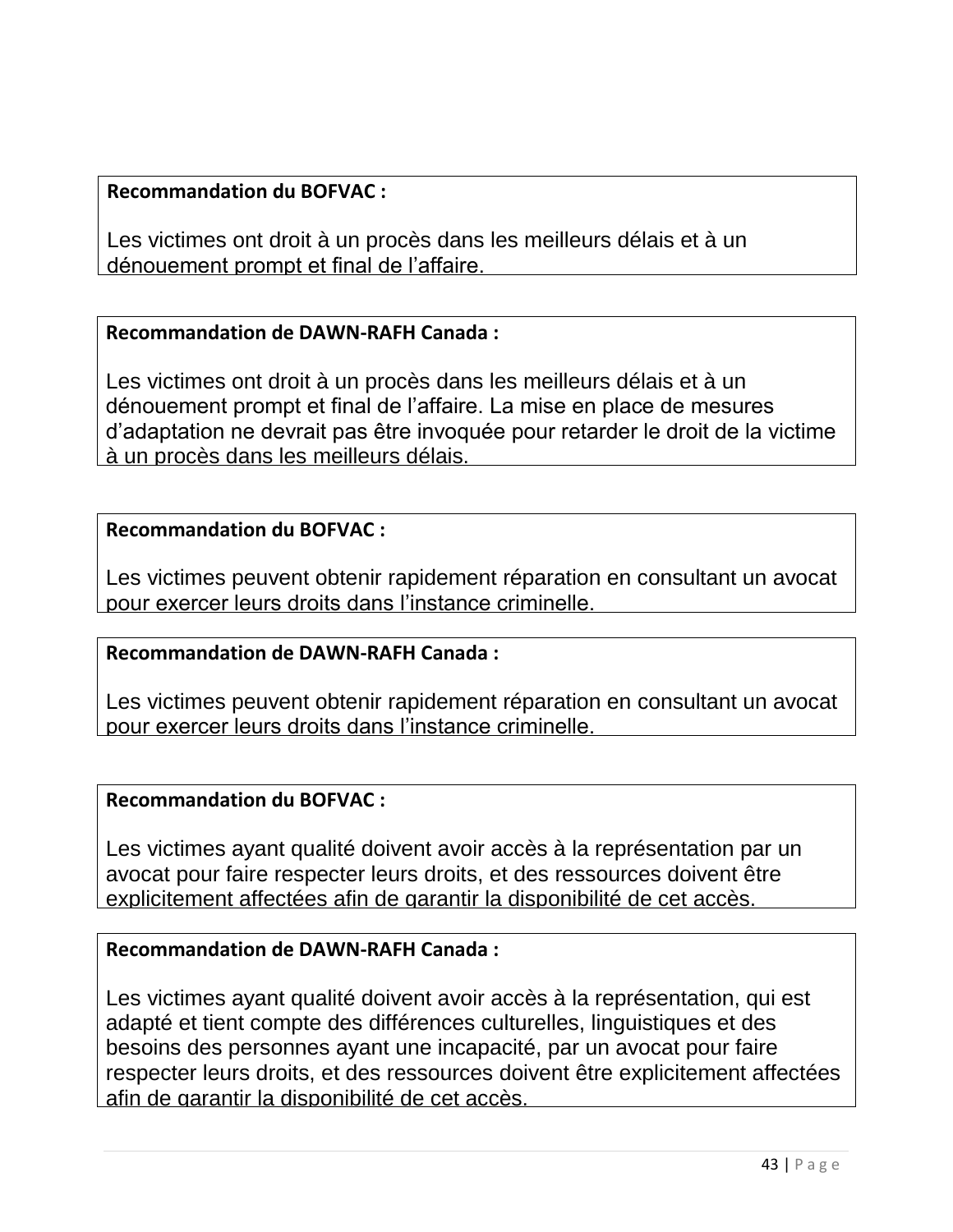### **Recommandation du BOFVAC :**

Les victimes ont le droit présomptif d'assister aux audiences de libération conditionnelle, sauf lorsque leur présence pourrait compromettre la sécurité d'un délinquant, d'un individu ou d'une institution.

# **Recommandation de DAWN-RAFH Canada :**

Les victimes ont le droit présomptif d'assister à des audiences de libération conditionnelle adaptées, sauf lorsque leur présence pourrait compromettre la sécurité d'un délinquant, d'un individu ou d'une institution.

### **Recommandation du BOFVAC :**

Les victimes ont le droit de choisir la façon dont elles assisteront à une audience de libération conditionnelle où présenteront une déclaration de la victime, que ce soit en personne, par vidéo ou téléconférence, par télévision en circuit ferme ou en ayant recours à d'autres technologies sûres, raisonnables et disponibles.

### **Recommandation de DAWN-RAFH Canada :**

Les victimes ont le droit de choisir la façon dont elles assisteront à une audience de libération conditionnelle où présenteront une déclaration de la victime, que ce soit en personne, par vidéo ou téléconférence, par télévision en circuit ferme ou en ayant recours à d'autres technologies sûres, raisonnables et disponibles, notamment des renseignements présentés dans un langage clair et simple, en langage parlé, par écrit, en langue de signe (c.-à-d. ASL, LSQ), par des moyens plurilingues, par l'intermédiaire d'un interprète culturel, oral, professionnel, en écriture Braille, par l'intermédiaire d'un interprète tactile, en caractères agrandis, en format électronique, en fichier audio, par l'intermédiaire d'un lecteur humain, par l'intermédiaire d'un conseiller contextuel pour les personnes ayant une déficience intellectuelle et/ou par d'autres moyens pour assurer l'égalité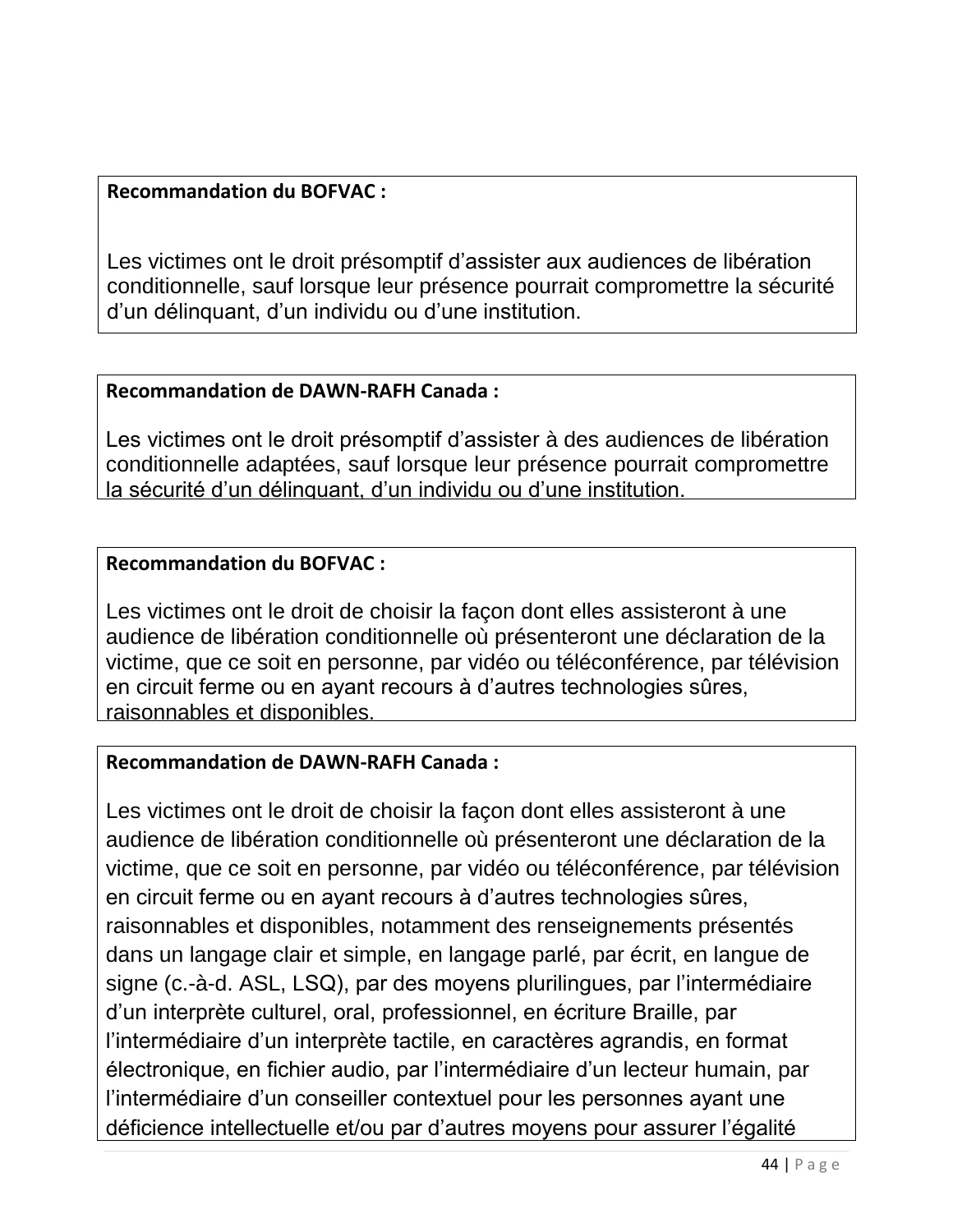d'accès à l'obtention de renseignements et/ou la communication de déclarations.

### **Recommandation du BOFVAC :**

Les victimes doivent avoir à leur disposition des aires d'attente sûres et distinctes de celles qu'utilisent le délinquant et ses parents ou ses personnes de soutien aux audiences ou aux procédures de libération conditionnelle.

**Recommandation de DAWN-RAFH Canada :**

Les victimes doivent avoir à leur disposition des aires d'attente sûres et distinctes de celles qu'utilise le délinquant (et ses parents), et peuvent être accompagnées de personnes de confiance de leur choix, aux audiences ou aux procédures de libération conditionnelle. Les aires d'attentes devraient être dotées de salles de toilettes accessibles.

### **Recommandation du BOFVAC :**

Les victimes ont le droit de discuter des conditions de mise en liberté et de faire en sorte que leurs points de vue et leurs préoccupations en matière de sécurité soient pris en compte avant que la décision relative à la mise en liberté sous condition soit rendue.

### **Recommandation de DAWN-RAFH Canada :**

Les victimes ont le droit de discuter des conditions de mise en liberté et de faire en sorte que leurs points de vue et leurs préoccupations en matière de sécurité soient pris en compte avant que la décision relative à la mise en liberté sous condition soit rendue.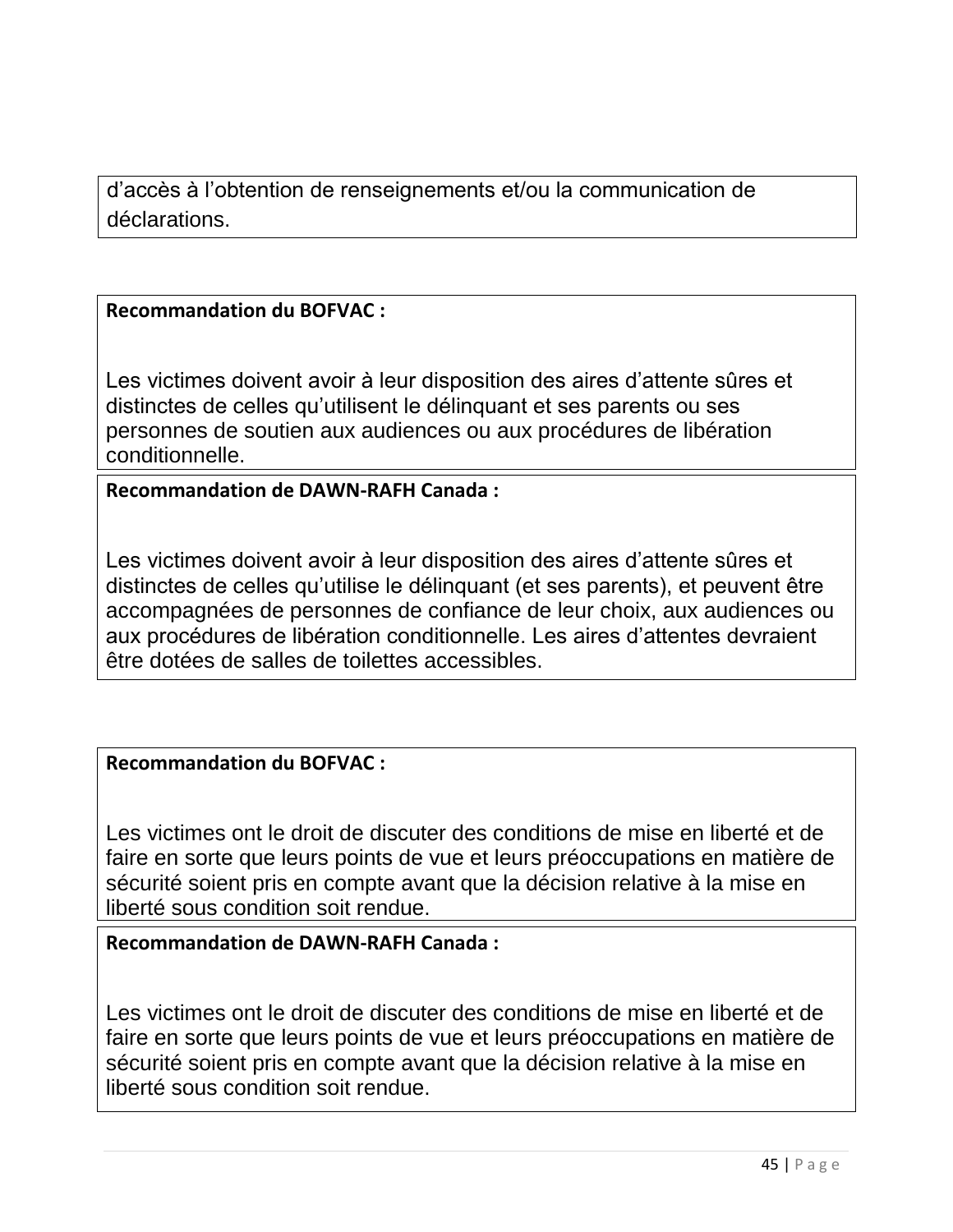### **Recommandation du BOFVAC :**

Les victimes ont le droit d'assister aux audiences de la Commission de l'immigration et du statut de réfugié et de soumettre ou de lire une déclaration à son intention.

### **Recommandation de DAWN-RAFH Canada :**

Les victimes ont le droit d'assister aux audiences de la Commission de l'immigration et du statut de réfugié et de soumettre ou de lire une déclaration à son intention, dans une forme qui est adaptée et qui tient compte des différences culturelles, linguistiques et des besoins des personnes ayant une incapacité, notamment des renseignements présentés dans un langage clair et simple, en langage parlé, par écrit, en langue de signe (c.-à-d. ASL, LSQ), par des moyens plurilingues, par l'intermédiaire d'un interprète professionnel culturel oral, en écriture Braille, par l'intermédiaire d'un interprète tactile, en caractères agrandis, en format électronique, en format audio, par l'intermédiaire d'un lecteur humain, par l'intermédiaire d'un conseiller contextuel pour les personnes ayant une déficience intellectuelle et/ou par d'autres moyens pour assurer l'égalité d'accès aux communications.

# **Soutenir les victimes**

### **Recommandation du BOFVAC :**

Toutes les victimes canadiennes, y compris lorsque l'acte criminel a été commis à l'étranger, ont droit à une norme minimale de services d'aide aux victimes et de soutien uniforme à l'échelon national.

### **Recommandation de DAWN-RAFH Canada :**

Toutes les victimes canadiennes, y compris lorsque l'acte criminel a été commis à l'étranger, ont droit à une norme minimale de services d'aide aux victimes et de soutien uniforme à l'échelon national. Ces services d'aide et